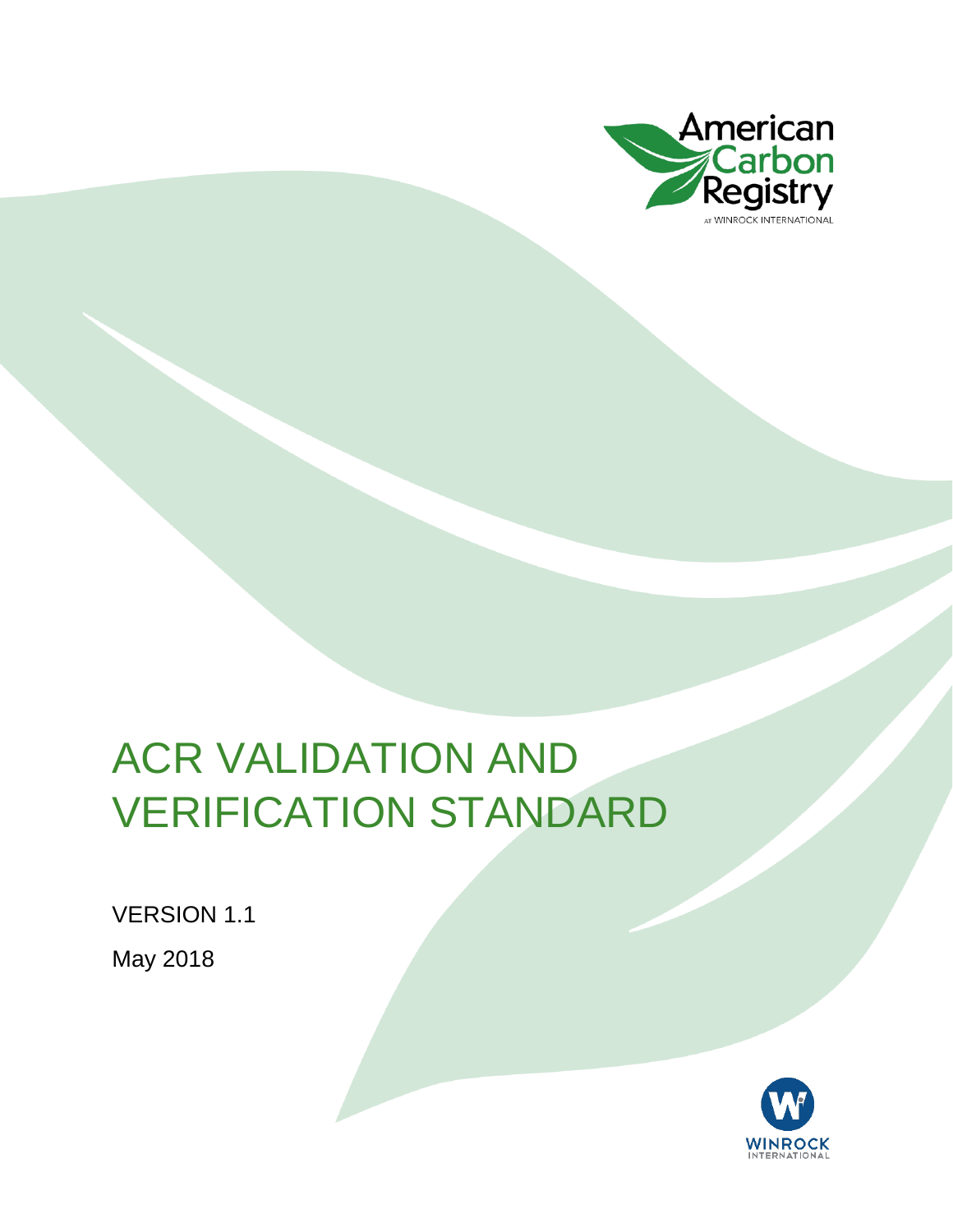#### ACR VALIDATION AND VERIFICATION STANDARD

VERSION 1.1 May 2018

American Carbon Registry®

#### **WASHINGTON DC OFFICE**

c/o Winrock International 2121 Crystal Drive, Suite 500 Arlington, Virginia 22202 USA ph +1 703 302 6500

#### **CALIFORNIA OFFICE**

800 J Street, Suite 539 Sacramento, California 95814 USA

ACR@winrock.org [americancarbonregistry.org](http://americancarbonregistry.org/)

#### ABOUT AMERICAN CARBON REGISTRY® (ACR)

A leading carbon offset program founded in 1996 as the first private voluntary GHG registry in the world, ACR operates in the voluntary and regulated carbon markets. ACR has unparalleled experience in the development of environmentally rigorous, science-based offset methodologies as well as operational experience in the oversight of offset project verification, registration, offset issuance, and retirement reporting through its online registry system.

© 2018 American Carbon Registry at Winrock International. All rights reserved. No part of this publication may be reproduced, displayed, modified or distributed without express written permission of the American Carbon Registry. The sole permitted use of the publication is for the registration of projects on the American Carbon Registry. For requests to license the publication or any part thereof for a different use, write to the Washington DC address listed above.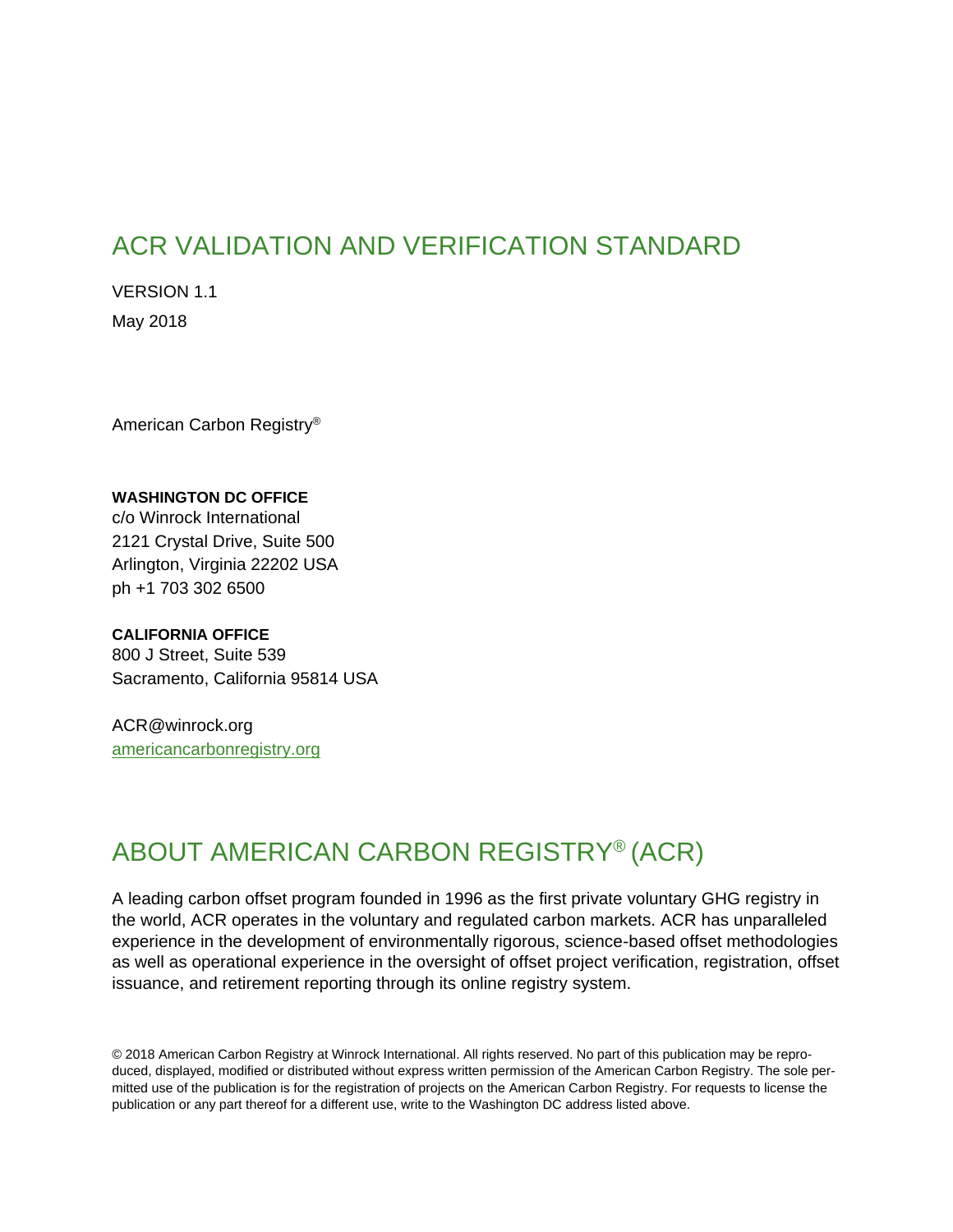

### <span id="page-2-0"></span>ACRONYMS

- ACR American Carbon Registry® AFOLU Agriculture, Forestry, and Other Land Use ANSI American National Standards Institute ARB Air Resources Board (California) CH<sup>4</sup> Methane  $CO<sub>2</sub>$  carbon dioxide CO<sub>2</sub>e carbon dioxide equivalent ERT Emission Reduction Ton GHG greenhouse gas
- GIS Geographic Information System
- ISO International Organization for Standardization
- OPR Offset Project Registry
- IPCC Intergovernmental Panel on Climate Change
- IAF International Accreditation Forum
- $N_2$ O nitrous oxide
- PDA Programmatic Development Approach
- PFC Perfluorocarbon
- QA/QC quality assurance/quality control
- SSRs sources, sinks, and reservoirs
- VVB Validation/Verification Body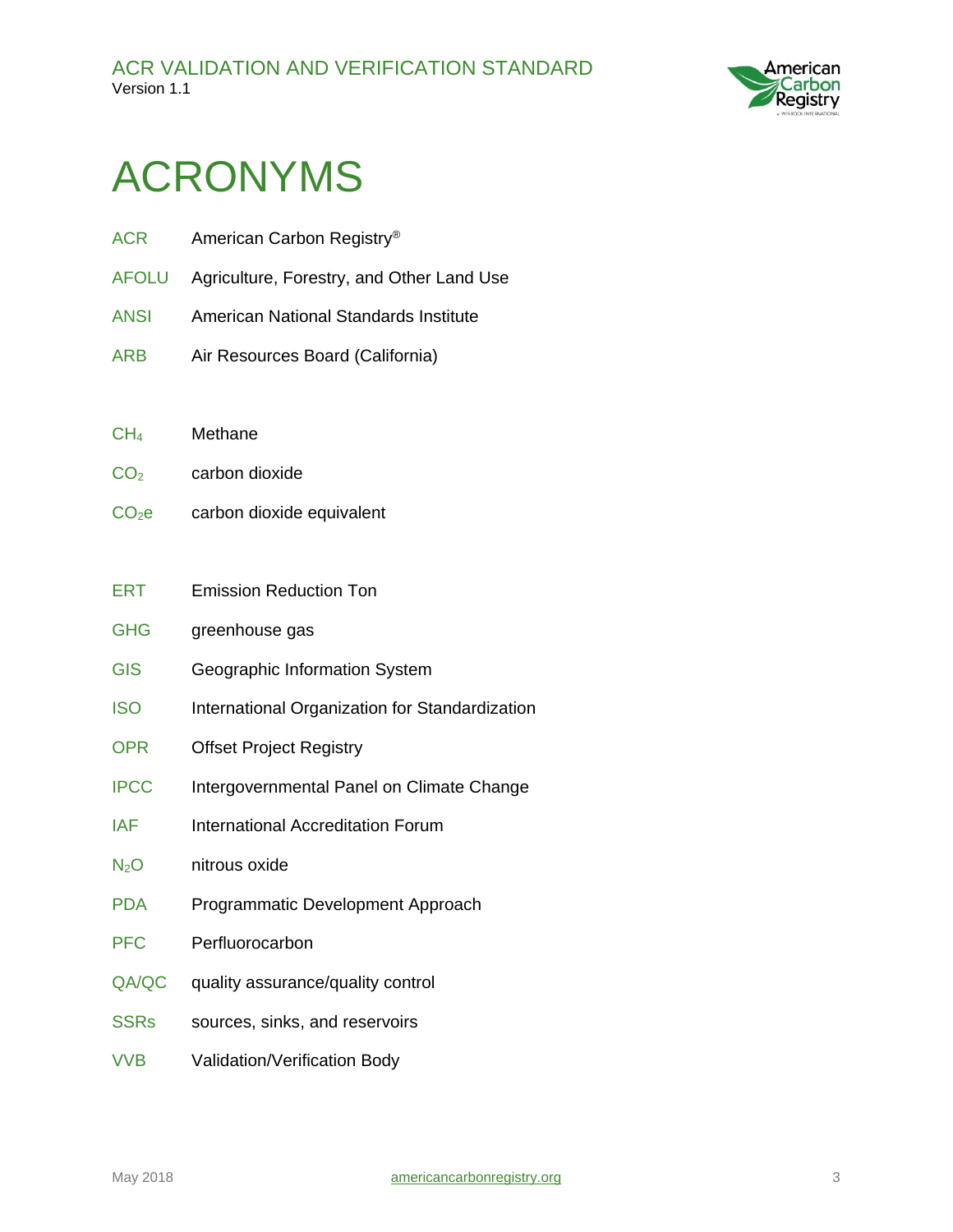

### <span id="page-3-0"></span>**CONTENTS**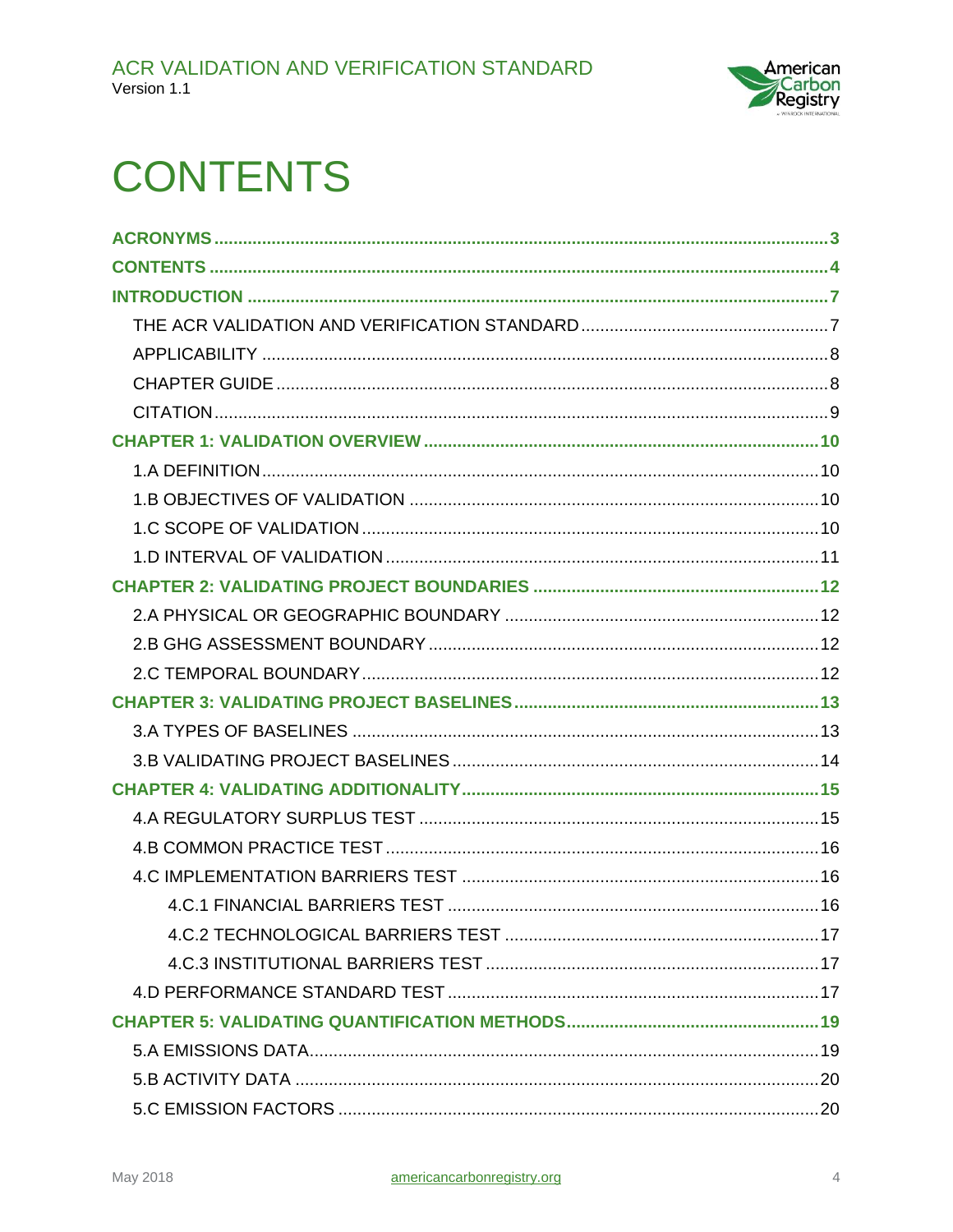

| 6.H DOUBLE ISSUANCE, DOUBLE SELLING, AND DOUBLE USE OF OFFSETS25 |  |
|------------------------------------------------------------------|--|
|                                                                  |  |
|                                                                  |  |
|                                                                  |  |
|                                                                  |  |
|                                                                  |  |
|                                                                  |  |
|                                                                  |  |
|                                                                  |  |
|                                                                  |  |
|                                                                  |  |
|                                                                  |  |
|                                                                  |  |
|                                                                  |  |
|                                                                  |  |
|                                                                  |  |
|                                                                  |  |
|                                                                  |  |
|                                                                  |  |
| 9.G VERIFICATION OF QUANTIFICATION METHODS AND DATA SOURCES 37   |  |
|                                                                  |  |
|                                                                  |  |
|                                                                  |  |
|                                                                  |  |
|                                                                  |  |
|                                                                  |  |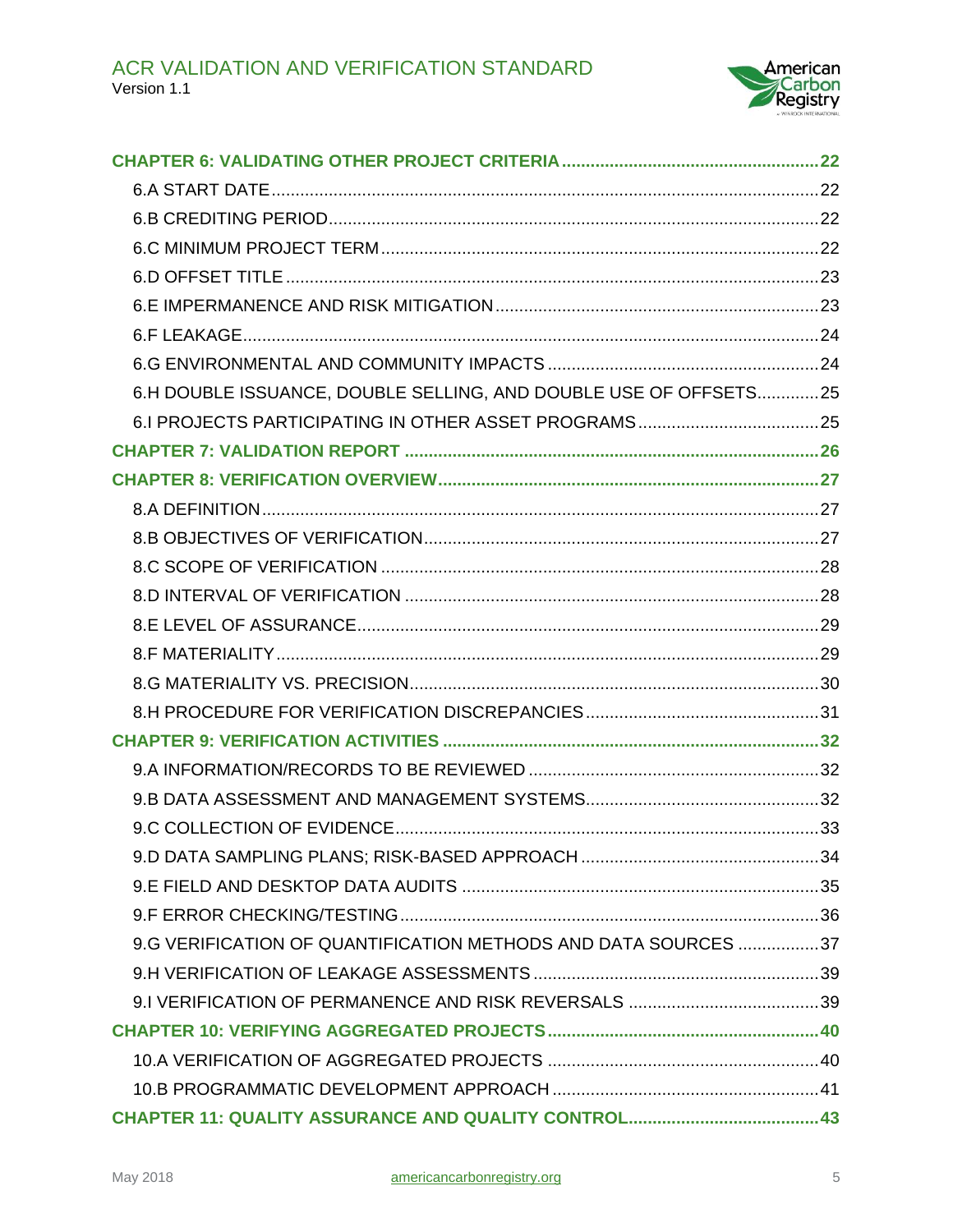

| <b>CHAPTER 12: VERIFICATION STATEMENT AND VERIFICATION REPORT  47</b> |  |
|-----------------------------------------------------------------------|--|
|                                                                       |  |
| 13.A REQUIREMENTS OF PROJECT VALIDATORS AND VERIFIERS  49             |  |
|                                                                       |  |
|                                                                       |  |
|                                                                       |  |
|                                                                       |  |
|                                                                       |  |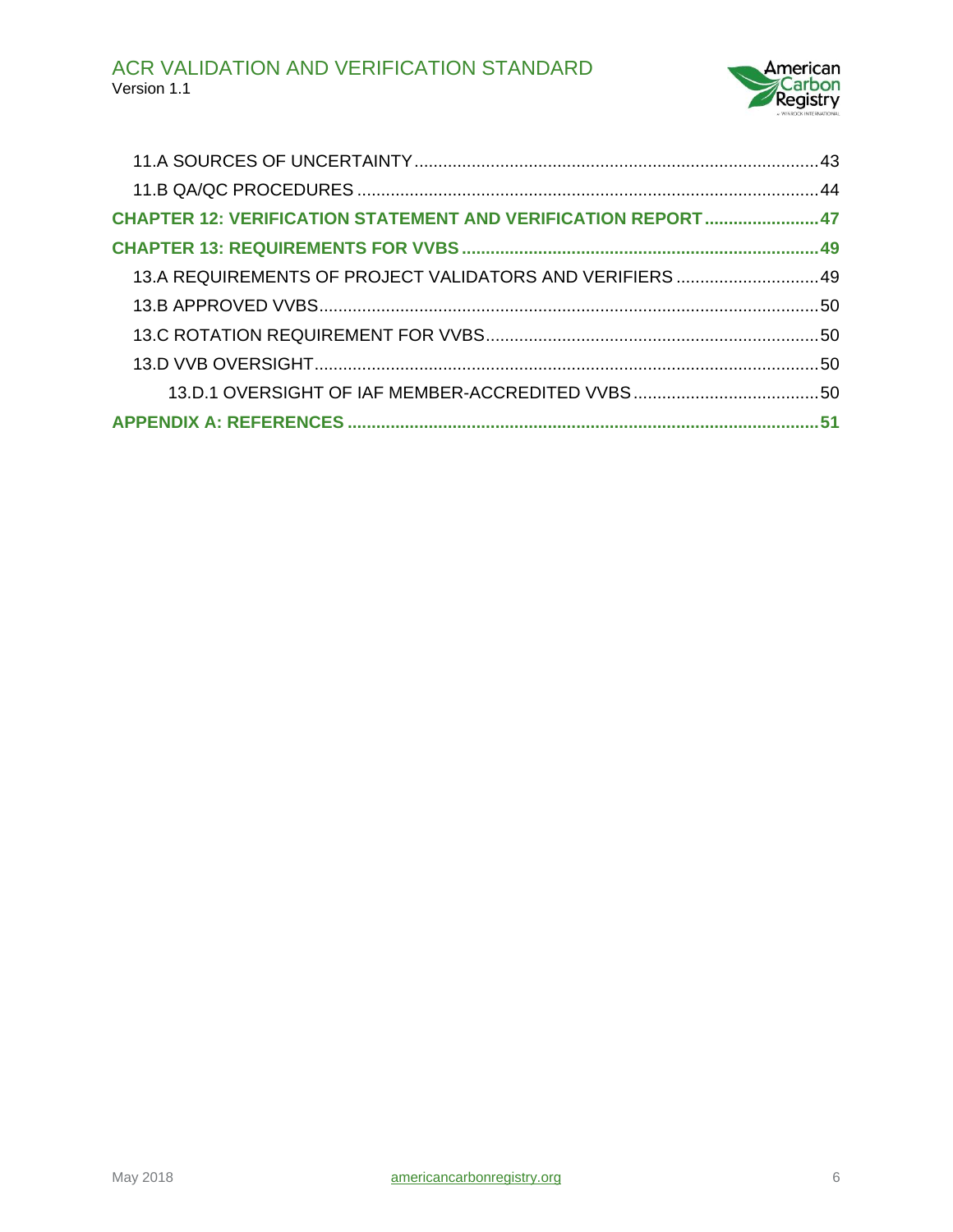

### <span id="page-6-0"></span>INTRODUCTION

The American Carbon Registry® (ACR) is a leading carbon offset program with two decades of unparalleled carbon market experience in the development of rigorous, science-based offset standards and methodologies as well as operational experience in the oversight of offset project verification, registration, offset issuance, and retirement reporting through ACR's online registry system. ACR is a nonprofit enterprise of Winrock International. Winrock works with people in the United States and around the world to empower the disadvantaged, increase economic opportunity, and sustain natural resources. Key to this mission is building capacity for climate change mitigation and adaptation and leveraging the power of environmental markets. Since the 1990s, Winrock has been a leader in developing science-based greenhouse gas (GHG) measurement and monitoring methods and protocols.

ACR was founded in 1996 as the GHG Registry by the Environmental Resources Trust, and joined Winrock in 2007. As the first private GHG registry in the world, ACR has set the bar for offset quality that is the market standard today and continues to lead carbon market innovation.

In 2012, ACR was approved by the California Air Resources Board (ARB) to serve as an Offset Project Registry (OPR) and Early Action Offset Program for the California cap-and-trade market. ACR's work as a California OPR is governed by the California cap-and-trade regulation and compliance offset protocols approved by the ARB.<sup>1</sup> The ACR Standard and the ACR Validation and Verification Standard govern only the registration of projects under ACR-approved methodologies.

#### <span id="page-6-1"></span>THE ACR VALIDATION AND VERIFICATION STANDARD

This document details the required validation and verification requirements that every GHG project must undergo in order for ACR to register its GHG emission reductions/removal enhancements as serialized Emission Reduction Tons (ERTs). ACR requires both validation and verification by a competent, independent, International Organization for Standardization (ISO) 14065-accredited third party that it has approved, at intervals as specified in the ACR Standard or the ACR approved methodology. This document is intended to guide validation and verification bodies (VVBs), and may also be used by Project Proponents to inform their understanding of what validation and verification will entail.

This document addresses only the validation and verification requirements for project-based GHG emission reductions and removals. It is meant to be applicable across a range of different eligible project types, rather than providing specific guidance for every type of project for which ACR has an approved methodology. Additional validation and verification guidance for specific

 **<sup>1</sup>** The California cap-and-trade regulation (Subchapter 10, "Climate Change," Article 5, Sections 95801 to 96022, Title 17, California Code of Regulations) and currently approved compliance offset protocols are available at [http://www.arb.ca.gov/cc/capandtrade/capandtrade.htm.](http://www.arb.ca.gov/cc/capandtrade/capandtrade.htm)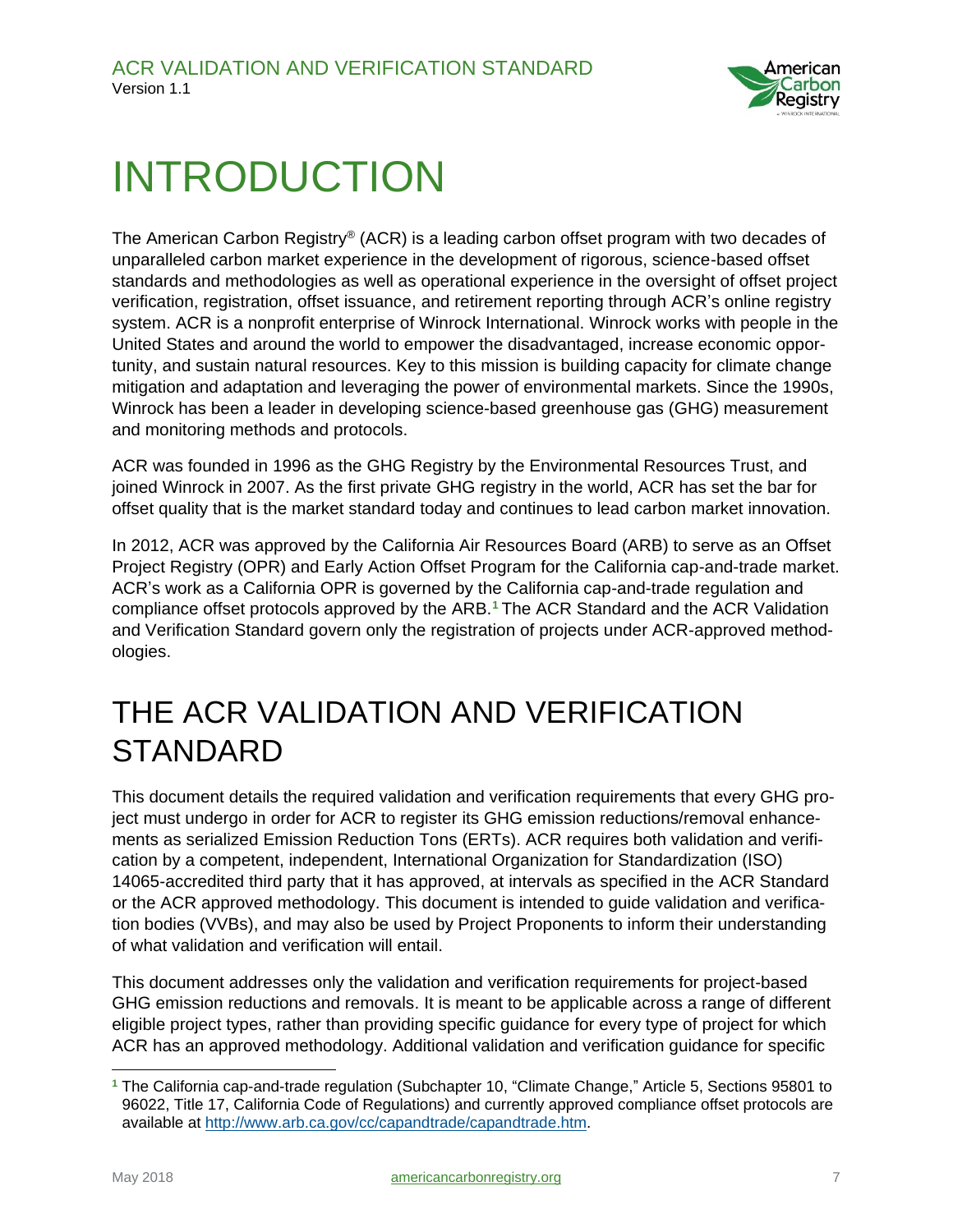

project types is given in the relevant methodologies and guidance documents (if applicable). Definitions of terms used in this document can be found in the ACR Standard.

Last, please note that this document does not address requirements for verification of projects developed using the ARB compliance offset protocols and submitted for OPR listing on ACR. Requirements for verification of compliance offset projects are given in the Final Regulation Order: California Cap on Greenhouse Gas Emissions and Market-Based Compliance Mechanisms (Subchapter 10, "Climate Change," Article 5, Sections 95801 to 96022, Title 17, California Code of Regulations) and in the relevant ARB Compliance Offset Protocols.**<sup>2</sup>** Verifiers of California compliance offset projects must be accredited by ARB.

#### <span id="page-7-0"></span>APPLICABILITY

ACR-approved VVBs conducting validations and/or verifications on behalf of ACR shall include this document in addition to the ACR Standard and an ACR-approved methodology as audit criteria.

The ACR Validation and Verification Standard Version 1.1 supersedes the ACR Validation and Verification Standard, Version 1.0 (February 2018), and must be used as criteria for any project validation or verification commencing after August 1, 2018.

Project Proponents and other interested parties should refer to [www.americancarbonregistry.org](http://www.americancarbonregistry.org/) for the latest version of the ACR Standard, methodologies, tools, document templates, and other guidance.

#### <span id="page-7-1"></span>CHAPTER GUIDE

- **Chapter 1** Objectives and scoping elements for validation
- **Chapter 2** How to validate project boundaries
- **Chapter 3** How to validate project baselines
- **Chapter 4** How to validate additionality
- **Chapter 5** How to validate quantification methods
- **Chapter 6** How to validate other eligibility criteria, such as start dates and Crediting Periods
- **Chapter 7** Requirements for developing and submitting a validation report
- **Chapter 8** Objectives and scoping elements for verification

 $\overline{a}$ 

**<sup>2</sup>** See [https://www.arb.ca.gov/cc/capandtrade/offsets/offsets.htm.](https://www.arb.ca.gov/cc/capandtrade/offsets/offsets.htm)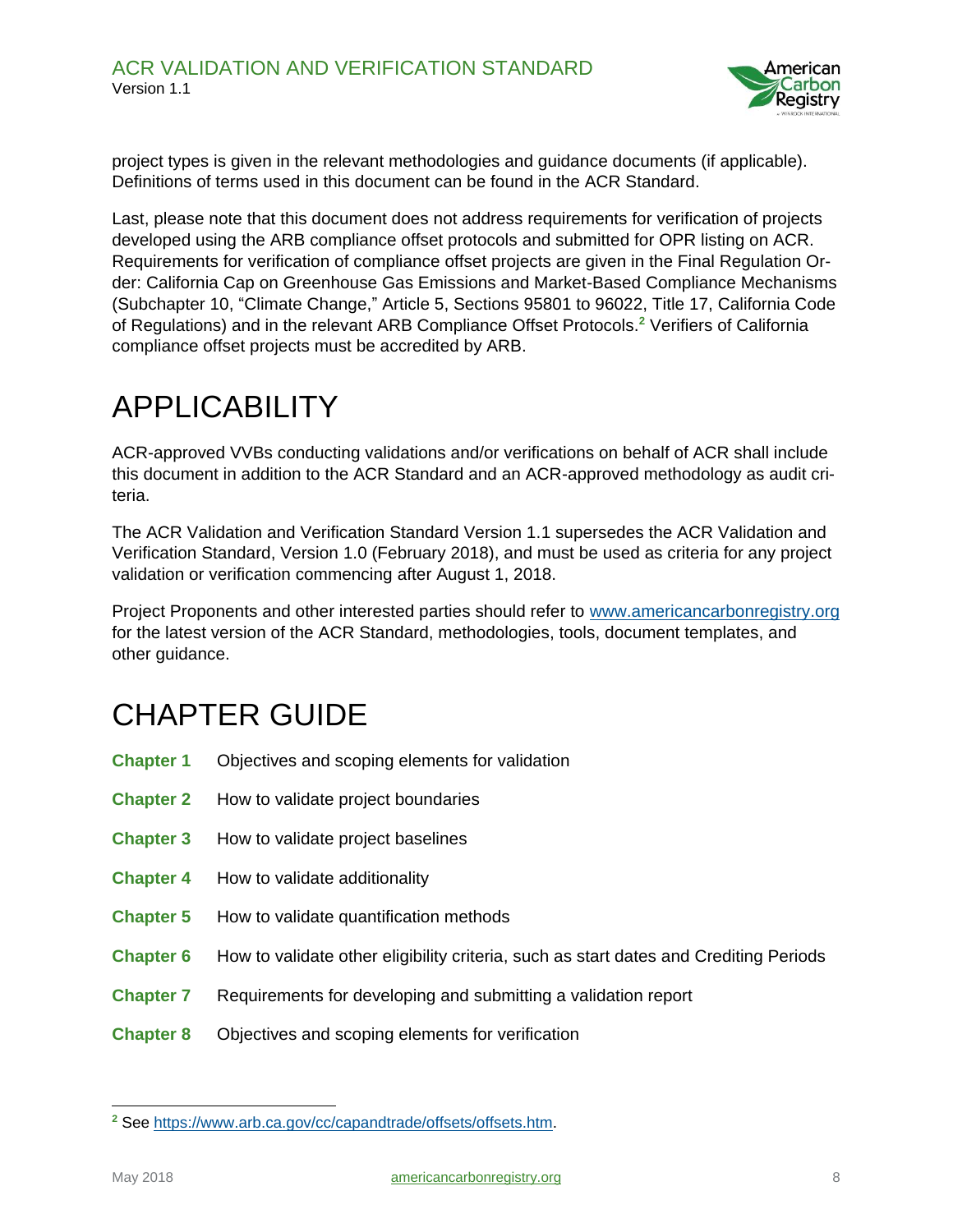

- **Chapter 9** Activities to be performed while conducting a verification
- **Chapter 10** Verification of aggregated or programmatic develop approach projects
- **Chapter 11** Requirements for quality assurance and quality control
- **Chapter 12** Requirements for developing and submitting Verification Statements and reports.
- **Chapter 13** Requirements for VVBs operating on behalf of ACR
- **Appendix A** A list of normative references on which the ACR Validation and Verification Standard is based

#### <span id="page-8-0"></span>**CITATION**

The appropriate citation for this document is American Carbon Registry (2018). The American Carbon Registry Validation and Verification Standard, version 1.1., Winrock International, Little Rock, Arkansas.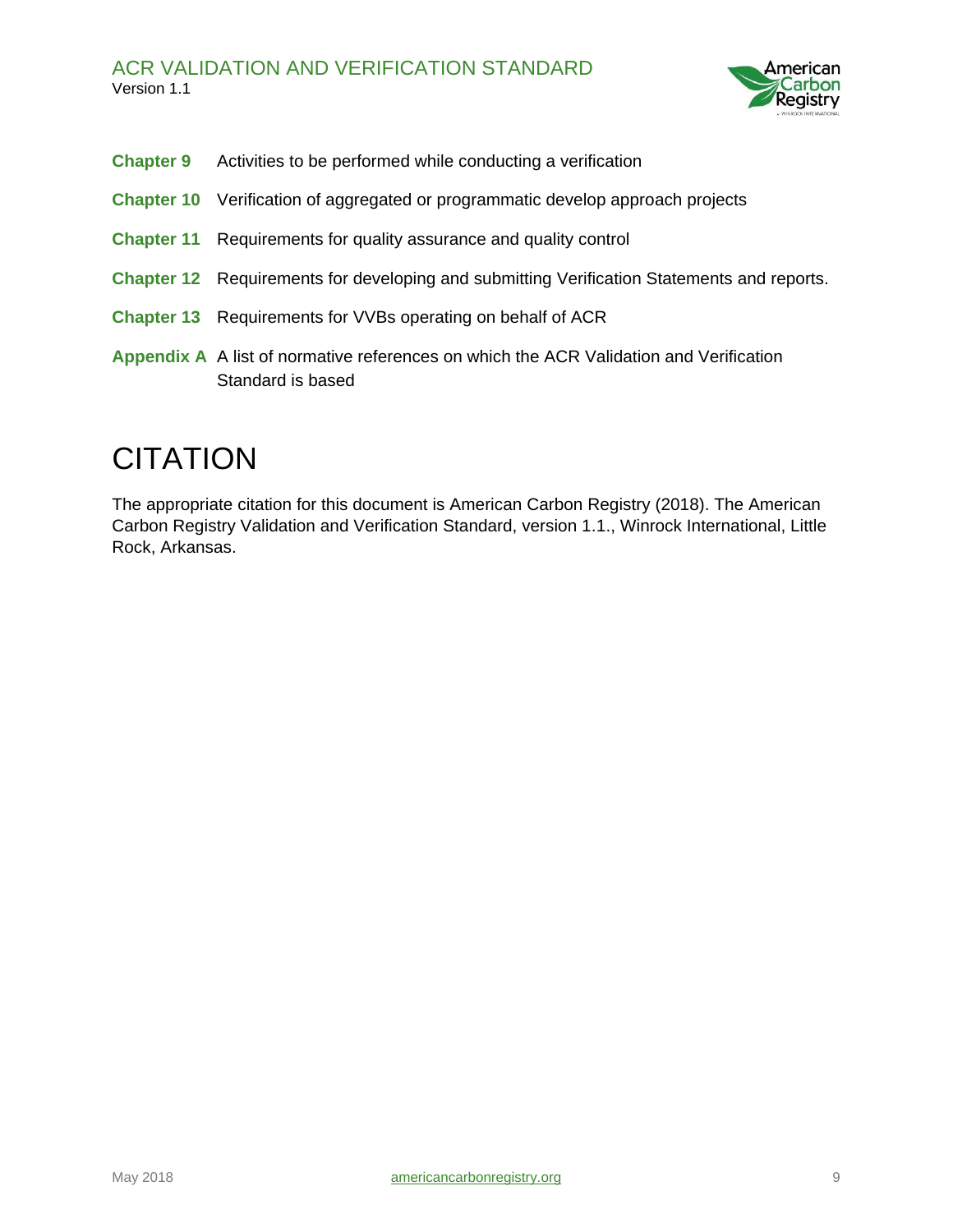

# <span id="page-9-0"></span>CHAPTER 1: VALIDATION **OVERVIEW**

This chapter summarizes the objectives and scoping elements of validation necessary to list a GHG Project Plan. ACR's validation requirements are built on the foundation of *ISO 14064- 3:2006, Greenhouse gases — Part 3: Specification with guidance for the validation and verification of greenhouse gas assertions.*

#### <span id="page-9-1"></span>1.A DEFINITION

Validation is the systematic, independent, and documented process for the evaluation of a GHG Project Plan against applicable requirements of the ACR Standard, the applicable ACR-approved methodology, and any other applicable audit criteria.

### <span id="page-9-2"></span>1.B OBJECTIVES OF VALIDATION

The overall goal of third-party validation is to review impartially and objectively a GHG Project Plan against the requirements laid out in the ACR Standard and relevant methodology. The VVB must independently evaluate the project design and planning information, based on supporting documentation and GHG validation best practices.

The objectives of validation are to evaluate:

- **O** Conformance to the ACR Standard;
- GHG emissions reduction project planning information and documentation in accordance with the applicable ACR-approved methodology, including the project description, baseline, eligibility criteria, monitoring and reporting procedures, and quality assurance/quality control (QA/QC) procedures;
- **O** Reported GHG baseline, ex ante estimated project emissions and emission reductions/removal enhancements, leakage assessment, and impermanence risk assessment and mitigation (if applicable).

The VVB shall review any relevant additional documentation provided by the Project Proponent to confirm the project's eligibility for registration on ACR.

### <span id="page-9-3"></span>1.C SCOPE OF VALIDATION

Validation shall include examination of all of the following elements of a GHG Project Plan:

**P** Project boundary and procedures for establishing the project boundary;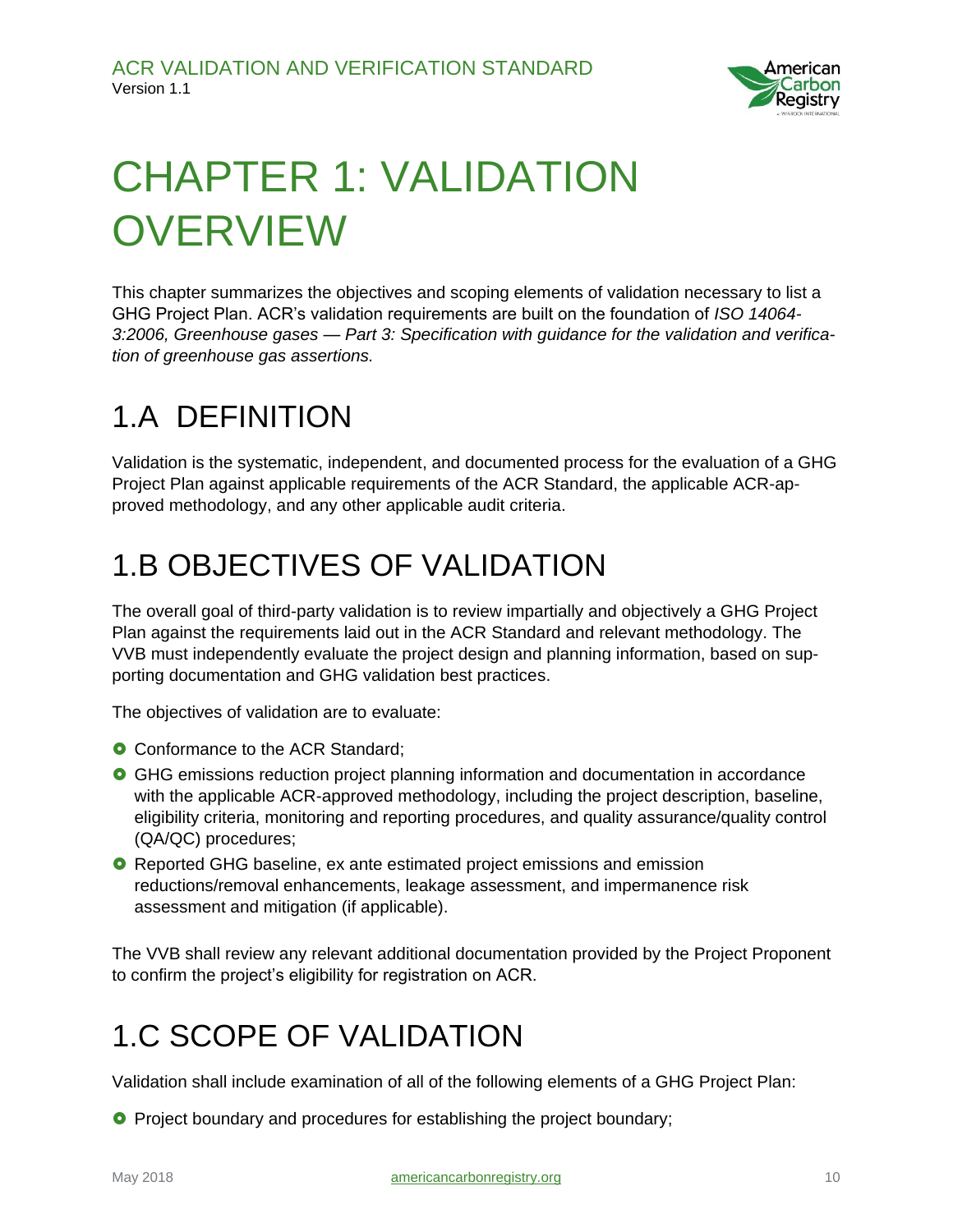#### ACR VALIDATION AND VERIFICATION STANDARD Version 1.1



- **O** Physical infrastructure, activities, technologies, and processes of the project;
- **GHGs, sources, and sinks within the project boundary;**
- **O** Temporal boundary;
- **O** Description of and justification for the baseline scenario;
- **O** Methodologies, algorithms, and calculations that will be used to generate estimates of emissions and emission reductions/removal enhancements;
- **O** Process information, source identification/counts, and operational details;
- **O** Data management systems;
- **O** QA/QC procedures;
- **O** Processes for uncertainty assessments; and
- <span id="page-10-0"></span>**O** Project-specific conformance to ACR eligibility criteria.

#### 1.D INTERVAL OF VALIDATION

The ACR Standard requires validation of the GHG Project Plan once per Crediting Period, because the Project Plan remains valid for the duration of the Crediting Period. The length of the Crediting Period for different eligible project types is given in the ACR Standard or applicable methodology.

If using a programmatic development approach, new sites will need to undergo validation prior to issuance of ERTs. Validations for new sites shall occur during full verifications that include a site visit.

Agriculture, Forestry, and Other Land Use (AFOLU) projects that are a result of avoided emissions (e.g., fertilizer management) and that register less than 500 metric tons of ERTs annually are not required to conduct site visits if a VVB can reach a reasonable level of assurance through alternative methods. If the VVB cannot reach a reasonable level of assurance without visiting the project site(s), then it shall conduct a site visit as deemed necessary.

Renewal for another Crediting Period and/or updating the GHG Project Plan to apply a revised version of the applicable methodology requires re-validation.

If a Project Proponent aborts a validation after validation services have begun but before the VVB is able to reach a conclusion with a reasonable level of assurance, the VVB shall inform ACR in writing of the status of the validation and reasons why the validation has been aborted.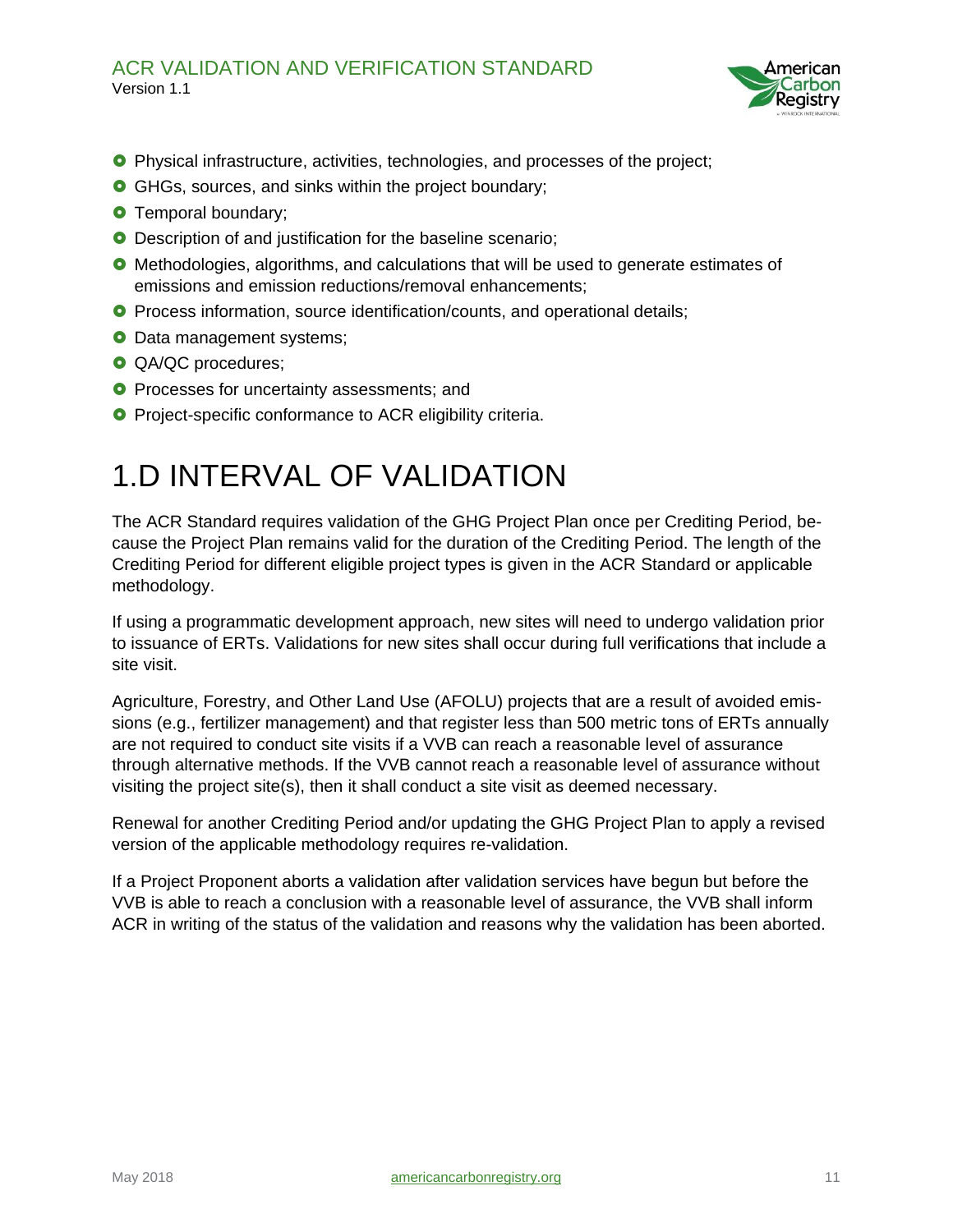

# <span id="page-11-0"></span>CHAPTER 2: VALIDATING PROJECT BOUNDARIES

The assessment of GHG project boundaries is a critical component of validation. Project boundaries must be clearly defined and transparently delineated in the GHG Project Plan. ACR defines GHG project boundaries to include the project's geographical implementation area, the types of GHG sources and sinks considered, the carbon pools considered (if applicable), and the project duration. For more information on determining and memorializing project boundaries, please refer to Chapter 2 of the ACR Standard.

#### <span id="page-11-1"></span>2.A PHYSICAL OR GEOGRAPHIC BOUNDARY

To validate project boundaries, the VVB shall confirm through a field visit, visual and/or photographic evidence, maps, Geographic Information System (GIS) files, operating logs, and/or interviews with site operations personnel the accuracy of the project boundaries as defined in the GHG Project Plan.

#### <span id="page-11-2"></span>2.B GHG ASSESSMENT BOUNDARY

Because the project boundary includes the types of GHG sources and sinks considered and the carbon pools considered (if applicable), the VVB must evaluate the rationale presented in the GHG Project Plan for the correct inclusion/exclusion of relevant GHG sources, sinks, and reservoirs (SSRs), including the justification given for excluding particular SSRs as de minimis or conservative, and confirm that this is consistent with the GHG assessment boundary section of the chosen methodology. The VVB shall confirm that the guidance in the ACR Standard and the chosen methodology have been applied regarding significance testing, de minimis exclusions, and a priori exclusions of particular SSRs.

### <span id="page-11-3"></span>2.C TEMPORAL BOUNDARY

Because the project boundary includes the project duration, the VVB must evaluate whether the Start Date, Crediting Period, and project term proposed in the GHG Project Plan are consistent with the ACR Standard, chosen methodology and evidence presented by the Project Proponent.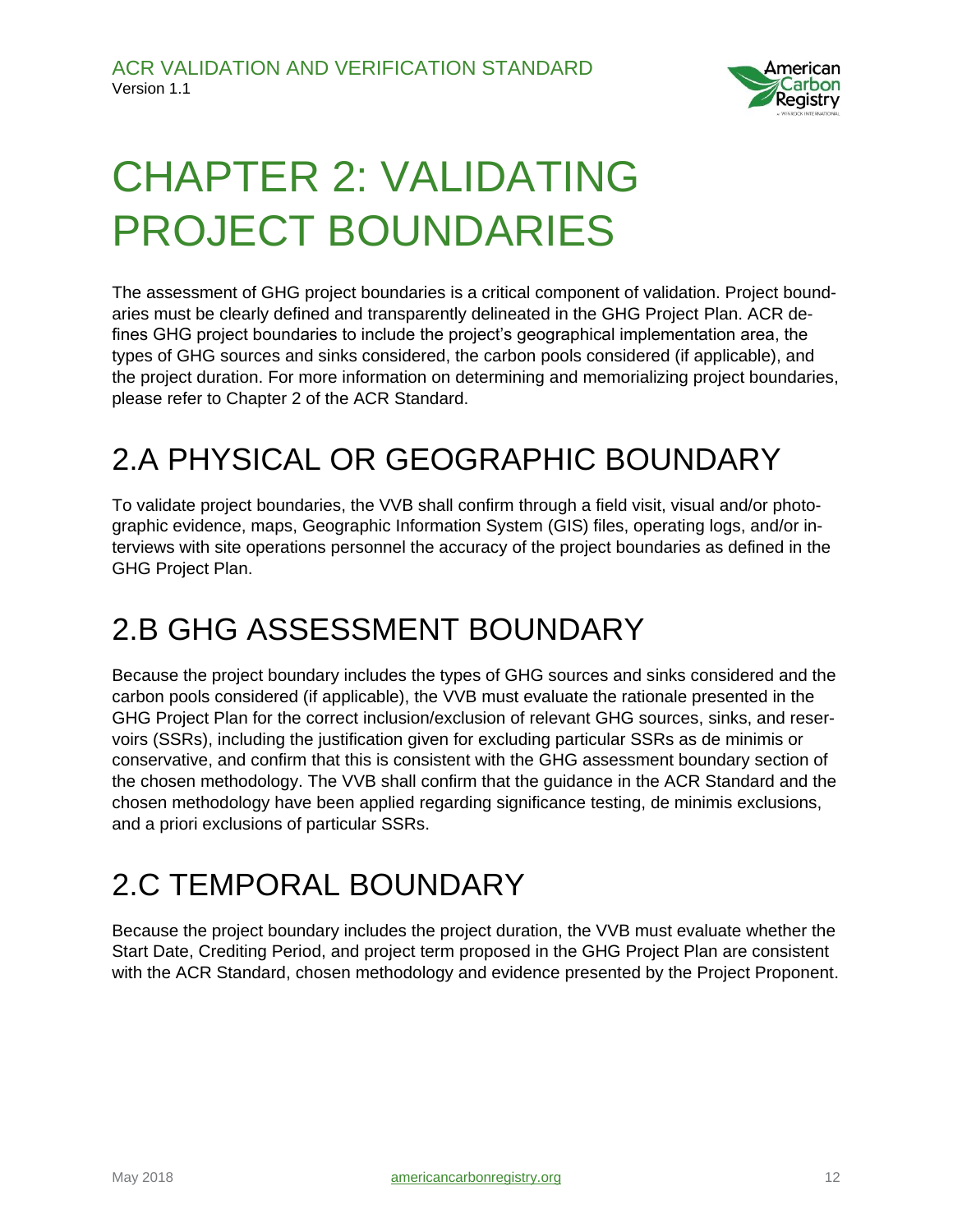

# <span id="page-12-0"></span>CHAPTER 3: VALIDATING PROJECT BASELINES

The project baseline scenario is a counterfactual scenario**<sup>3</sup>** that forecasts the likely stream of emissions expected to occur if the Project Proponent does not implement the project (i.e., the "business as usual" case).

### <span id="page-12-1"></span>3.A TYPES OF BASELINES

Conventionally, three distinct approaches have been taken for establishing GHG project baselines.**<sup>4</sup>** First, existing actual or historical emissions may be assumed to continue over the project lifetime or Crediting Period. This is termed the "retrofit" baseline, in which pre-retrofit measurements of actual emissions determine the project baseline. A retrofit project may involve the replacement of GHG emissions equipment/fuels with lower-emitting equipment/fuels, or the installation of GHG emissions reduction equipment. Baseline emissions are equal to historical actual GHG emissions prior to the installation of the GHG-reducing technology or change in practice.

Second, the baseline may reflect emissions and removals from a technology or practice that represents an economically attractive course of action, taking into account barriers to investment. This is termed a "project-specific" baseline approach. To determine a project-specific baseline, the Project Proponent evaluates barriers and net benefits associated with feasible alternative baseline scenarios, including the continuation of current activities, and identifies the baseline scenario with the lowest barriers and greatest benefits. The emissions/removals associated with this alternative become the baseline scenario against which emission reductions/removal enhancements in the project scenario are measured.

Third, baseline emissions may be assumed to be the average emissions of similar project activities undertaken in the recent past in similar social, economic, environmental, and technological circumstances, and whose performance is among the top specified percentage in their category. This is termed the "performance standard" approach. Project actions that, with respect to emission reductions or removal enhancements, or technologies or practices, achieve significantly better performance (e.g., lower emissions or higher removals per unit output) than the pre-established performance standard benchmark are considered additional or beyond that which

 $\overline{a}$ 

<sup>&</sup>lt;sup>3</sup> If applied to the project area, the option also exists of monitored baselines on proxy areas.

**<sup>4</sup>** See, for example World Resources Institute/World Business Council for Sustainable Development (WRI/WBCSD) Greenhouse Gas Protocol Initiative: The GHG Protocol for Project Accounting (November 2005). [http://www.ghgprotocol.org/files/ghg\\_project\\_protocol.pdf.](http://www.ghgprotocol.org/files/ghg_project_protocol.pdf)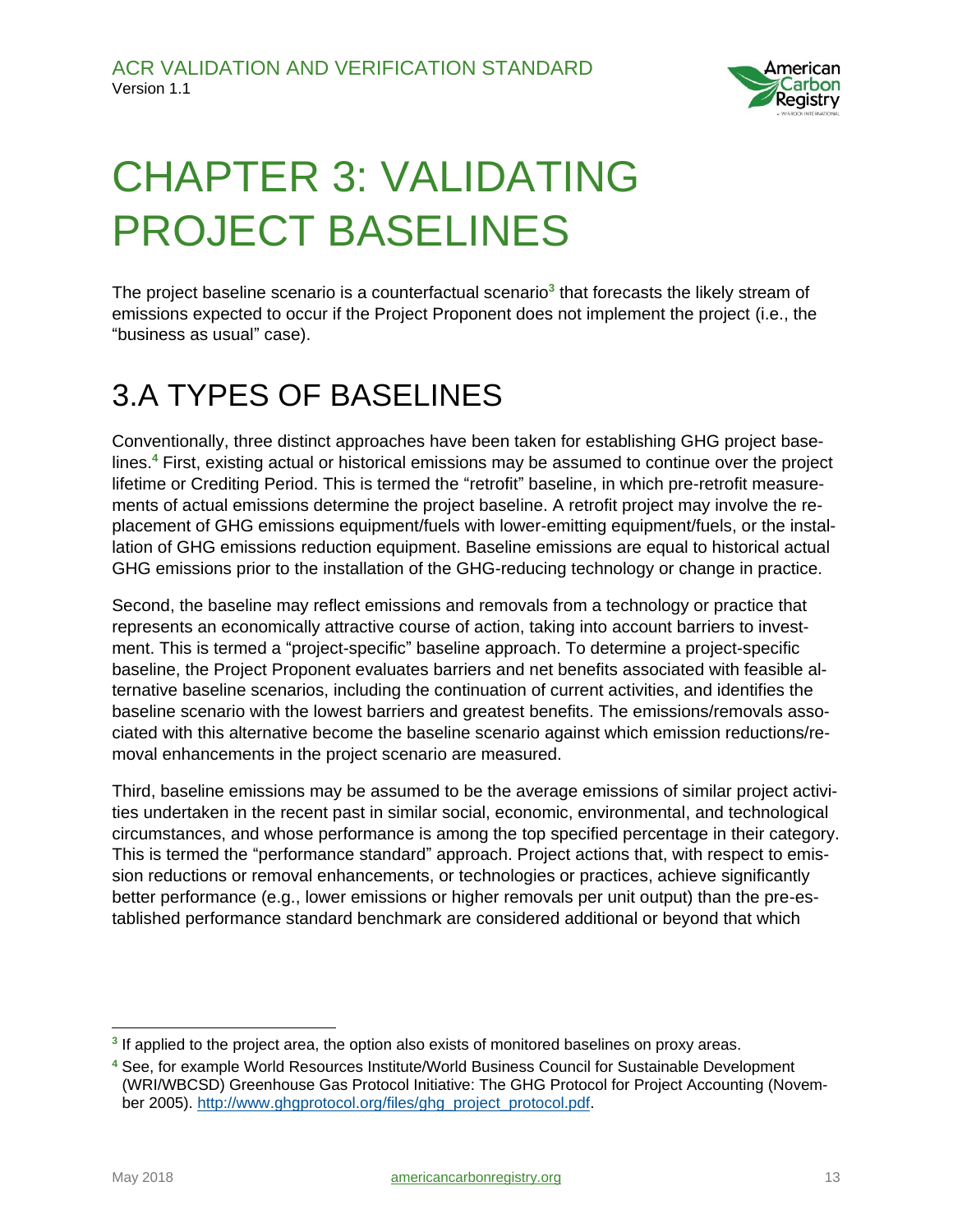

would be expected under a business-as-usual scenario.**<sup>5</sup>** Provided the project action is also surplus to regulations, all emission reductions/removal enhancements relative to the baseline are creditable under this approach.

The VVB will confirm that the type of baseline used in the GHG Project Plan correctly applies the guidance in the chosen methodology.

#### <span id="page-13-0"></span>3.B VALIDATING PROJECT BASELINES

Project Proponents shall use appropriate methodologies and tools to estimate and update project baselines. The baseline scenario remains valid for the duration of the approved Crediting Period for that project type, and must be re-assessed in order to renew the Crediting Period.

The objective of baseline validation is to check that technically sound baseline emissions have been established and subsequently applied. To establish baseline emissions, data representative of the operations and activities must be used, either from a single year or a multi-year average.

The VVB must ensure that the selected baseline scenario is one for which verifiable data are available. Documentation should include the baseline scenario selection rationale and justification, the guidance followed for baseline emissions estimation, and consistency across post-base year project emissions calculations (to provide accurate comparisons).

Validation of the project baseline should include:

- **O** The explanation provided for how the baseline scenario was selected, including assessment of alternative baseline scenarios and their associated barriers and benefits; and
- **O** Data associated with the base year chosen, and consistency in implementation of emissions estimating guidance for the baseline and project emissions.

Baseline validation may include the following activities, data, and evidence sources (as informed by the VVB's professional judgment); however not all of these are required:

- **O** Interviews with the Project Proponent to determine how baseline emissions have been quantified;
- **O** Review of sufficient documentation for any baseline emissions sources that contribute to total emissions by more than 3% to confirm that estimates have been addressed per stated measurement and monitoring plans, and that the estimations have been applied consistently and uniformly; and
- Check consistency with the appropriate guidance, as well as consistency in applying the guidance across baseline and project activity reporting periods.

**<sup>5</sup>** Adapted from EPA Climate Leaders (2009): Using Offsets to Help Climate Leaders Achieve Their GHG Reduction Goals: Climate Leaders Offset Module Overview. See [http://www.epa.gov/stateply/docu](http://www.epa.gov/stateply/documents/resources/OffsetProgramOverview.pdf)[ments/resources/OffsetProgramOverview.pdf.](http://www.epa.gov/stateply/documents/resources/OffsetProgramOverview.pdf)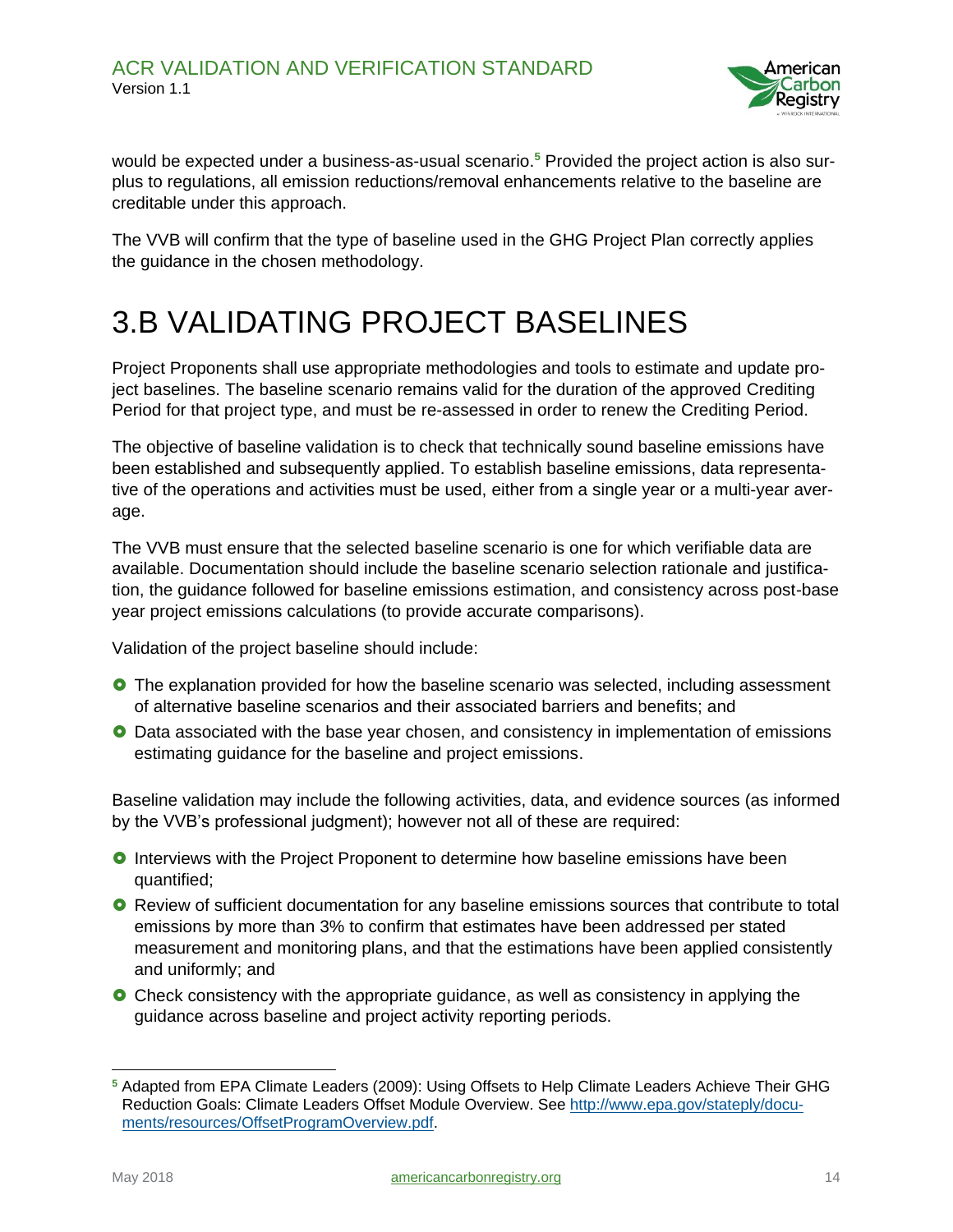

# <span id="page-14-0"></span>CHAPTER 4: VALIDATING ADDITIONALITY

Additionality is a test intended to ensure that project offsets are in addition to reductions and/or removals that would have occurred in the absence of the project activity and without carbon market incentives. Project Proponents must demonstrate that the GHG emission reductions and removals associated with an offset project are above and beyond the "business as usual" scenario. To qualify as additional, ACR requires every project to pass either an approved performance standard and a regulatory additionality test, or a three-pronged test of additionality in which projects demonstrate that the activity exceeds currently effective regulations, exceeds common practice in the relevant industry sector and geographic region, and faces at least one of three implementation barriers: financial, technological, or institutional. See the ACR Standard, Chapter 4, and relevant sector-specific requirements and methodologies. Some methodologies recommend, and some require, application of an additionality tool.

The VVB should evaluate each component of the additionality demonstration as required by the ACR Standard and chosen methodology.

### <span id="page-14-1"></span>4.A REGULATORY SURPLUS TEST

The regulatory surplus test involves existing laws, regulations, statutes, legal rulings, or any other regulatory frameworks that directly or indirectly affect GHG emissions associated with a project action or its baseline candidates, and that require technical, performance, or management actions. Project Proponents must provide clear evidence in the GHG Project Plan that the GHG reduction/removal activity is not required by any applicable federal, Tribal, state, or local laws, regulations, ordinances, consent decrees, or other legal arrangements. Only mandatory regulations, not voluntary guidelines, are considered in the regulatory surplus test.

To validate the results of the regulatory surplus test, the VVB shall review applicable regulations identified by the Project Proponent in the GHG Project Plan. If there are significant uncertainties associated with the regulatory requirements, the VVB shall conduct additional research and, if needed, contact the appropriate federal, state, Tribal, or local environmental compliance officer to collect additional documentation (e.g., notices of violation, consent decrees, and settlement agreements) and testimonial evidence.

Some project types may require that regulatory surplus be confirmed during every reporting period, which will be specified in the ACR approved methodology.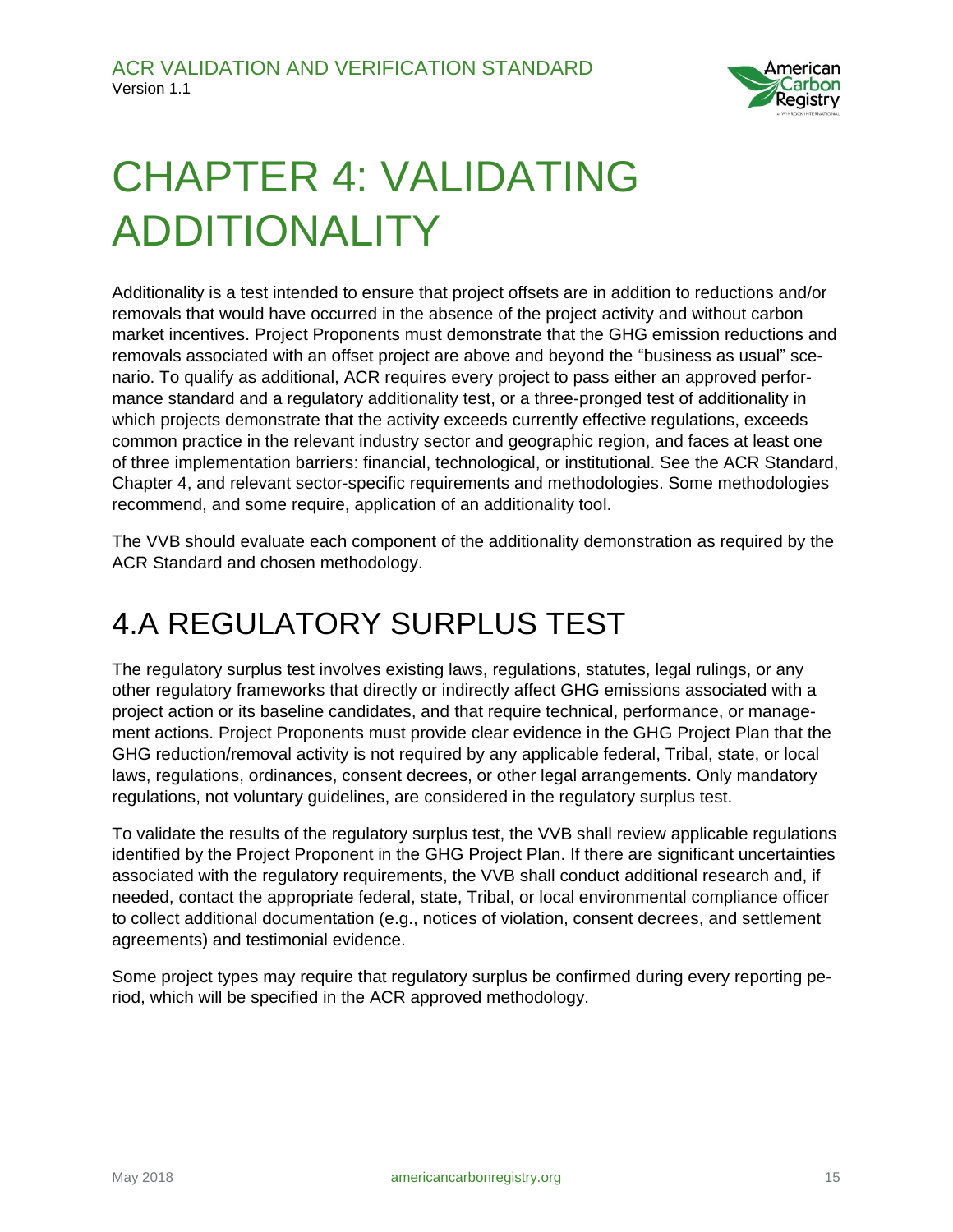

#### <span id="page-15-0"></span>4.B COMMON PRACTICE TEST

The common practice test requires Project Proponents to evaluate the predominant technologies implemented or industry practices undertaken in a particular industry sector and/or geographic region, as determined by the degree to which those technologies/practices have penetrated the market, and demonstrate that the proposed project will reduce GHG emissions below levels produced by common technologies or practices within a comparable environment (e.g., geographic area, regulatory framework, investment climate, and access to technology/financing).

To validate the results of the common practice test, the VVB shall review the documentation provided by the Project Proponent to demonstrate that the GHG project is not common practice. In addition to this documentation, the VVB should review all original reference sources cited in the Project Proponent's documentation, such as independent consultants' reports designed to describe common practice technologies/practices, to confirm the raw data and conclusions drawn thereupon.

### <span id="page-15-1"></span>4.C IMPLEMENTATION BARRIERS TEST

An implementation barrier represents any factor or consideration that would prevent the adoption of the project activity. Under the implementation barriers test, Project Proponents choose at least one of three barrier assessments: financial, technological, or institutional. Project Proponents may demonstrate that their project faces more than one implementation barrier, but ACR does not require more than one barrier.

#### <span id="page-15-2"></span>4.C.1 Financial Barriers Test

Financial barriers can include high costs, limited access to capital, or an internal rate of return in the absence of carbon revenues that is lower than the Project Proponent's established minimum acceptable rate. Financial barriers can also include high risks such as unproven technologies or business models, poor credit rating of project partners, and project failure risk. Carbon revenues can potentially address capital constraints, incentivize project implementation, or help to maintain the project's ongoing economic viability. If electing the financial implementation barrier test, Project Proponents shall provide solid quantitative evidence such as such as net present value and internal rate of return calculations. Use of an ACR-approved additionality tool is recommended.

The VVB shall review internal financial pro formas and historic/projected cash flow analyses prepared by the Project Proponent and/or an external party to confirm the validity of the financial barrier claim. The VVB should assess to what extent the assumptions used in the financial barriers analysis are defensible, how a variation on those assumptions (sensitivity analysis) could affect the outcome of the financial barriers test, and how likely such variations are during the project life.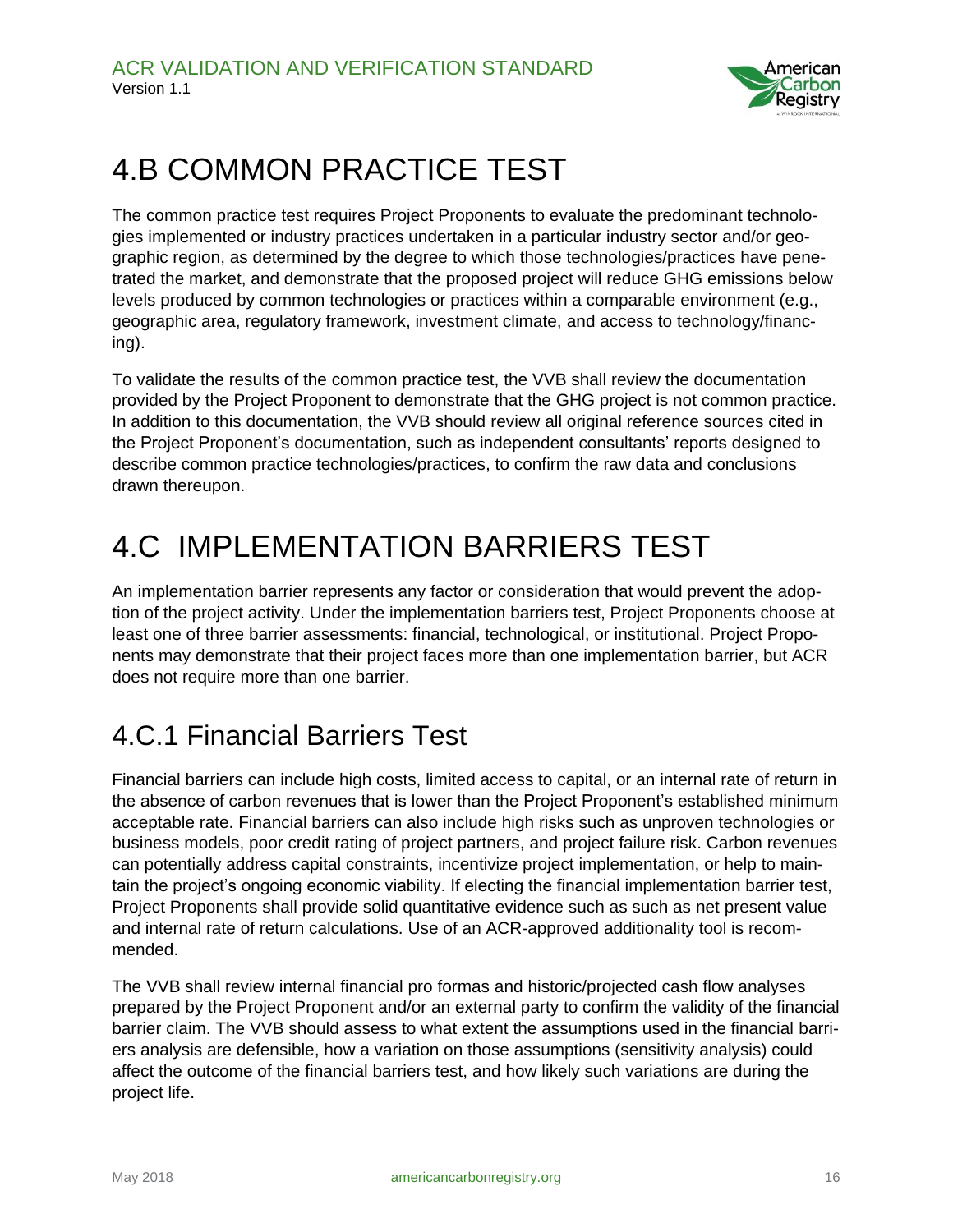

#### <span id="page-16-0"></span>4.C.2 Technological Barriers Test

Technological barriers can include R&D deployment risk, uncorrected market failures, lack of trained personnel and supporting infrastructure for technology implementation, and lack of knowledge on the practice/activity. Project Proponents electing the technological implementation barrier test should provide evidence that carbon market incentives are a key element in overcoming these barriers.

The VVB shall review documentation provided by the Project Proponent to demonstrate significant carbon credit creation activities occurring either before or no later than 2 years after the project start date. In addition, the VVB shall review all documentation provided by the Project Proponent regarding the development status of the technology being implemented by the project activity, supplementing those materials as needed with publicly available demographic and characteristic information on the industry sector and technology type.

#### <span id="page-16-1"></span>4.C.3 Institutional Barriers Test

Institutional barriers can include institutional opposition to technology implementation, limited capacity for technology implementation, lack of management consensus, aversion to upfront costs, and lack of awareness of benefits. If electing the institutional implementation barrier test, Project Proponents shall provide documentation of the Project Proponent or project participant, management policies or guidelines that corroborate the claim of an organizational or institutional barrier, and should provide evidence that carbon market incentives are a key element in overcoming these barriers.

To validate these claims, the VVB shall collect testimonial evidence from the appropriate management personnel with purview over the GHG project's approval and implementation.

### <span id="page-16-2"></span>4.D PERFORMANCE STANDARD TEST

In lieu of the three-prong test to demonstrate project-level additionality, ACR also recognizes the "performance standard" approach, in which additionality is demonstrated by showing that a proposed project activity is surplus to all applicable regulations, and either is characterized by very low adoption rates in the relevant industry and geographic region, or results in lower emissions (or higher sequestration) than a benchmark established for the relevant region, industry/sector, and practice.

Performance standards vary by project type but generally include the above two components. The Project Proponent must first demonstrate in the GHG Project Plan that the project activity is not required by any applicable federal, Tribal, state, or local laws, regulations, ordinances, consent decrees, or other legal arrangements. Only mandatory regulations, not voluntary guidelines, are considered in the regulatory surplus test. The VVB shall review applicable regulations identified by the Project Proponent in the GHG Project Plan. If there are significant uncertainties associated with the regulatory requirements, the VVB shall conduct additional research and, if needed, contact the appropriate federal, state, Tribal, or local environmental compliance officer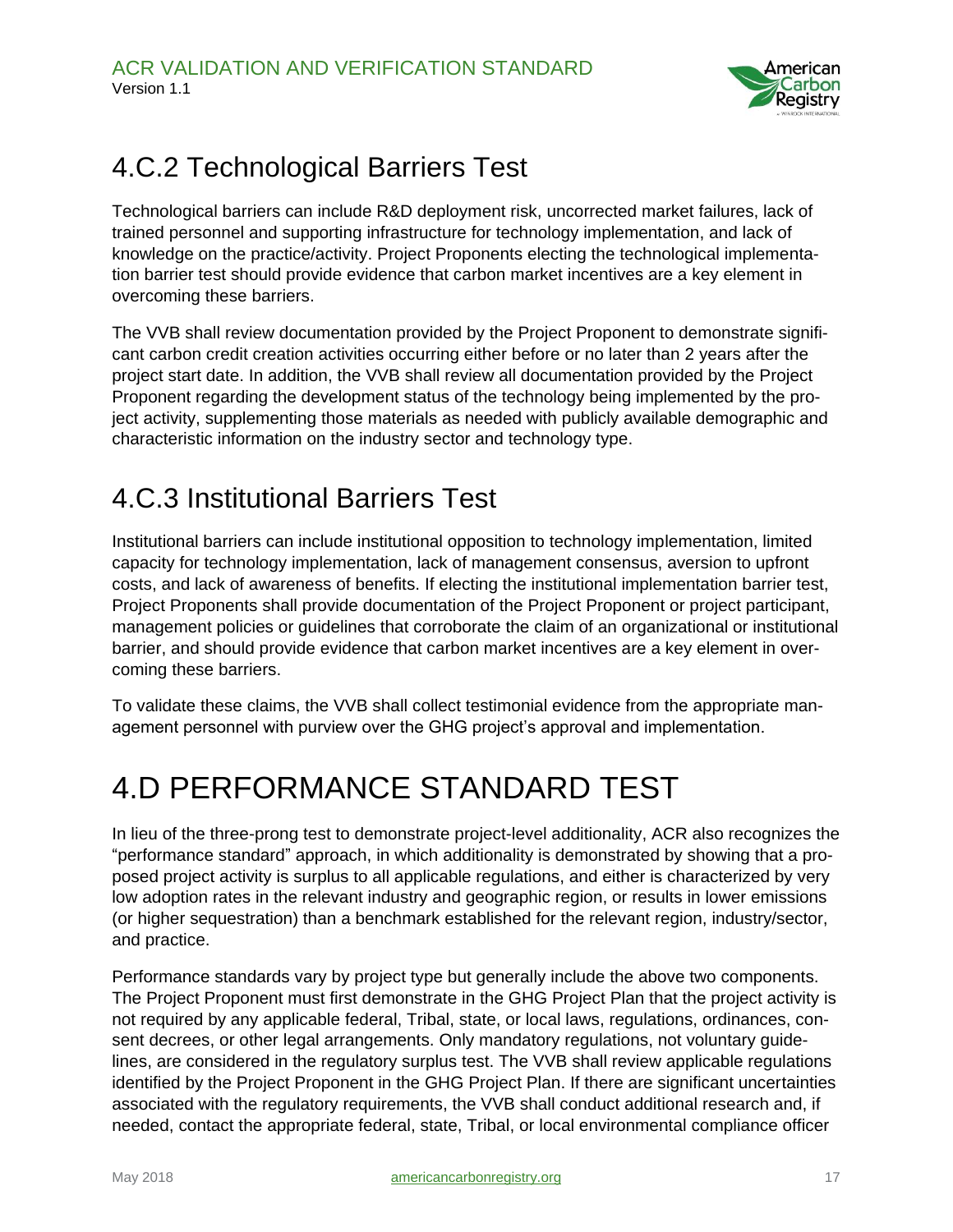

to collect additional documentation (e.g., notices of violation, consent decrees, and settlement agreements) and testimonial evidence.

Second, the Project Proponent must demonstrate in the GHG Project Plan that the project activity achieves a level of performance with respect to emission reductions and/or removals that is significantly better than business as usual. This is done by comparing the project activity to a performance threshold specific to each project type and established by examining data from similar recently undertaken practices in the same geographic region and industry/sector. In some cases, the performance standard will establish that common practice adoption rates of a particular GHG-reducing practice or technology are very low and, therefore, the practice or technology is deemed additional. In other cases, the performance standard benchmark represents a level of emissions or sequestration per unit output to which Project Proponents compare the measured performance of their project, demonstrating that the project activity achieves lower emissions or higher sequestration per unit output than the benchmark.

Validation of the performance standard will vary somewhat depending on the project type. For performance standards in which additionality is demonstrated by comparison to common practice adoption rates of a particular GHG-reducing practice or technology, the VVB need only check that an approved methodology was applied. For performance standards in which actual project performance (e.g., emissions or sequestration per unit output) is monitored and compared to a benchmark, the VVB will review measurement and monitoring methods as described elsewhere in this Guideline, but the performance benchmark itself will be as established in the ACR-approved methodology and need not be validated.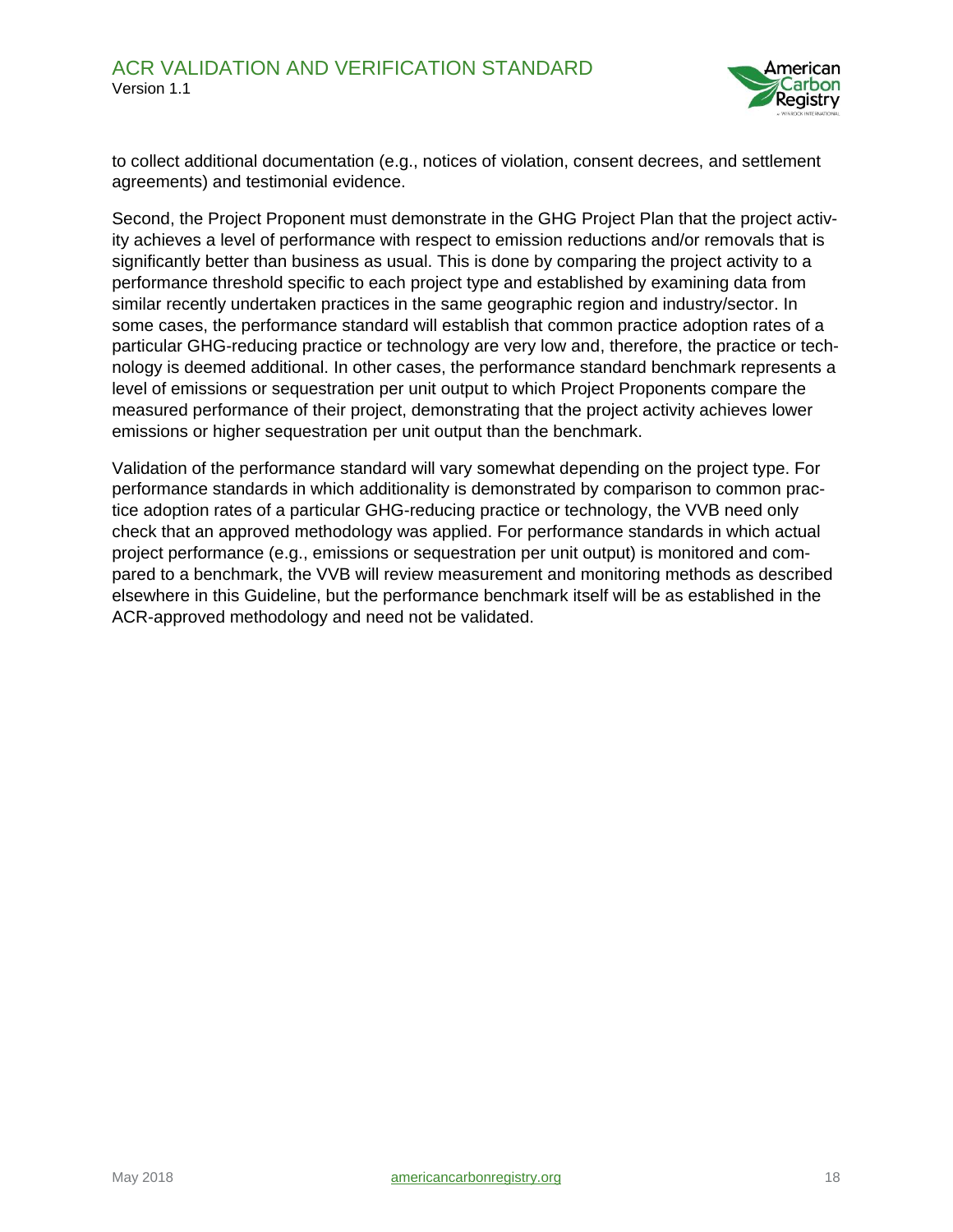

# <span id="page-18-0"></span>CHAPTER 5: VALIDATING QUANTIFICATION METHODS

ACR requires every project submitted for registration to use an ACR-approved methodology or secure ACR approval of a new methodology or methodology modification prior to validation.

This chapter addresses validation of GHG quantification methods for estimating emission reductions and removal enhancements. It includes brief descriptions of commonly used quantification methods and examples of their applicability and validation issues.

When validating quantification methods, the objective is to collect and test sufficient evidence to ensure that the methods are appropriately selected and applied to develop accurate and conservative estimates of emission reductions and removals.

Validating quantification methods requires review of four elements:

- **O** The quantification method for each data parameter is clearly defined, and supporting documentation provided is adequate to support the level of assurance required.
- **O** The methods are appropriate for accurately quantifying each data parameter based on the required level of assurance.
- **O** The methods are applied consistently to develop estimates of emission reductions and removal enhancements.
- **O** The ISO principle of conservativeness is applied (i.e., the choice of assumptions, calculation methods, parameters, data sources, and emission factors is more likely to lead to an underestimation than overestimation of net GHG emission reductions and removal enhancements).

#### <span id="page-18-1"></span>5.A EMISSIONS DATA

Emissions data can be measured directly (e.g., with continuous emissions monitoring equipment) or indirectly estimated (e.g., by monitoring a surrogate parameter or using a predictive model). Emissions data may also be derived from activity data and emission factors, as described in later sections.

For direct emissions monitoring or process monitoring methodologies for quantifying GHG emissions, validation activities should consider the following:

- O Operation and calibration of equipment;
- **O** Existence and appropriateness of operation and maintenance standard operating procedures;
- **O** Consistent and accurate data management;
- **O** Representativeness of sampling for operating parameters;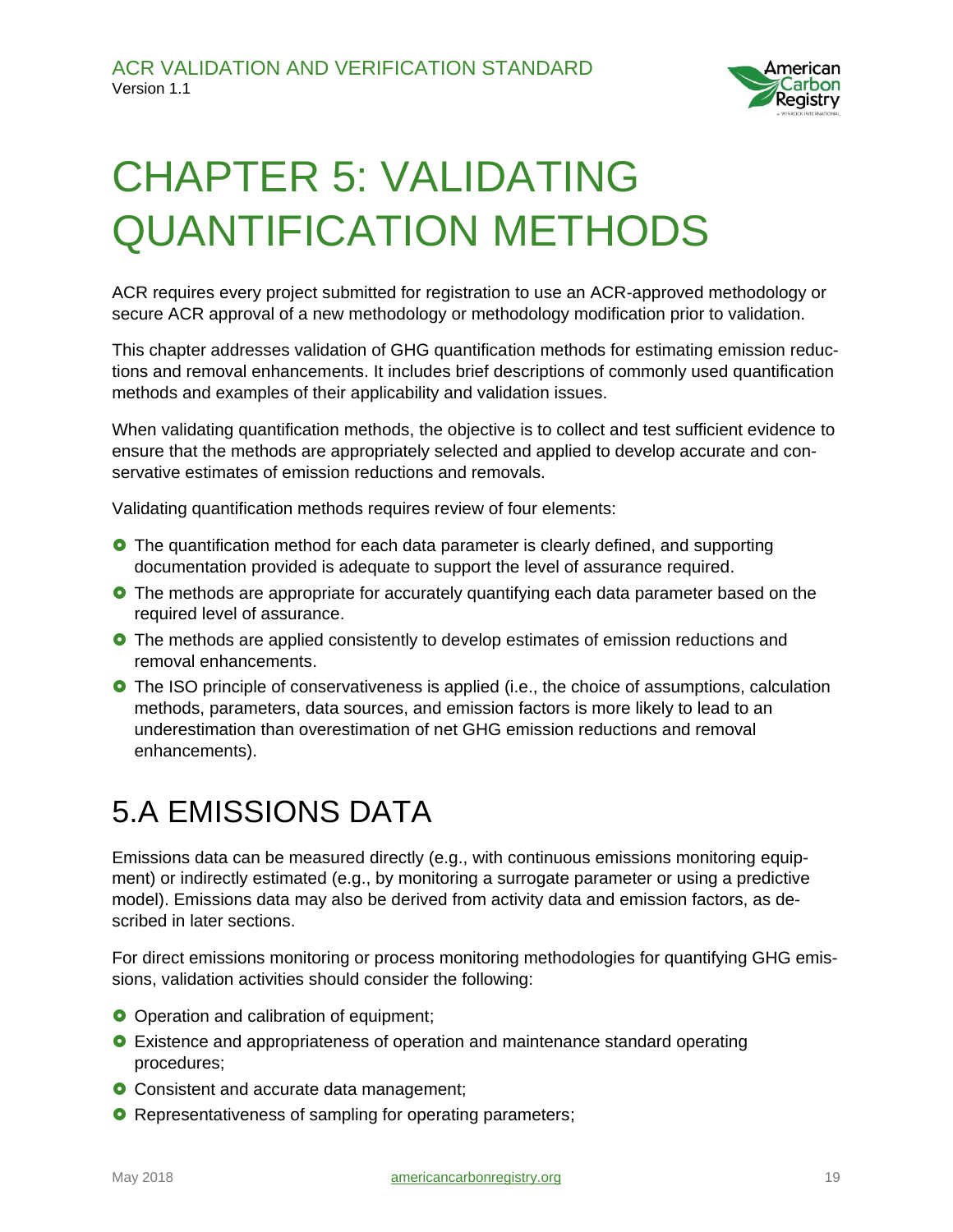

- **O** Robustness of test data to substantiate use of process parameters as "surrogates" or to substantiate use of predictive algorithms;
- **O** Accuracy of material and energy input and output estimates;
- **O** Appropriate operation and maintenance of instrumentation; and
- <span id="page-19-0"></span>**O** Review of calibration records, equipment manufacturer documentation, and service records.

### 5.B ACTIVITY DATA

The accurate and conservative estimation of GHG emission reductions/removal enhancements is the key goal of quantification methodologies. Project Proponents will often estimate emissions based on activity data, which is the information that provides the magnitude of the activities that cause the emissions, emission reductions or enhancements (e.g., the amount of diesel consumed by a vehicle or pounds of nitrogen fertilizer applied to a field during a specified reporting period.)

The objective of validation is to confirm that the activity data used in the emission calculations (1) meet the requirements of the approved methodology and are appropriate for the emission sources; (2) have been correctly applied from the original documentation; and (3) is the most accurate data readily available. The VVB should confirm that the methodology accounts for all variations in activity data over the relevant Crediting Period.

#### <span id="page-19-1"></span>5.C EMISSION FACTORS

Estimating GHG emissions using activity data requires the application of an emission factor. Emission factors are usually expressed as the ratio of the mass of GHG emitted to the unit weight, volume, distance, or duration of the activity emitting the GHG. In general, emission factors are either default or site-specific:

- **DEFAULT** emission factors taken from an external source such as the Revised 1996 Intergovernmental Panel on Climate Change Guidelines for National Greenhouse Gas Inventories, U.S. Energy Information Administration, or U.S. Environmental Protection Agency publications. They are specific to a given parameter, such as fuel type, electricity prime mover, production method, and geographic area. Default emission factors are readily available for many sources, and their use may reduce the time and cost of estimating emissions. However, because they are not based on the emission characteristics of specific facilities, they may produce less accurate results than site-specific factors.
- **O** SITE-SPECIFIC emission factors are specific to a facility, plant, or unit, and must be developed for the facility based on historical data. They will tend to provide more facilityspecific or operationally appropriate emission estimates, but their derivation and use will be more complex than default factors. The use of site-specific factors is warranted when feasible, as they are usually more accurate than default factors. They should be used in cases where specialized equipment has been developed to fit the specific needs of the facility or project, where the pattern of use of equipment varies significantly from the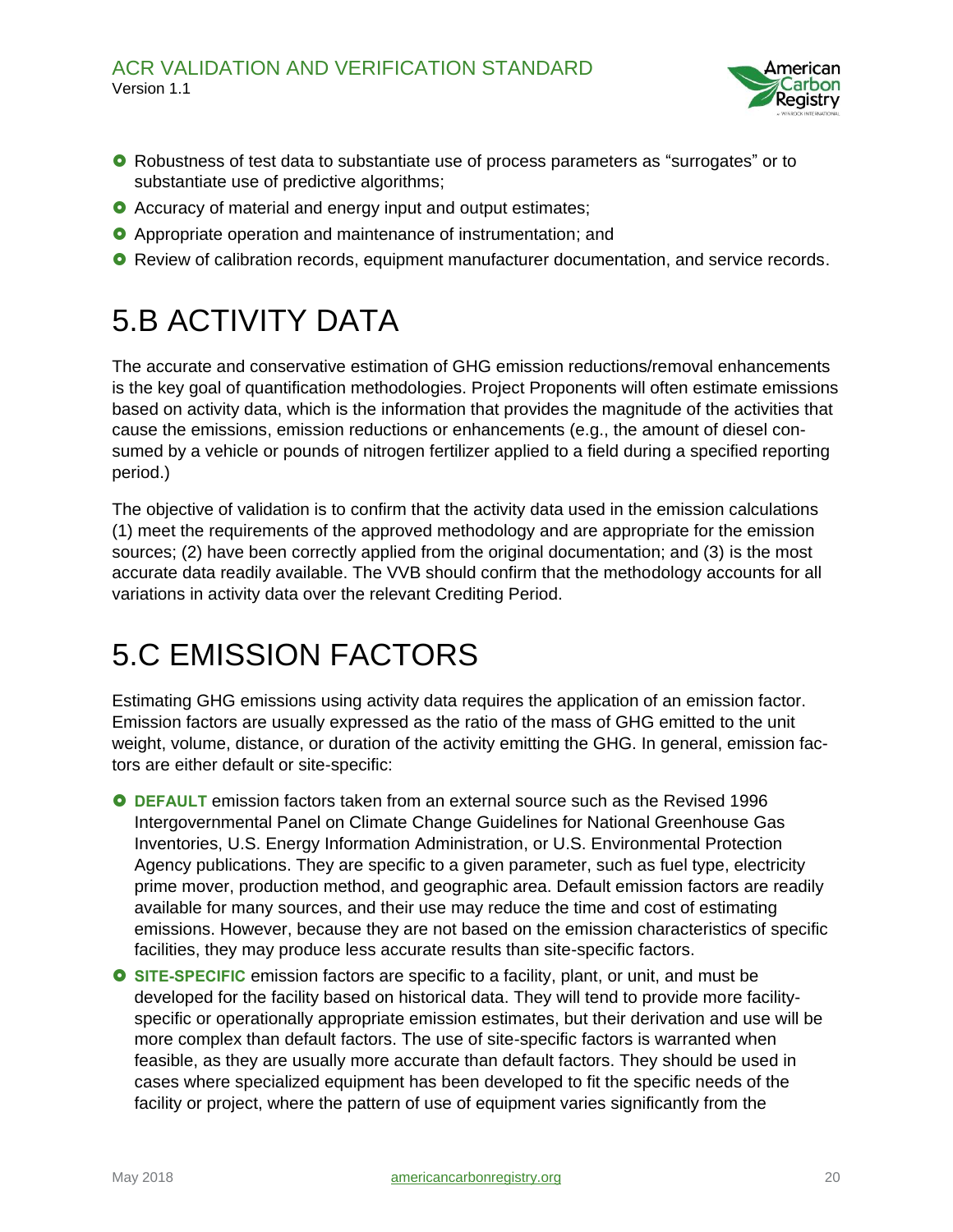

manufacturer's specifications, or where operating conditions may reduce the accuracy of default factors.

The objectives of validating emission factors are to:

- **O** Confirm that the emission factors used meet the requirements of the approved methodology and are appropriate to activity;
- **O** Confirm that the emission factors have been correctly applied from the original documentation to the relevant activity data, and that the most appropriate factors readily available have been selected;
- Where there is a choice among equally defensible emission factors, confirm that the principle of conservativeness has informed the choice of emission factors; and
- Where site-specific emission factors have been used, examine the sampling methods and calculations used to derive them, and compare them to known and accepted default factors (when available) from independent sources to assess accuracy. The VVB should evaluate both the source data and the methodology used to derive site-specific emission factors.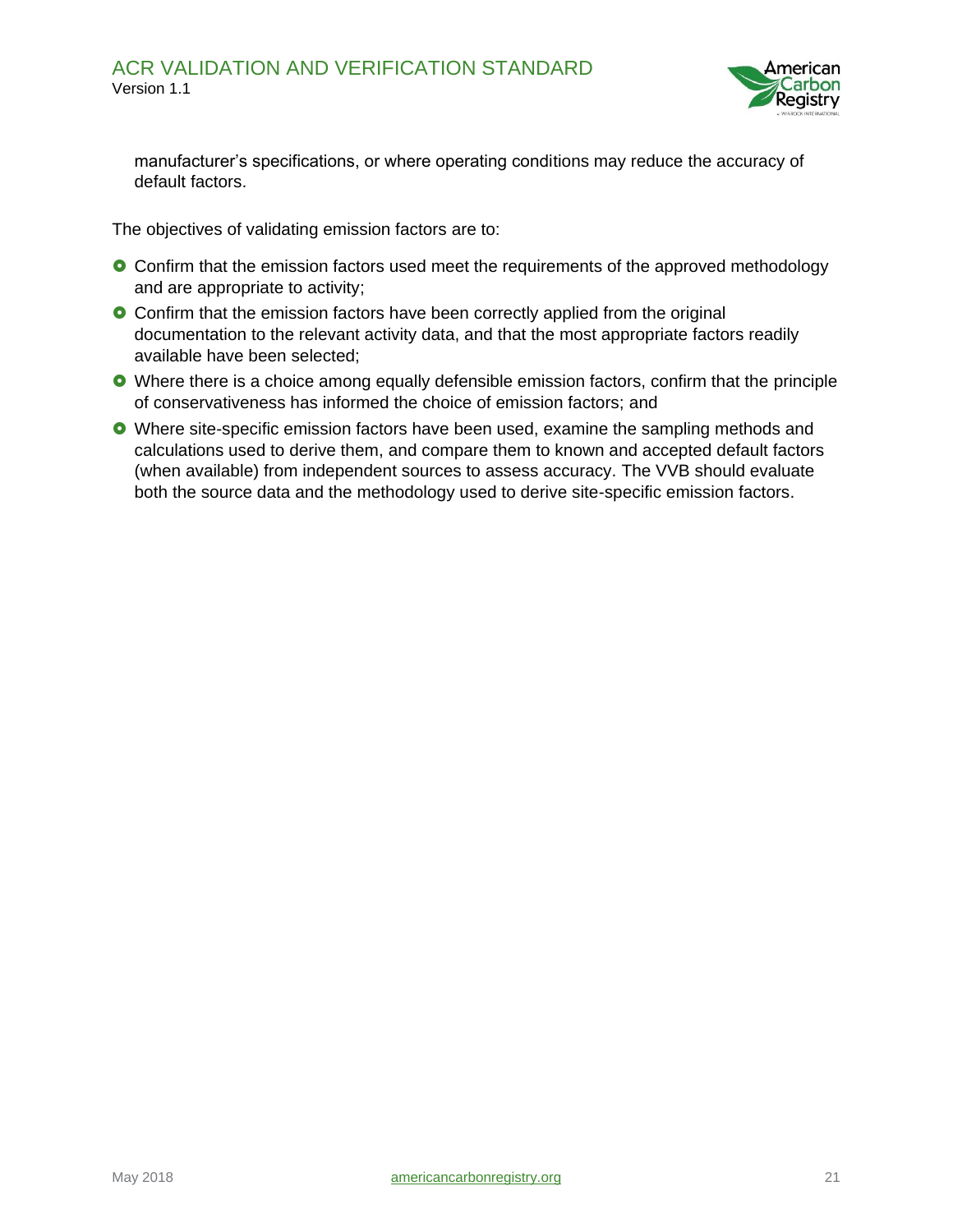

# <span id="page-21-0"></span>CHAPTER 6: VALIDATING OTHER PROJECT CRITERIA

The VVB shall review the elements of the GHG Project Plan discussed below.

#### <span id="page-21-1"></span>6.A START DATE

ACR defines the Start Date for all projects other than AFOLU as the date on which the project began to reduce GHG emissions against its baseline. ACR defines the Start Date for AFOLU projects as the date on which the Project Proponent began the activity on project sites, with more specific guidance in Appendix A of the ACR Standard and the applicable methodology.

To validate the Start Date, the VVB shall review documentary evidence that confirms the project Start Date as described in the GHG Project Plan. Evidence may include documentation such as construction and operating permits, contracts, lease agreements, historical operational records, and third-party reports.

For projects developed using an aggregated or programmatic development approach, the Start Date will be the first date that a project activity or technology was implemented at the first site in the entire project. Individual project participants and/or sites will have site-specific implementation dates, which cannot occur prior to the Start Date.

### <span id="page-21-2"></span>6.B CREDITING PERIOD

Crediting Period is the finite length of time during which the project's GHG Project Plan is valid, and during which a project can generate offsets for registration on ACR against its baseline. The Crediting Period is defined in the ACR Standard or approved methodology. It is 10 years for non-AFOLU projects, unless otherwise specified in the relevant approved methodology. Longer Crediting Periods are allowed for some project types (e.g., some AFOLU activities), while other types have shorter Crediting Periods due to triggers that make the activity no longer surplus to regulations after a certain number of years (e.g., some types of landfill gas collection).

The VVB shall confirm that the temporal boundaries of the GHG project are entirely within the approved Crediting Period timeframe.

#### <span id="page-21-3"></span>6.C MINIMUM PROJECT TERM

The Minimum Project Term is the length of time for which a Project Proponent commits to project continuance, monitoring, and verification. Minimum Project Term for different project types is specified in the ACR Standard or the approved methodology. Some project types do not have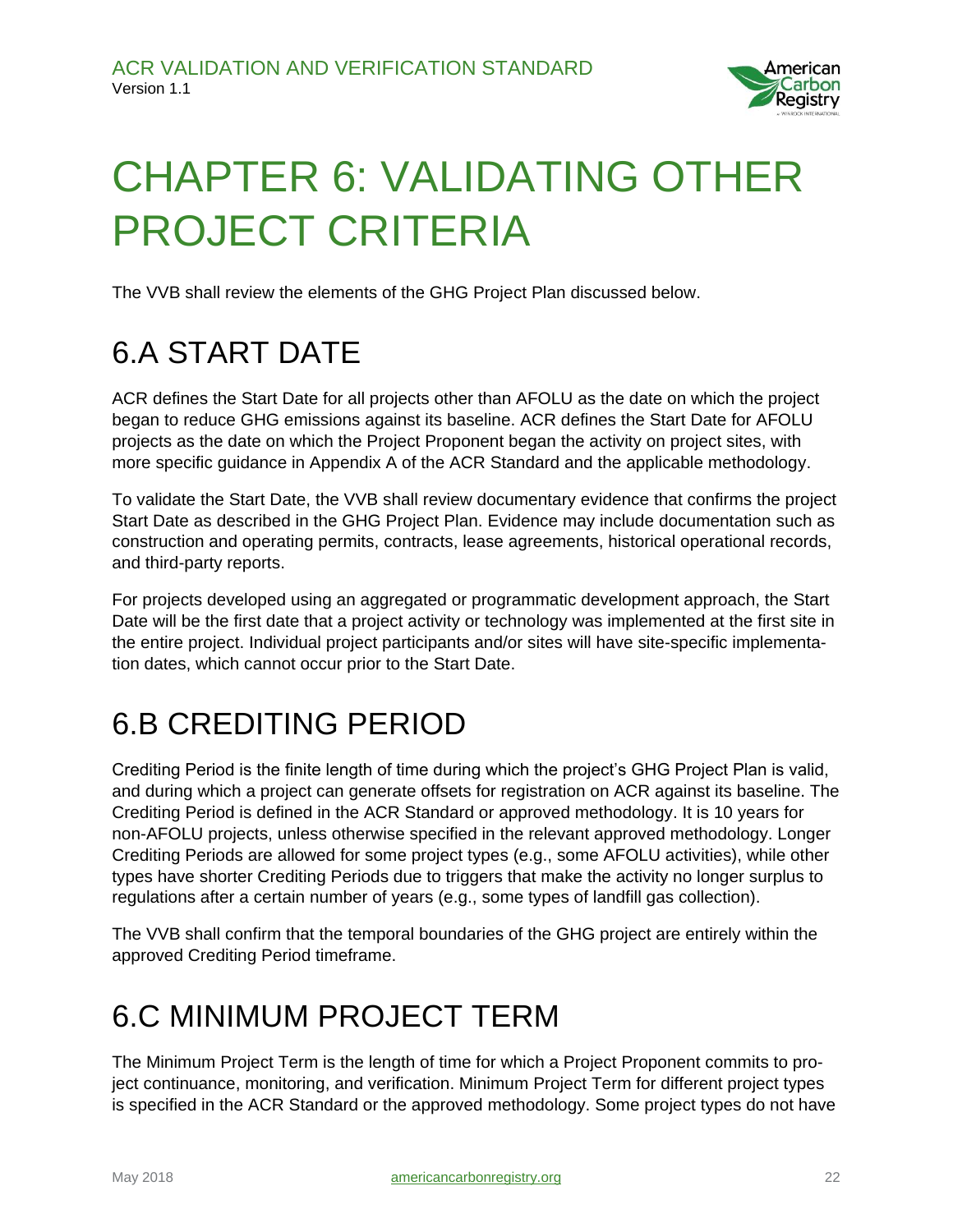

a minimum term; for those that do, the Project Proponent (not necessarily the landowner) commits to continue project implementation, monitoring, and verification for the minimum term and signs agreements with ACR to this effect.**<sup>6</sup>**

The VVB shall confirm whether a Minimum Project Term commitment is required for the project type. If one is required, it shall confirm that this minimum term is documented in the GHG Project Plan and the agreement between the Project Proponent and ACR. If no Minimum Project Term is required, the VVB shall confirm that the GHG Project Plan does not incorrectly indicate a Minimum Project Term.

#### <span id="page-22-0"></span>6.D OFFSET TITLE

The Project Proponent shall provide documentation and attestation of undisputed title to all offsets prior to registration, including chain of custody documentation if offsets have been sold in the past. Title to offsets shall be clear, unique, and uncontested.

The VVB shall review the Project Proponent's ownership attestation and supporting documentation that specifies ownership of offsets title and, if applicable, ownership of the emissions sources within the project assessment boundary. Examples of such documentation may include incorporation/joint venture agreements; financial/Securities and Exchange Commission reports; contracts; lease agreements; purchase orders, invoices, and receipts; and agreements with the landowner specifying ownership of offsets.

For some project types (e.g. AFOLU), the Project Proponent and project participant will often be different entities. The Project Proponent need not own the project lands or the GHG sources and sinks thereon, but is required to demonstrate that title to the offsets is clear, unique, and uncontested.

### <span id="page-22-1"></span>6.E IMPERMANENCE AND RISK MITIGATION

GHG reductions/removals from terrestrial sequestration or carbon storage activities are impermanent in the sense that they may be subject to some risk of future reversal, including unintentional reversals (e.g., fire, flood, and insect infestation for terrestrial projects) and intentional reversals (e.g., landowners or project participants choosing to discontinue project activities).

For projects with a risk of reversal of GHG emission reductions/removals, Project Proponents must assess risk using an ACR-approved risk assessment tool and enter into a legally binding Reversal Risk Mitigation Agreement with ACR. Project Proponents must then mitigate reversal risk by contributing offsets to the ACR Buffer Pool (either from the project itself, or ERTs of any other type and vintage); by providing evidence of sufficient insurance coverage with an ACR-

 **<sup>6</sup>** For example, ACR AFOLU Carbon Project Reversal Risk Mitigation Agreement and ACR Buffer Pool Terms and Conditions – AFOLU Carbon Projects.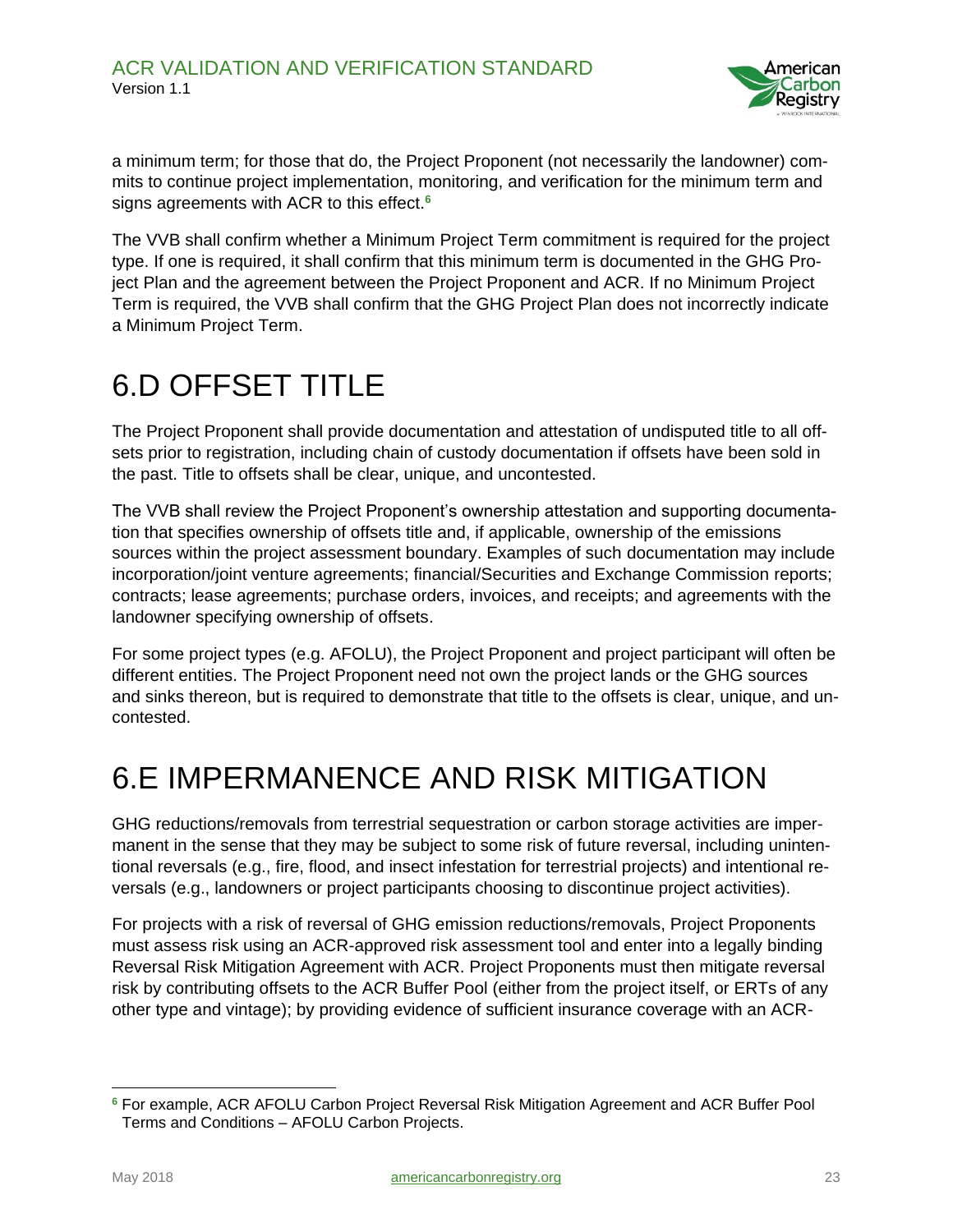

approved insurance product to recover any future reversal; or by using another ACR-approved risk management mechanism.

The VVB shall review the Project Proponent's project-specific risk assessment, which must be conducted using the ACR Tool for Risk Analysis and Buffer Determination, and its chosen risk mitigation mechanism, supporting documentation, and analytics. The VVB shall also review the risk reversal mitigation measures implemented to ensure they are consistent with the terms set forth in the ACR AFOLU Carbon Project Reversal Risk Mitigation Agreement.

Note that ACR requires that the risk analysis and corresponding buffer contribution (if applicable) be evaluated in the GHG Project Plan. This will be included in ACR's eligibility screening report. The VVB shall independently evaluate whether the risk assessment has been conducted correctly.

#### <span id="page-23-0"></span>6.F LEAKAGE

Leakage is an increase in GHG emissions or decrease in sequestration outside the project boundaries that occurs because of the project action. ACR requires Project Proponents to assess, account for, and mitigate leakage, and provide documentation to support mitigation assertions if the ACR Standard or approved methodology requires it. Project Proponents must deduct leakage that significantly reduces the GHG emissions reduction and/or removal benefit of the project. Specific leakage guidance is given in the ACR Standard, sector-specific standards, and approved methodologies.

The VVB shall confirm whether a leakage assessment is required. If one is required, it shall confirm that the leakage analysis and leakage deduction in the GHG Project Plan conforms to the requirements of the chosen methodology and the ACR Standard.

#### <span id="page-23-1"></span>6.G ENVIRONMENTAL AND COMMUNITY IMPACTS

GHG projects have the potential to generate both positive and negative community and environmental impacts. ACR requires that all projects develop and disclose an impact assessment to ensure compliance with environmental and community safeguards best practices. Projects' environmental and community impacts should be net positive, and projects must "do no harm" in terms of being in violation of local, national, or international laws or regulations.

Project Proponents must identify a project's community and environmental impacts. Projects may disclose positive contributions as aligned with applicable sustainable development goals. Projects must describe the safeguard measures in place to avoid, mitigate, or compensate for potential negative impacts, and how such measures will be monitored, managed, and enforced. For more information on what the assessment should include, please refer to Section 8.A of the ACR Standard.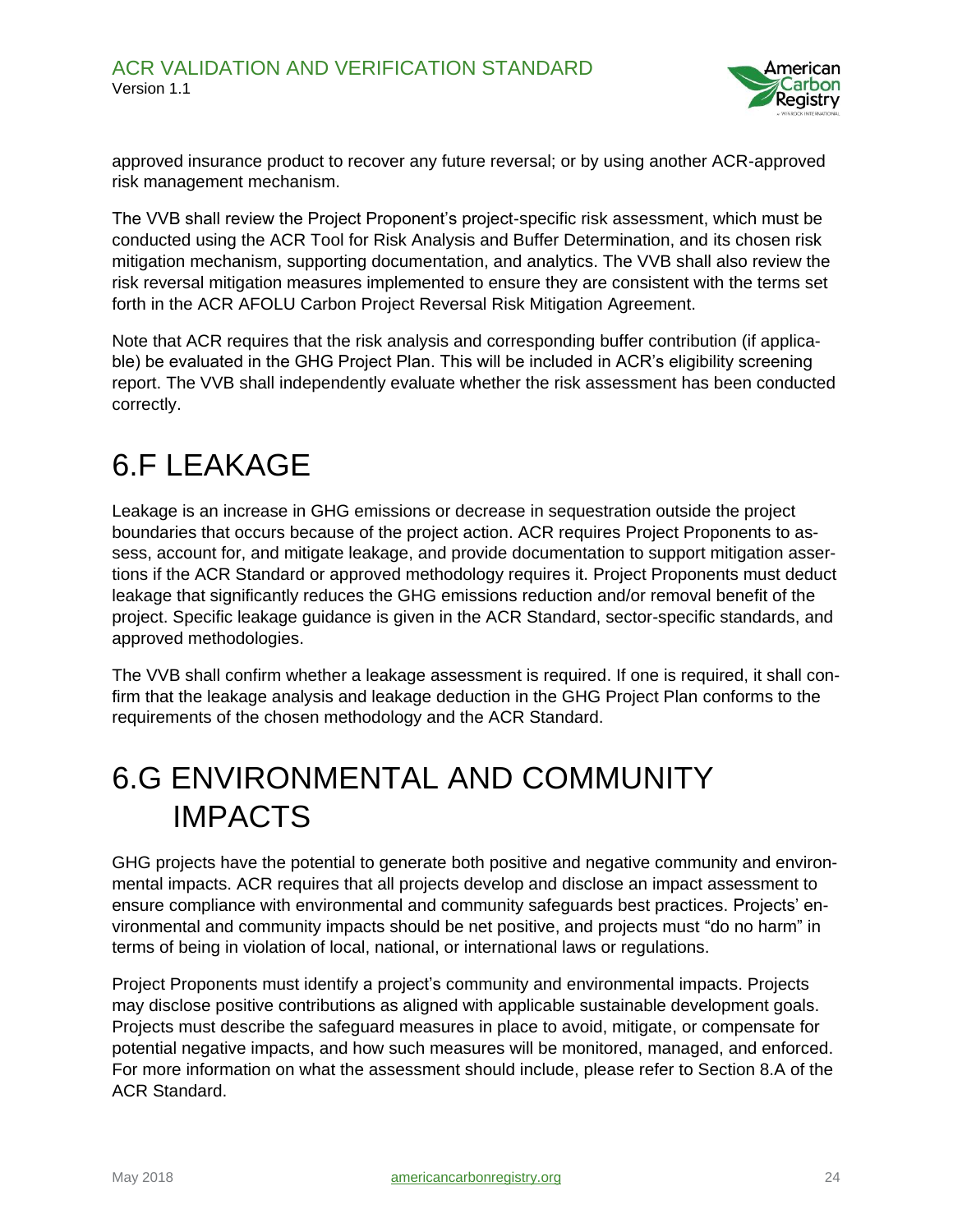

To examine a Project Proponent's claims of net positive community and environmental impacts, the VVB shall review publicly available information regarding the GHG project against the GHG Project Plan undergoing validation and the environmental community impact assessment; records of stakeholder consultations, if any; and results from methodologies and tools used for community and environmental impact analysis.

Net positive impacts, and the adequacy of community impact analysis and/or stakeholder consultations, are subjective criteria that are difficult to validate and verify. Therefore, the VVB is not required to provide a judgment on the adequacy of these processes or their qualitative results. However, it must confirm that the Project Proponent has evaluated community and environmental impacts, documented a mitigation plan for any foreseen negative community or environmental impacts, and disclosed any prior negative environmental or community impacts or claims of thereof.

#### <span id="page-24-0"></span>6.H DOUBLE ISSUANCE, DOUBLE SELLING, AND DOUBLE USE OF OFFSETS

The VVB shall confirm that projects undergoing validation are not claiming emission reductions for the same project and reporting period on any other GHG registry or platform. This shall be confirmed during every reporting period throughout the project's Crediting Period. For more information on ACR's policies regarding double issuance, double selling, and double use, please refer to Chapter 10 of the ACR Standard.

#### <span id="page-24-1"></span>6.I PROJECTS PARTICIPATING IN OTHER ASSET PROGRAMS

The VVB shall confirm if projects undergoing validation are enrolled in other asset programs (e.g., water quality trading). The VVB shall ensure that projects claiming other environmental assets have done so in accordance with the ACR Standard and the chosen methodology, and that the attributes quantified are for non-carbon benefits. This shall be confirmed during every reporting period throughout the project's Crediting Period. For more information on ACR's policies regarding participation in other asset programs, please refer to Chapter 2 of the ACR Standard.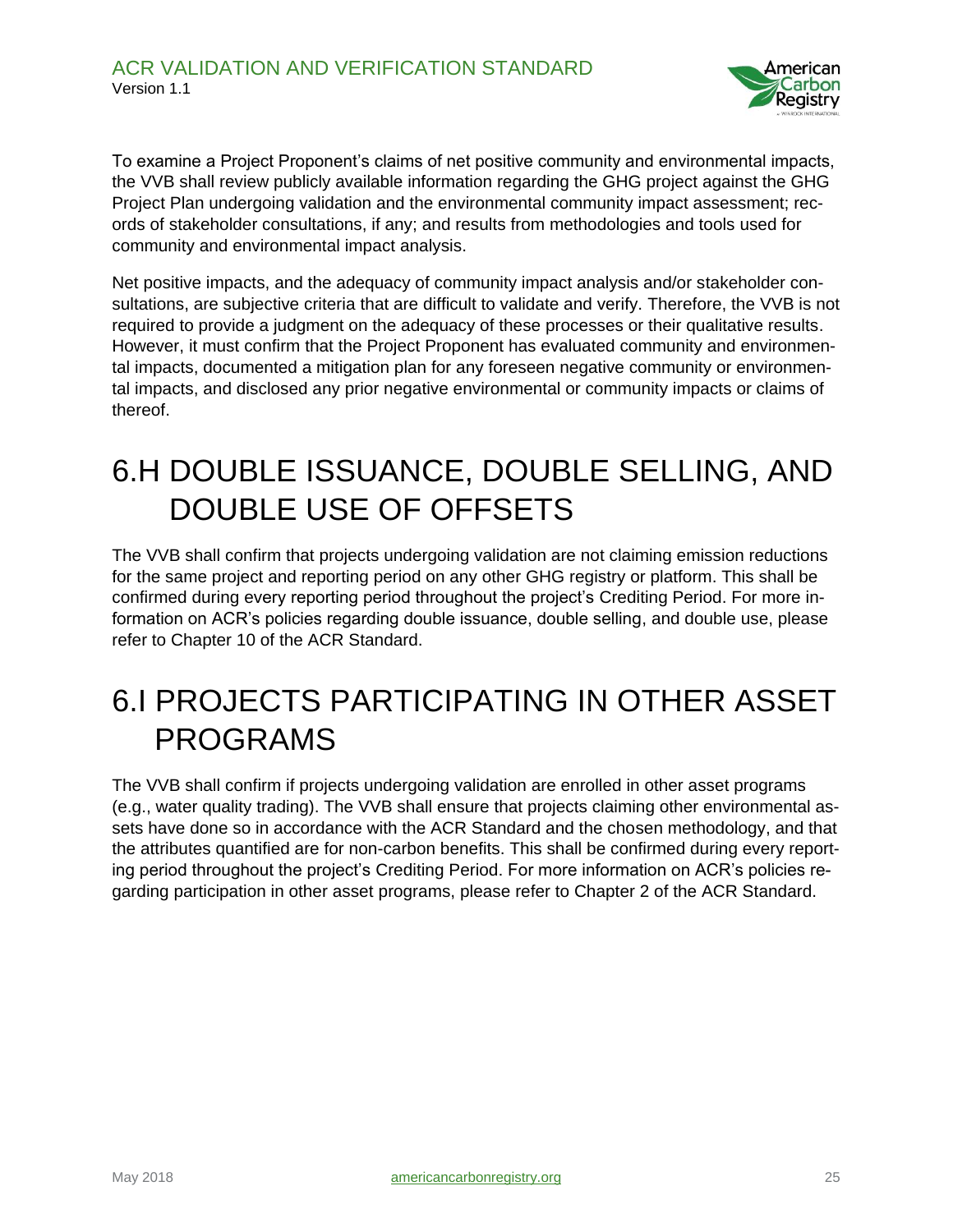

### <span id="page-25-0"></span>CHAPTER 7: VALIDATION REPORT

The product of validation is a Validation Report, which is posted publicly by ACR. The Validation Report is a detailed description of the validation activities and conclusions. This report shall:

- **O** Provide the name, address, and contact information of the VVB;
- **O** Identify the GHG project by name and Crediting Period covered;
- **O** Reference the ACR Standard, and approved methodology against which validation was conducted;
- Describe the validation objectives, scope, and activities, including but not limited to evaluation of:
	- ◆ Project boundary and procedures for establishing it;
	- $\Diamond$  Physical infrastructure, activities, technologies, and processes of the GHG project;
	- GHGs, sources, and sinks within the project boundary;
	- **EXEC** Temporal boundary;
	- Description of and justification for the baseline scenario;
	- $\Diamond$  Methods, algorithms, and calculations that will be used to generate estimates of emissions and emission reductions/removal enhancements;
	- $\Diamond$  Process information, source identification/counts, and operational details;
	- ◆ Data management systems;
	- ◆ QA/QC) procedures;
	- ◆ Processes for uncertainty assessments; and
	- $\textcircled{*}$  Project-specific conformance to ACR eligibility criteria, including additionality.
- Describe any findings, including opportunities for improvement raised during the validation and their resolutions, including issues that required consultation with ACR and ACR's determinations on these issues, citing the specific communication and date;
- **O** State the VVB's conclusion on the conformance of the GHG Project Plan to the ACR Standard and methodology chosen; and
- **O** Be signed and dated by the lead validator and internal reviewer.

Note that validation and the first verification may be conducted simultaneously, and may be conducted by the same approved VVB. Therefore, it is acceptable to combine the Validation Report and Verification Report (see Chapter 12 for contents) into a single report which should also include the above information.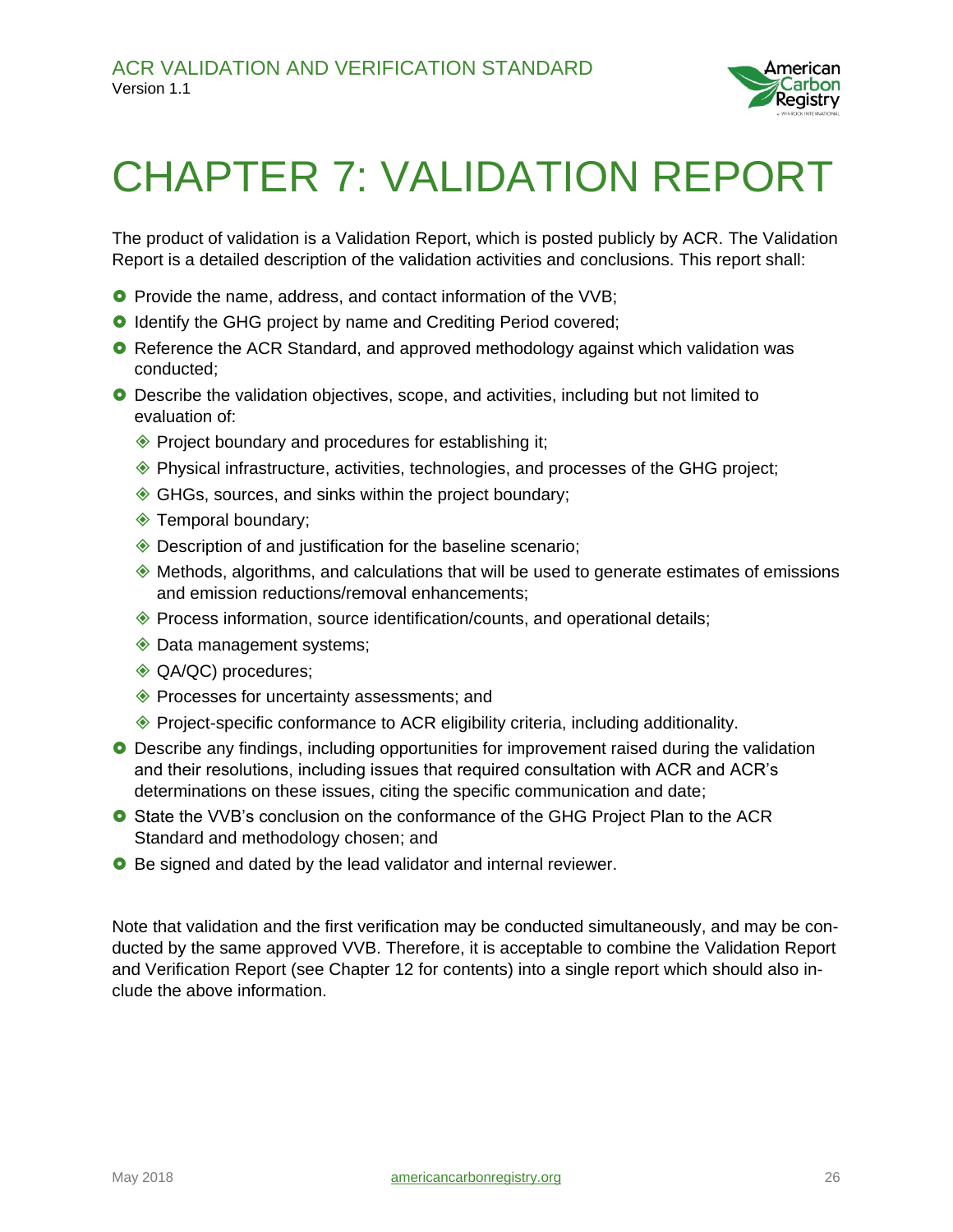

# <span id="page-26-0"></span>CHAPTER 8: VERIFICATION **OVERVIEW**

This chapter summarizes the objectives and scoping elements of verification necessary to register GHG project net emissions reductions/removals as ERTs. ACR's verification requirements are built on the foundation of the ISO 14064-3:2006, *Greenhouse gases — Part 3: Specification with guidance for the validation and verification of greenhouse gas assertions*.

#### <span id="page-26-1"></span>8.A DEFINITION

Verification is the systematic, independent, and documented process for the evaluation of a GHG assertion against specific criteria. The verification process is intended to assess the degree to which a project has correctly quantified net GHG reductions or removals per the validated GHG Project Plan and correctly utilizes ACR methodologies and tools. A successful verification provides reasonable assurance that the GHG assertion is without material misstatement.

#### <span id="page-26-2"></span>8.B OBJECTIVES OF VERIFICATION

The overall goal of third-party verification is to review impartially and objectively a Project Proponent's claimed GHG emission reductions/removal enhancements against relevant ACR standards and the approved methodology. The VVB must independently evaluate the GHG assertion, based on supporting evidence and GHG verification best practice.

The objectives of verification are to evaluate the following:

- **O** Reported GHG baseline, project emissions and emission reductions/removal enhancements, leakage assessment, and impermanence risk assessment and mitigation (if applicable);
- **O** Any significant changes to the project procedures or criteria since the last verification; and
- Any significant changes in the GHG project's baseline emissions and emission reductions/removal enhancements since the last verification.

The VVB shall review the GHG Project Plan, GHG assertion, and any additional relevant documentation provided by the Project Proponent to determine:

- **O** That the reported emissions reductions and/or removal enhancements are real;
- **O** Degree of confidence in and completeness of the GHG assertion;
- **O** That project implementation is consistent with the GHG Project Plan;
- **O** Eligibility for registration on ACR; and
- Sources and magnitude of potential errors, omissions, and misrepresentations, including: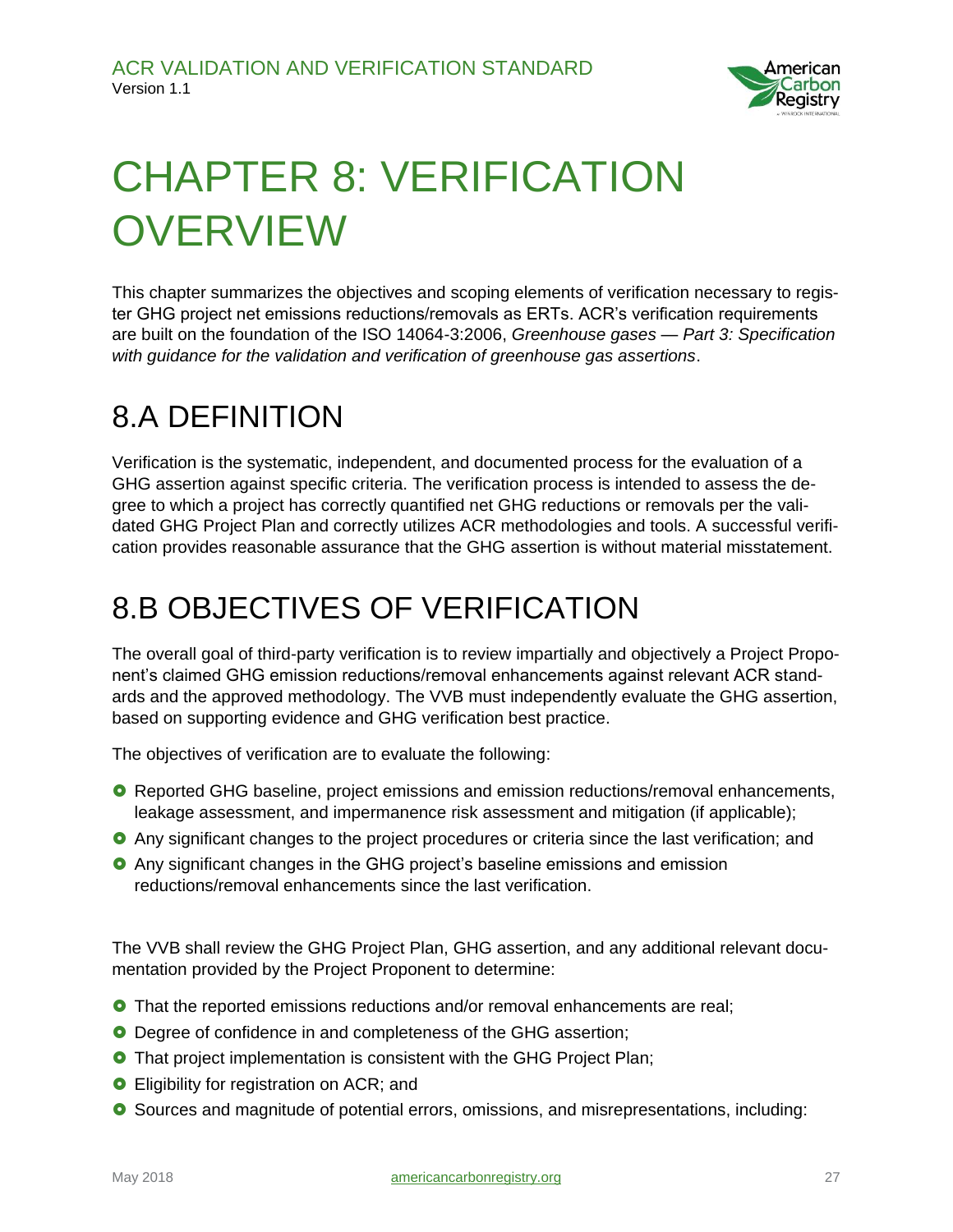

- $\diamond$  Inherent risk of material misstatement; and
- $\Diamond$  Risk that the existing controls of the GHG project will not prevent or detect a material misstatement.

#### <span id="page-27-0"></span>8.C SCOPE OF VERIFICATION

Verification shall include examination of some or all of the following elements of a GHG Project Plan:

- Physical infrastructure, activities, technologies, and processes of the GHG project;
- **GHG SSRs within the project boundary;**
- **O** Temporal boundary;
- **O** Baseline scenarios;
- **O** Methods and calculations used to generate estimates of emissions and emission reductions/removal enhancements;
- Original underlying data and documentation as relevant and required to evaluate the GHG assertion;
- **O** Process information, source identification/counts, and operational details;
- **O** Data management systems;
- **O** Roles and responsibilities of project participants or project proponent staff;
- **QA/QC** procedures and results;
- **O** Processes for and results from uncertainty assessments; and
- **O** Project-specific conformance to ACR eligibility criteria.

The VVB shall examine the reported data, quantification methodologies, calculation spreadsheets or databases, source data, project data management systems, data quality controls in place, measurement and monitoring systems, and records pertaining to emissions quantification. Calculation and error checks, site inspections, interviews with project participants, an iterative risk assessment, sampling plan, and audit checklist shall be performed to the extent necessary for the VVB to develop an understanding of how data are collected, handled, and stored for a specific project.

#### <span id="page-27-1"></span>8.D INTERVAL OF VERIFICATION

The ACR Standard generally requires:

- **O** A desk-based verification audit at each request for issuance of new ERTs. This is usually conducted annually, but may be more or less frequent at the discretion of the Project Proponent.
- A full verification including a field visit at the first verification and again at least every 5 years. Field verifications may be conducted more frequently (e.g., in the case of changes in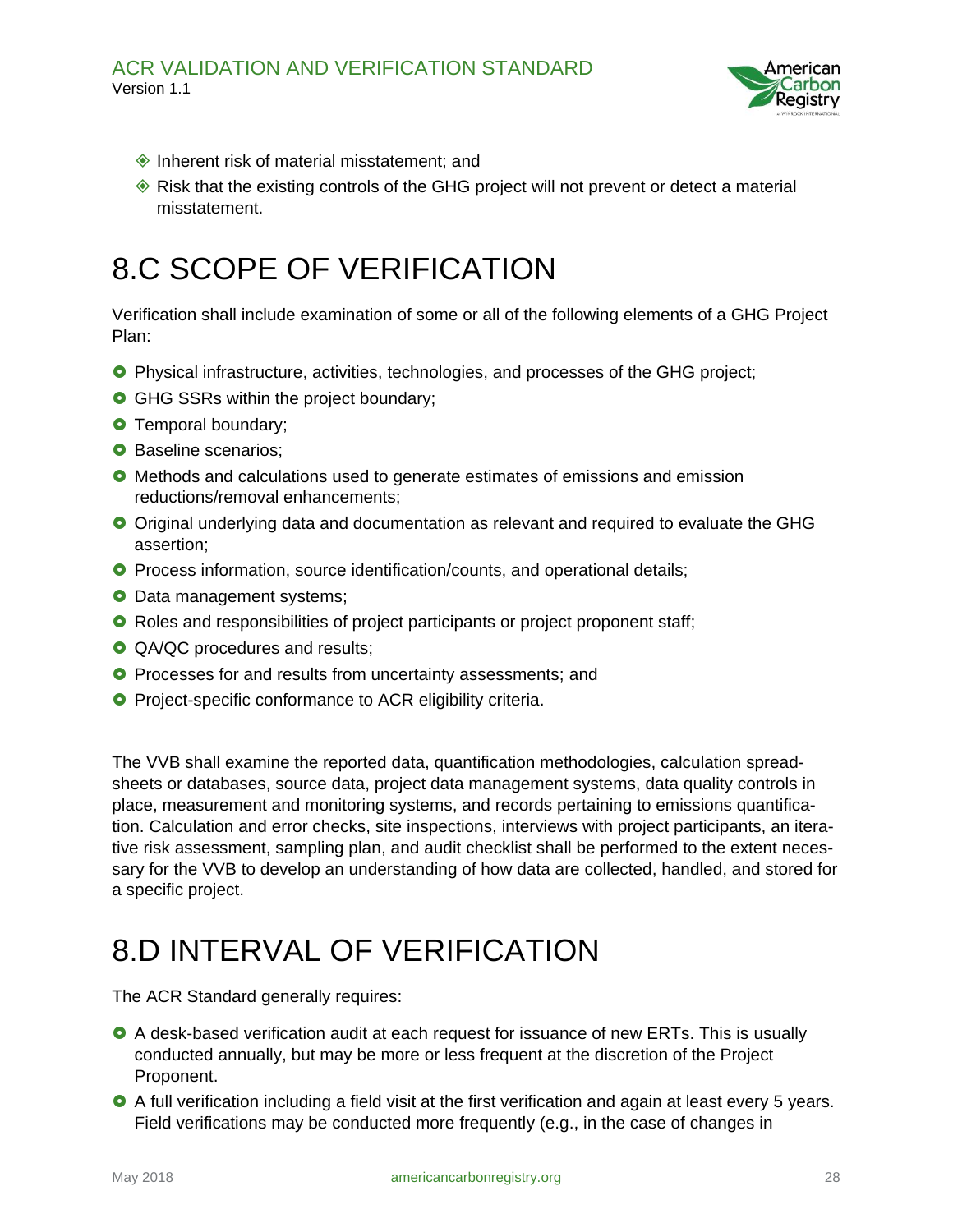

monitoring and data management practices, or for particular project types with material parameters that can only be verified on site). Generally, for most project types, field verification is required at minimum every 5 years. **7**

**•** Following any reversal of sequestration that requires updating the project baseline.

If the Project Proponent selects a different VVB in the interval between field verifications, the new VVB shall continue desk audits until the next required field verification.

Please note that some ACR methodologies may not require additional site visits during a full verification after the initial verification if no significant changes have occurred to the project since successfully undergoing validation. If no additional site visits are necessary, it shall be specified in the methodology, along with what constitutes a significant change and how to fulfill the requirements of a remote full verification. All other projects must meet the full site visit requirement specified in the ACR Standard.

#### <span id="page-28-0"></span>8.E LEVEL OF ASSURANCE

ACR considers verification to be a risk-based process in which the VVB conducts an iterative risk assessment that shall inform the sampling plan, allowing the VVB to provide a reasonable level of assurance that the GHG assertion is free of material misstatement and provides a true and fair representation of the project's net GHG emission reductions/removal enhancements.

ACR requires all Verification Statements to provide a reasonable (as opposed to absolute or limited) level of assurance. Chapter 11 includes the required wording of Verification Statements. Under this level of assurance, a GHG assertion is deemed materially correct, and a fair representation of the GHG data and information. This also indicates that the GHG assertion is prepared in accordance with the ACR Standard and the ACR-approved methodology.

#### <span id="page-28-1"></span>8.F MATERIALITY

A material misstatement is an inaccurate assertion of an offset project's GHG emission reductions/removals, which may reasonably be expected to influence decisions or actions taken by the users of the GHG project information. To accept a Verification Statement, ACR requires that discrepancies between the emission reductions/removal enhancements claimed by the Project Proponent and estimated by the VVB be immaterial (i.e., less than ACR's materiality threshold of  $\pm 5\%$ ).

**<sup>7</sup>** Subject to the clarification that verification is required only prior to issuance of ERTs. If the Project Proponent (e.g., of an afforestation/reforestation project) does not seek ERT issuance for longer than 5 years after the Start Date, it is not required to verify until the first request for ERT issuance. Once this first verification takes place, subsequent field verifications must occur at least every 5 years. Additional rules regarding the field visits during a full verification is provided in Section 9.C and Appendix A of the ACR Standard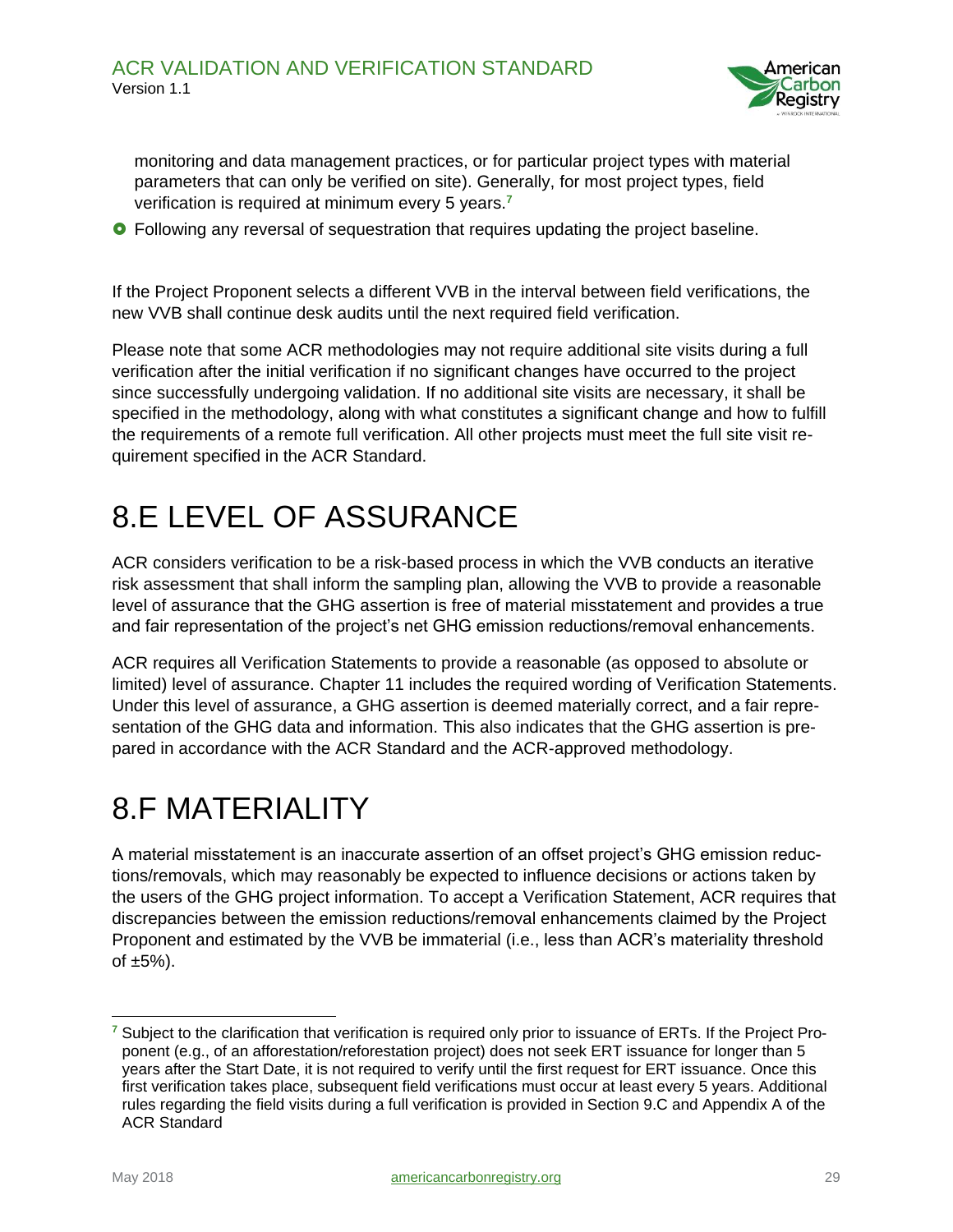

Individual or aggregation of errors or omissions greater than the ACR materiality threshold of ±5% require restating before a Verification Statements will be accepted. Individual and aggregation of errors or omissions greater than  $\pm$ 1% but less than  $\pm$ 5% must be qualified in the Verification Statement but do not require restating.

#### <span id="page-29-0"></span>8.G MATERIALITY VS. PRECISION

The precision of GHG estimates is distinct from the concept of materiality. Materiality dictates that the individual or aggregation of errors and omissions exceeding the ±5% materiality threshold requires restatement (i.e., correcting of material errors) prior to ERT issuance.

For precision, ACR prescribes a target for the final calculation of GHG emission reductions/removal enhancements, and requires an uncertainty deduction if this target is not achieved. This is to provide flexibility to the Project Proponent, in the case that the costs of additional sampling to achieve the precision target outweigh the benefits of not having to take a deduction. The relevant text is:**<sup>8</sup>**

ACR sets a precision target of  $\pm$ 10% of the mean at 90% confidence, applied to the final calculation of emission reductions/sequestration. If the Project Proponent cannot achieve precision of ±10% of the mean at 90% confidence, then the reportable amount shall be the mean minus the lower bound of the 90% confidence interval, applied to the final calculation of emission reductions/removal enhancements.

The conservativeness principle dictates that if projects cannot achieve the precision target, then:

- **•** For activities reducing emissions, proponents should report the lower bound of the confidence interval on baseline emissions and the upper bound of the confidence interval on project emissions.
- **•** For activities enhancing terrestrial sequestration, proponents should report the upper bound of the confidence interval on baseline sequestration and the lower bound of confidence interval on project sequestration.

This approach will minimize the potential that measurement uncertainty causes an overestimation of net emission reductions/removals.

Thus, uncertainty may be greater than ±5%, and may not be possible to reduce in a cost-effective manner. In such cases, provided there are no material errors or misstatements exceeding the ACR materiality threshold, the project may be registered but with the uncertainty deduction applied.

Because ACR requires all projects to use an approved methodology and meet the requirements of the ACR Standard, all projects must adhere to these uncertainty requirements (achieve precision of ±10% of the mean at 90% confidence, or else report the mean minus the lower bound of

 $\overline{a}$ 

**<sup>8</sup>** See the ACR Standard.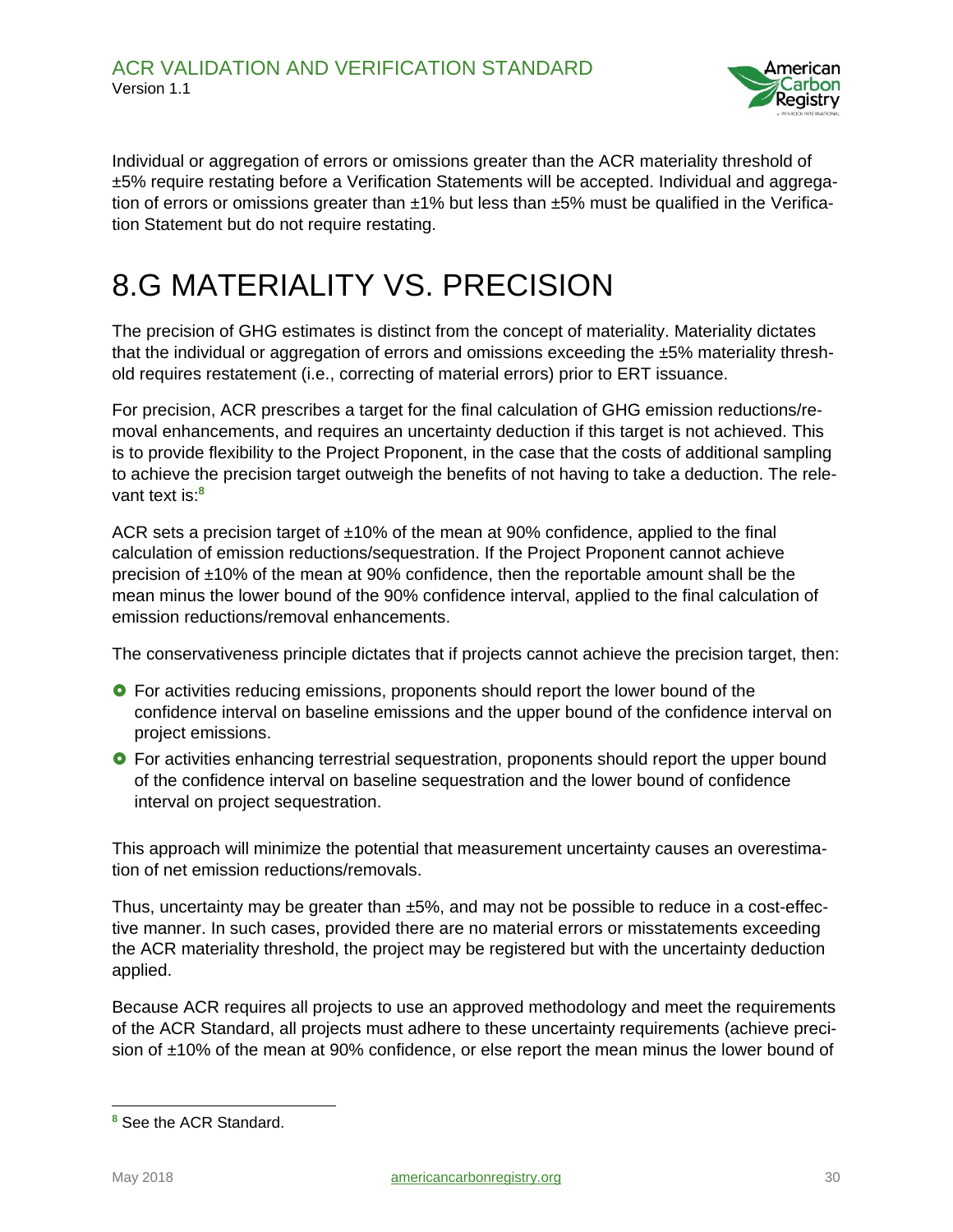

the 90% confidence interval). Any required uncertainty calculations or deductions will be outlined in the applicable approved methodology.

#### <span id="page-30-0"></span>8.H PROCEDURE FOR VERIFICATION **DISCREPANCIES**

If the verification requirements are not met, then a project will not be eligible to generate ERTs during that reporting period. However, if a Project Proponent believes that the verification requirements were adequately met and the VVB does not agree, the Project Participant may choose to initiate ACR's Complaints and Appeals Procedure. For more information on this process, please refer to Chapter 11 of the ACR Standard.

If a Project Proponent aborts a verification after verification services have begun but before the VVB is able to reach a conclusion with a reasonable level of assurance, the VVB shall inform ACR in writing of the status of the verification and reasons why the verification has been aborted.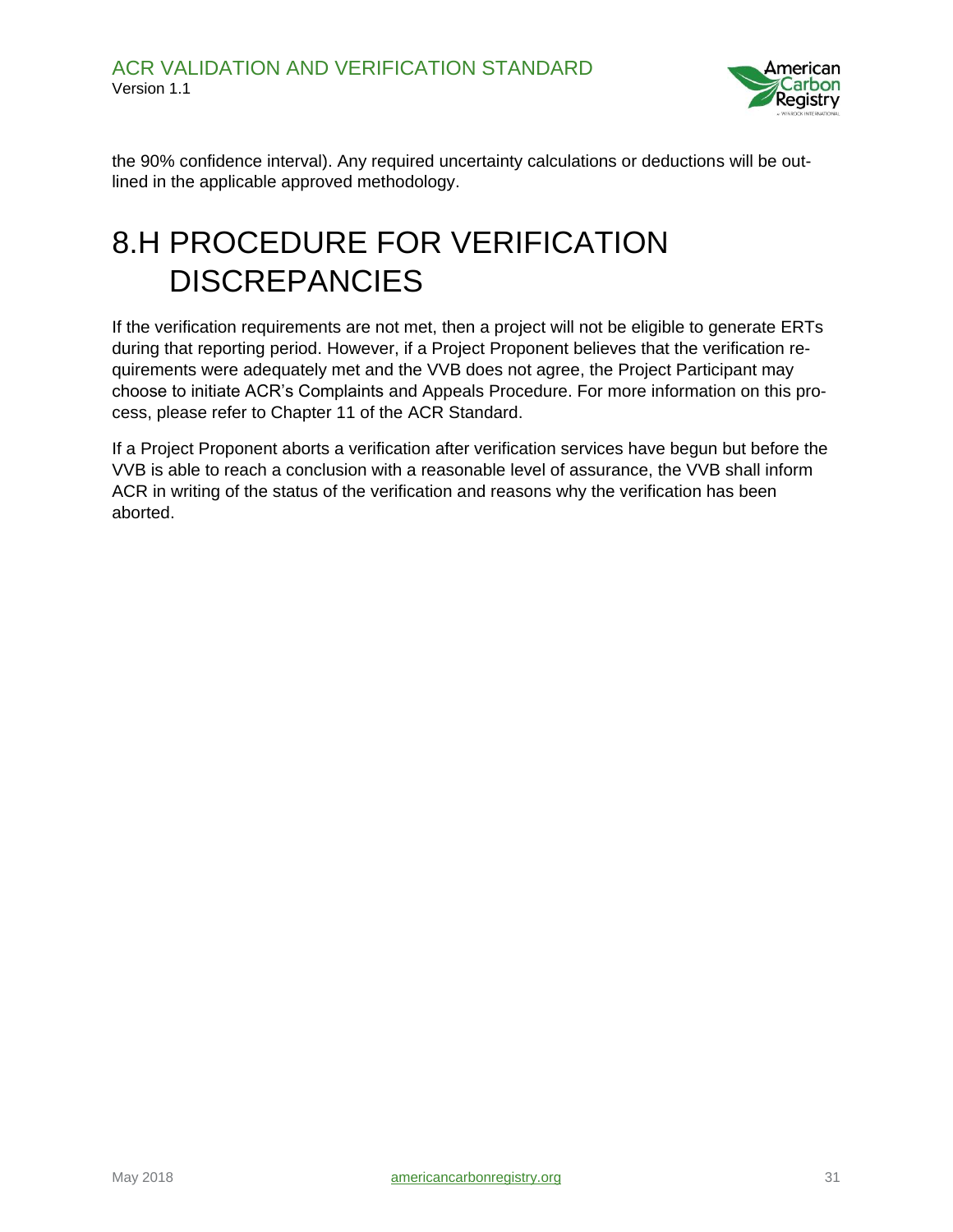

# <span id="page-31-0"></span>CHAPTER 9: VERIFICATION ACTIVITIES

This chapter provides an overview of the activities the VVB shall perform, and the information and documentation it shall review.

#### <span id="page-31-1"></span>9.A INFORMATION/RECORDS TO BE REVIEWED

The GHG information and records the VVB shall review include, but are not limited to:

- **O** GHG Project Plan;
- **O** GHG assertion:
- **O** Previous Verification Statements:
- Operational and control procedures and records for ensuring GHG data quality;
- **O** Documentation of GHG SSRs;
- **O** Documentation of quantification methodologies; and
- **O** Documentation of monitoring and measurement systems.

Verification of source-level data and records shall include the following activities:

- Determine whether the data used are appropriate and sufficient to allow for the accurate calculation or estimation of GHG emission reductions and/or removals;
- **O** Confirm that appropriate calculation methodology was used for data that were estimated as indicated in the GHG Project Plan;
- Confirm that the units of measure used are correct, appropriate, internally consistent, and consistent with the ACR Standard, including raw data recorded in the data collection process and data stored in the project spreadsheet or database/management system and used in calculations;
- **O** Confirm that any unit conversions have been made correctly; and
- **O** Confirm that there are no missing data unaccounted for and that all data have been entered properly.

#### <span id="page-31-2"></span>9.B DATA ASSESSMENT AND MANAGEMENT **SYSTEMS**

It is important for the VVB to develop an understanding of the GHG project data collection and management system and processes. The VVB should examine the process flow for collecting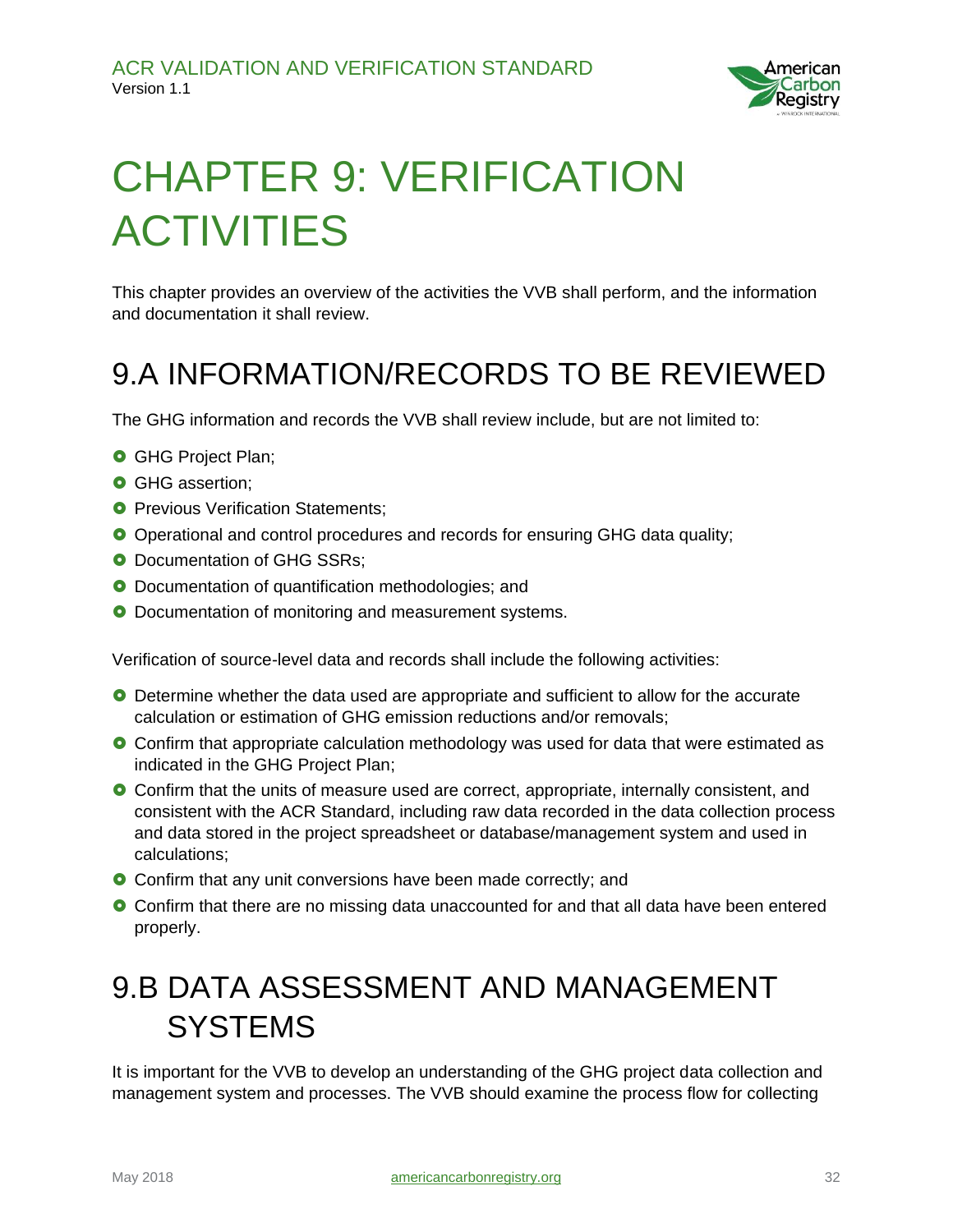

and processing activity or monitoring data. This will enable the tracing of data or references from their original root source to the final emissions data entered into the GHG assertion.

The VVB shall assess the project GHG data management system and its controls for sources of potential errors and omissions, including the following:

- **O** Selection and management of GHG data and information;
- **O** Processes for collecting, processing, aggregating, and reporting;
- **O** Systems and processes to ensure accuracy; and
- **O** Design and maintenance of the GHG data management system, including systems and processes that support it.

The VVB shall use the results of this GHG data management system assessment and its controls to modify the sampling plan, as needed.

The VVB shall review data management system documentation that describes the process of data collection, entry, calculation, and management. This will allow evaluation and cross-checking of factors, activity data, calculations, and estimates in the data system. Such data management system elements to review may include:

- **O** Competency of data managers or employees responsible for collecting data;
- **O** Emissions source type;
- **O** Units of measure;
- **O** Periodicity of data monitoring/collection;
- **O** Data granularity and degree of aggregation;
- **O** File type/format;
- **O** Method of transfer;
- **O** Assumptions: and
- **O** Calibration records.

The VVB should assess the effectiveness of methods for data collection and processing, identify likely areas for data corruption or potential errors, and characterize GHG data collection and management system integration weaknesses.

#### <span id="page-32-0"></span>9.C COLLECTION OF EVIDENCE

Verification of GHG projects shall involve collecting the following types of evidence:

- **O** Physical evidence: direct observation of equipment or processes to demonstrate that the Project Proponent is collecting relevant data;
- **O** Documentary evidence: paper or electronic records, which may include procedures, logs, invoices, and analytical results;
- **O** Testimonial evidence: interviews with key personnel (e.g., technical, operations, managerial).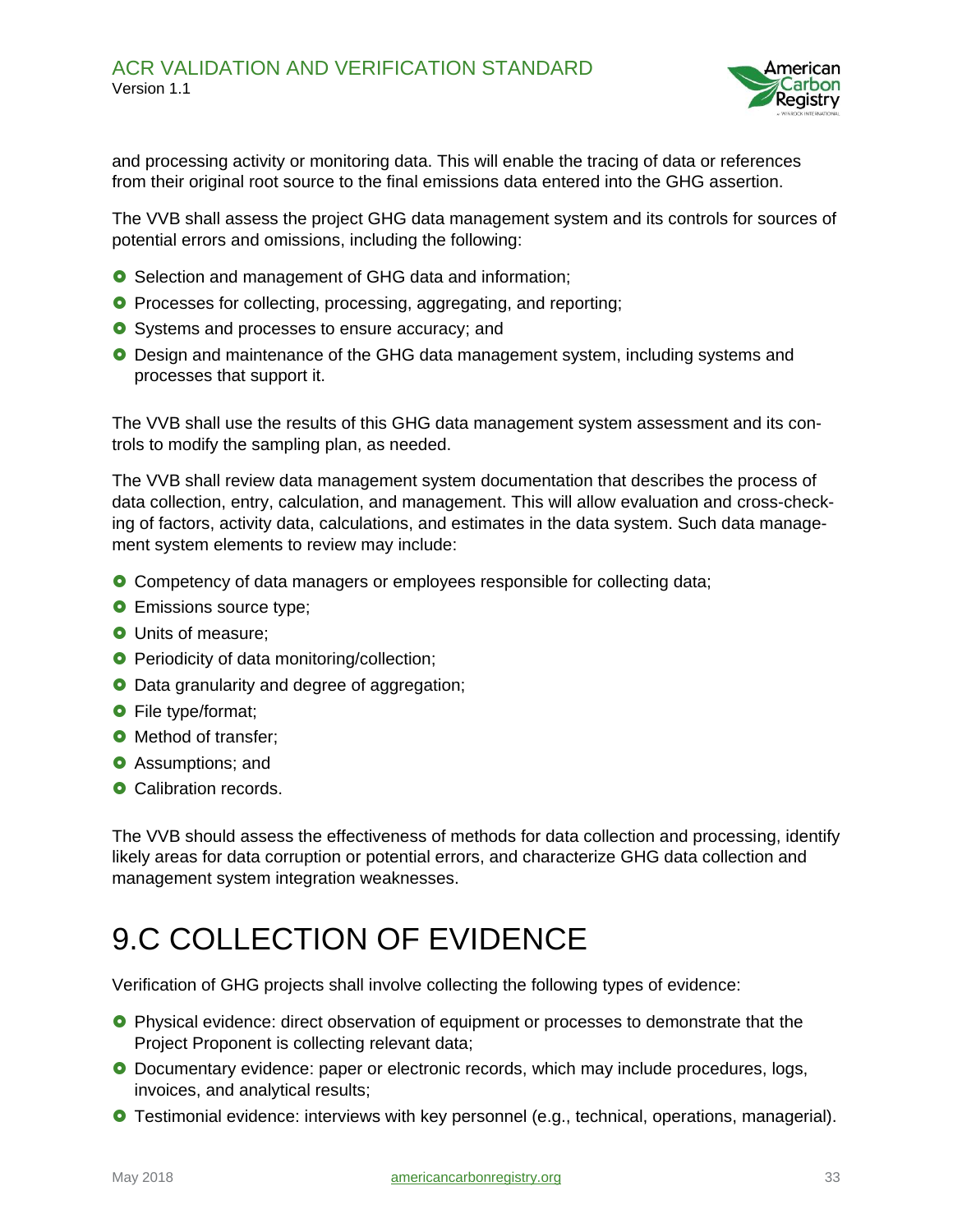

### <span id="page-33-0"></span>9.D DATA SAMPLING PLANS; RISK-BASED APPROACH

Because it is generally impractical to assess in detail all GHG information the Project Proponent collects, especially when the project assessment boundary may include many different sites, only a subset of the operations will be under the VVB's scrutiny. Thus, a key element of a successful verification is the sampling and examination of the sites/operations and sources that are chosen to undergo only a desktop review and not a full field audit.**<sup>9</sup>**

A risk-based approach, based on considerations of inherent, control, and detection risks, should be used to determine the intensity of sampling needed to collect adequate evidence to support the required level of assurance. Sampling plans shall take into account the following:

- **O** Level of assurance targeted;
- **O** Verification scope and criteria;
- Amount and type of evidence necessary to achieve the required level of assurance;
- **O** Availability of evidence;
- **O** Materiality threshold;
- **O** Complexity of quantification methodologies;
- **O** Quality and completeness of emissions factors and activity data;
- **O** Method for determining representative data samples; and
- **O** Risks of material errors, omissions, or other discrepancies.

The implementation of a verification plan should be treated as an iterative process, as the sampling plan or other aspects may need to be modified when weaknesses in controls, GHG information, and materiality issues are identified during the verification. Revisions to the verification plan should consider the sufficiency and appropriateness of evidence from testing whether any errors or inconsistencies are systematic or anomalous, together with any control evidence to support the project's GHG assertions.

Regardless of the type of verification to be performed, in nearly all cases the VVB will examine only a subset of the entire population of project data. The total amount of data available will often be too large to allow for a complete and comprehensive examination of all data. An exhaustive review of all supporting data may also be unnecessary for verification. For example, a Project Proponent may utilize summary data that have been aggregated, in which case the review of data management procedures and systems may be more important than the examination of all of the original unprocessed data. These concerns are particularly significant in the case of

**<sup>9</sup>** Even at intervals when verification includes a field visit, it may be impractical to review all sites, landholdings, operations, and data. In all cases, a risk-based approach as described in this section should be applied. Additional guidance is provided in sector-specific requirements for cases in which the VVB may visit only a subset of project sites (e.g., in the ACR AFOLU Appendix, with regard to verification of aggregated land-based projects).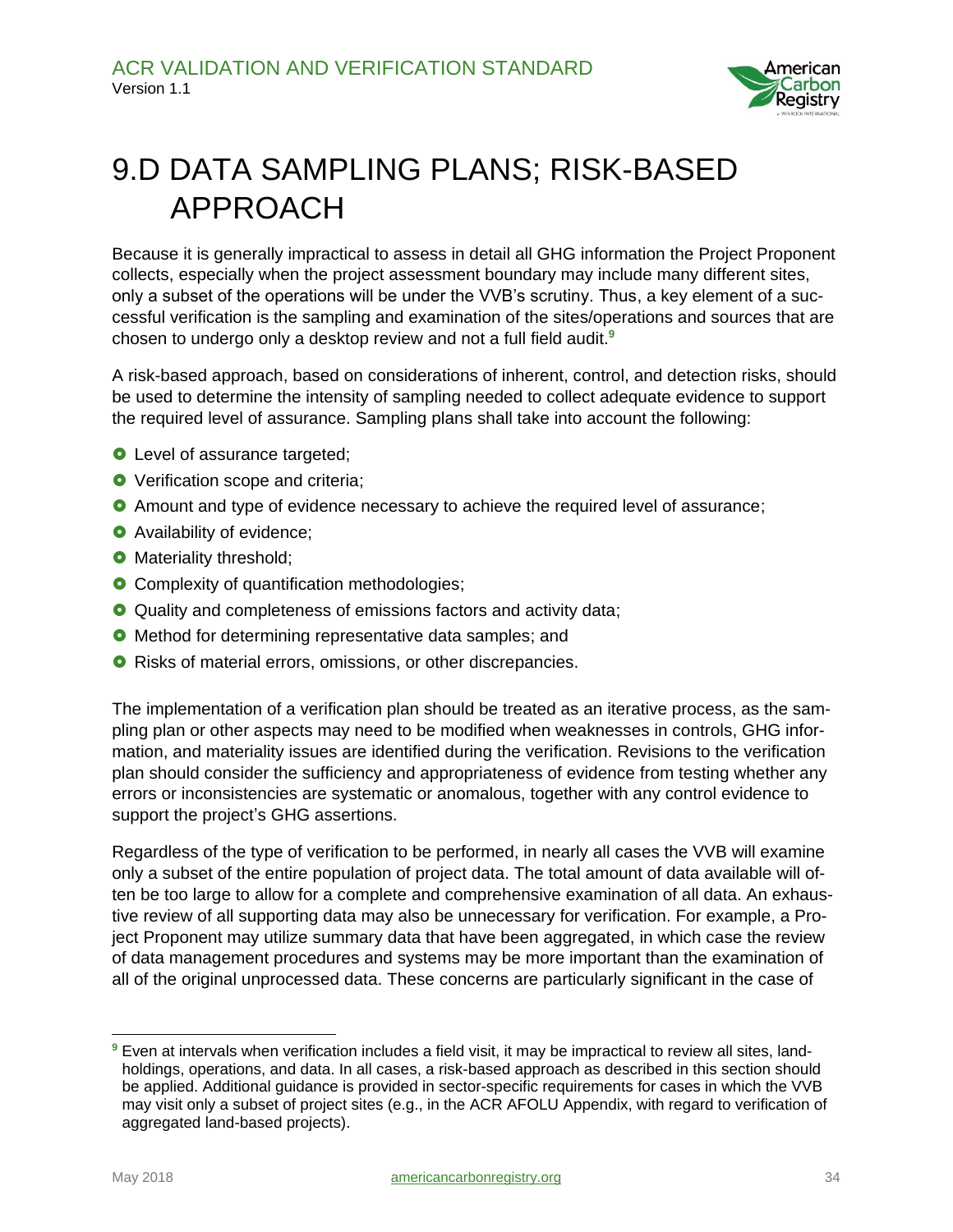

activity data, which may encompass hundreds or thousands of records for a wide range of sources over multiple years.

The design of a sampling plan typically involves three steps: (1) the selection of risk parameters that present a higher risk of misstatement and should be reviewed in further detail; (2) the selection of an appropriate subset of data or sites to be visited, and issues to be examined during the field audit; and (3) the selection of issues and data to examine from sites that are not selected for a focused field audit.

The proper selection of the sample of data to be examined is a crucial step in preparing a verification plan. The amount and types of data selected for examination is ultimately at the professional judgment of the VVB. Sufficient information must be examined for the VVB to make a credible statement about the quality of the project's data, data collection and management procedures, quantification methods, and related processes, balanced with considerations of time and cost. It is important for the VVB to prioritize and carefully select sample data and other issues with a medium to high risk of misstatement to investigate further. This can be done through data sampling, a process that allows the VVB to form an opinion on the data as a whole. To draw reasonable conclusions, the sample data must be representative of the total data.

#### <span id="page-34-0"></span>9.E FIELD AND DESKTOP DATA AUDITS

During the verification planning process, the VVB must identify the key variables with the potential to cause a material misstatement in the GHG assertion. The VVB should seek to understand what types of emission SSRs are present, what types of data management systems are used, and what types of management structures are present in the Project Proponent's company and at the project site/facility. The purpose of this profile analysis is to identify and characterize individual sources of emissions project-wide, and to categorize emissions at the facility level according to the key verification parameters. After the emission sources have been characterized, the VVB shall assess the types of data management systems and management systems the Project Proponent uses.

The selection of data to be reviewed in a desktop audit shall be based upon the following:

- **O** The assigned risk rating;
- **O** The number of data points or facilities within the database;
- **O** The degree of data variability; and
- **O** The degree of missing/estimated data.

VVBs should not be limited to these criteria when selecting different parameters for field and desktop audits. Expert judgment should be exercised to ensure that a representative sample of data sets is selected and reviewed.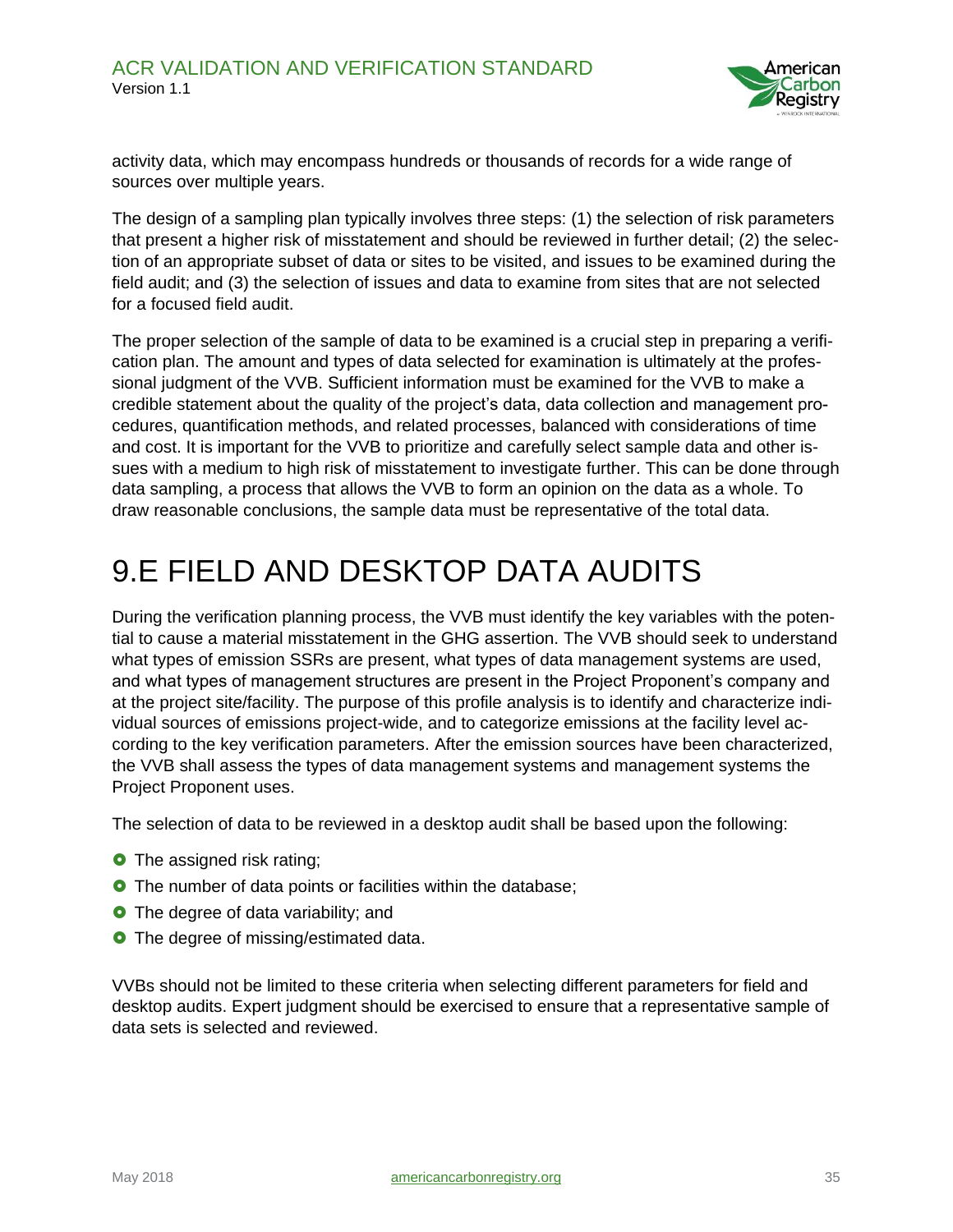

#### <span id="page-35-0"></span>9.F ERROR CHECKING/TESTING

Methods for checking for potential errors associated with GHG information can be categorized into input, transformation, and output controls. Each is described below, with the applicable error checking tests to be used by the VVB.

**INPUT CONTROLS.** Procedures for checking the data from the measured or quantified values to a project database, and to original records. Tests for accuracy include:

- **O** Record count: ensuring the number of data entries matches the number of units/sites reported in the GHG Project Plan;
- Valid character tests: ensuring the data entered are in a relevant format and checking for improperly entered data;
- Missing data tests: scanning for empty cells in the GHG database that are not accounted for; and
- Limits and reasonableness tests: comparing the data with predetermined limits as a reasonable test.

**TRANSFORMATION CONTROLS.** Checking for errors during the process of collating, transferring, processing, calculating, estimating, aggregating, disaggregating, or adjusting input data. Tests for accuracy include:

- **O** Consistency tests: ensuring the methodologies and data handing process are consistent throughout project reporting;
- **O** Re-computation tests: recalculating conversions, estimations, etc. using the same data and methodology provided in the database output; and
- **O** Cross-checking tests: comparing reported results with other known results and alternative quantification methodologies.

**OUTPUT CONTROLS.** Controls surrounding the distribution of GHG information and comparisons between input and output information. Tests for accuracy include:

**O** Matching input with output: verifying that the data entered into the GHG database match the results in the GHG report.

Where applicable and available, the following types of cross-checking procedures will provide greater assurance that the reported GHG information is within the expected range. Significant departures should be investigated fully so the VVB can obtain a reasonable level of assurance.

- **O** Internal checks within a process: compare current-year emission reductions with previous years, noting any changes to the size or usage capacity of the site;
- Checks within a sector/national grid (e.g., check if the sites' emission rates are comparable with the regional average emission rates published by the applicable regional grid authority); and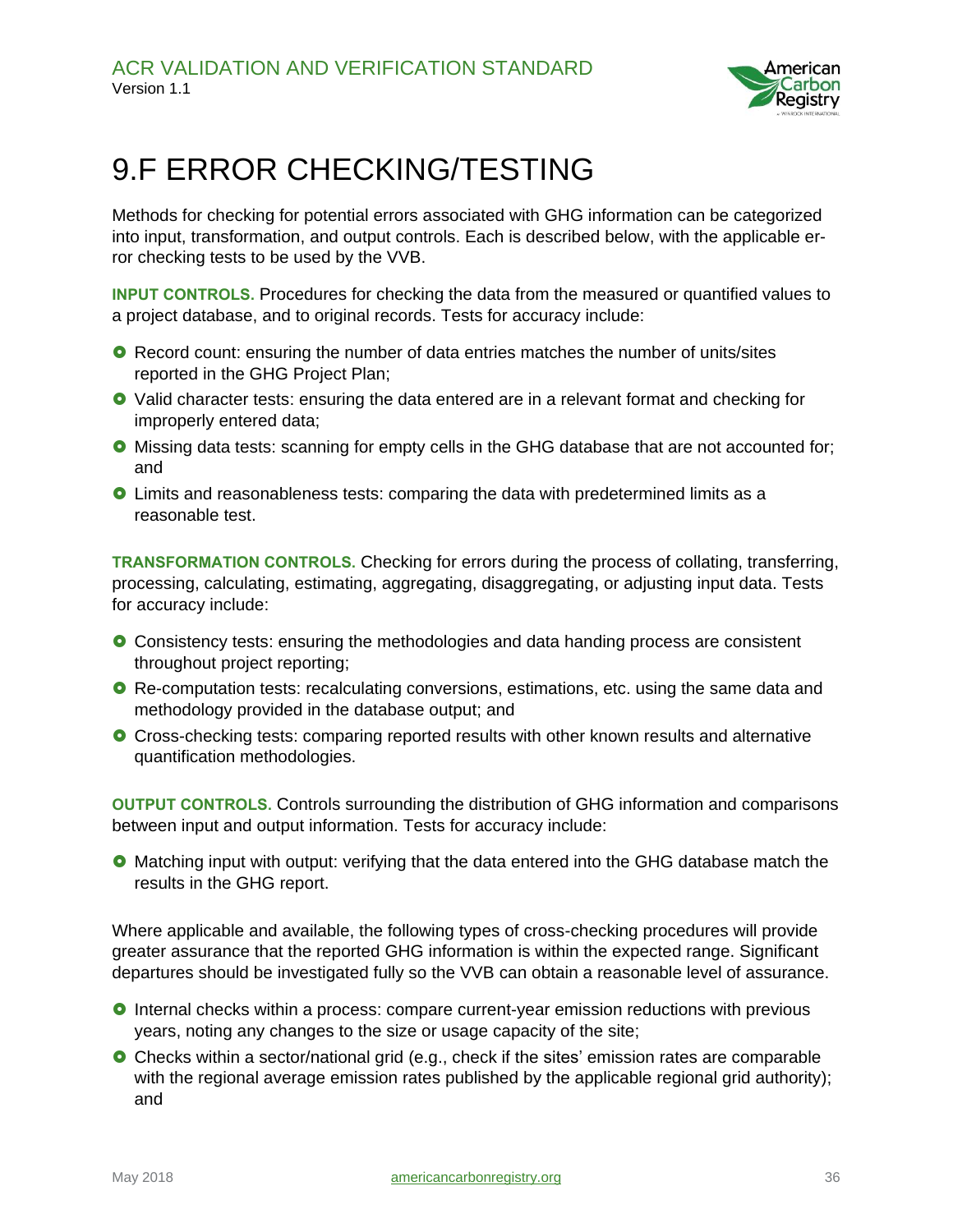

 Checks against international information (e.g., IPCC's typical emission intensity figures for different technologies in different countries).

### <span id="page-36-0"></span>9.G VERIFICATION OF QUANTIFICATION METHODS AND DATA SOURCES

The objectives for verification of quantification methods are to:

- Identify quantification errors in overall GHG project emissions, identify any outliers in facilitylevel and temporal boundaries results, and detect any methodological inconsistencies;
- Ensure the appropriateness of the estimation methods applied to the GHG project-specific situation, based on size of the sources, data availability, and associated levels of uncertainties;
- **O** Review calculations and quantification methods used in the GHG Project Plan and/or GHG assertion to determine if results reported reflect emission estimation approach and supporting data;
- Examine quantification method documentation at the facility/source level, reviewing key facility-specific results, calculations, emission factors, and assumptions to determine validity of the quantification method;
- **O** Examine the reported levels of accuracy and uncertainty of the emission estimates;
- Verify application of the quantification methodology by examining supporting evidence for key selected sites and major sources;
- **O** Review methods, underlying data/assumptions, reference citations, and data management systems, from project roll-up to individual source root data, with field audits and use of external data and third-party records to confirm reported GHG emissions and reductions results;
- **O** Determine accuracy of quantification data and whether metering and monitoring equipment operate within acceptable limits; and
- **O** Conduct desk audits of data and calculations for a select number of sites or landholdings not included in field verification.

The process for verification of quantification methods may include the following activities, data, and, evidence (as informed by the VVB's professional judgment; not all are required):

- Review spreadsheets and aggregated data used to create estimates of GHG emission reductions and removal enhancements.
- **O** Review raw or source data and emission factors to evaluate whether the data used are appropriate for the associated activities and sufficient to provide a reasonable estimate of the emissions from the source category.
- **O** Identify any missing or incomplete data. In cases where a large number of data records exist and have been aggregated, the VVB should review data management practices used to compile final aggregated data.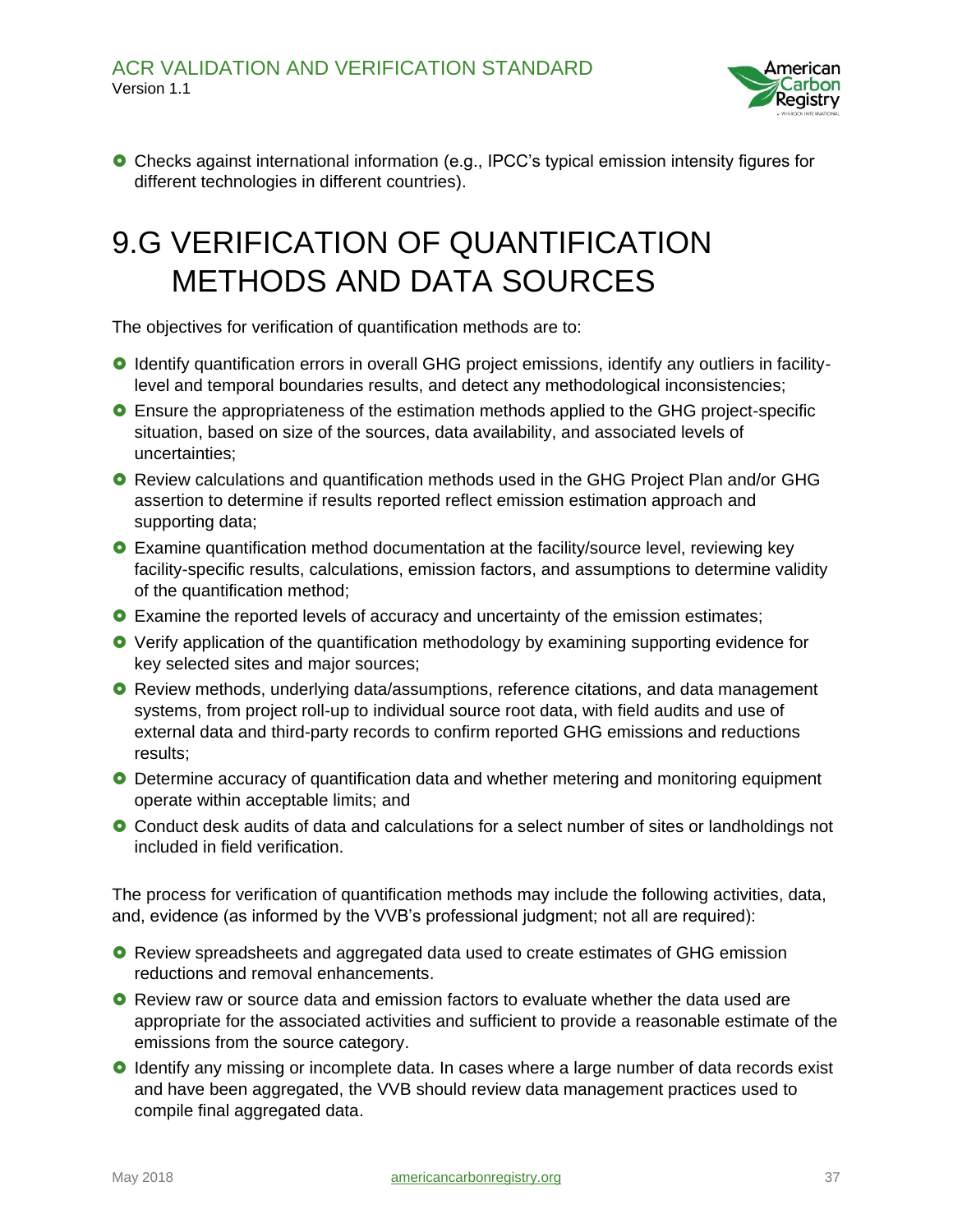

- Evaluate trends in calculated GHG emissions over multiple data collection and reporting periods, including comparison against relevant production data at the facility-, field-, forest- or parcel- level.
- **O** Evaluate how data are collected and aggregated, including desktop data reviews of some key individual source data at select sites, comparing against aggregated totals.
- **O** Perform field audit verification activities, potentially including:
	- $\Diamond$  Key personnel interviews (e.g., data management specialists, process engineers, and monitoring maintenance personnel);
	- ◆ Raw data recording, daily/monthly rollups, and data transfer practices;
	- Meter calibration, maintenance records, and frequency; and
	- ◆ Root data, quantification methods, and analytical results.
- **O** Review key meter/instrument calibration and maintenance logs to determine adherence to QA/QC procedures.
- **O** Perform re-computation checks for accuracy of calculations and algorithms.
- **O** Check validity of detailed calculations, assumptions, and emission factors.
- **O** Check spreadsheet and database calculations.
- Cross-check monitoring data with site-specific emission factors, fuel use data, and material/energy balance engineering calculations. Databases, reports, and other information systems should be checked, and manually recorded data logs, hand calculations, and spreadsheets checked in the field and compared against inventory data.
- **O** Review original data records, identify errors and omissions in reported GHG data, and ensure accurate reporting (e.g., energy use verified by energy supplier data such as fuel shipment bills of lading, invoices, utility bills, and fuel analysis reports).
- **O** In cases where data values can be expected to vary or be updated over the project Crediting Period, confirm that data have been adjusted accordingly.
- **O** In cases where a single category of a data parameter has been estimated using several different sources, confirm that double counting or omission has been avoided.
- When data calculations incorporate several interrelated parameters, review to ensure that they have been calculated appropriately.
- Evaluate whether the most accurate and appropriate data parameters readily available were used, which may be affected by factors such as facility location, ambient operating conditions, and choice of measure (e.g., default vs. specific factors); identify and evaluate notable outlier data.
- **O** Compare data to known and accepted external sources to assess accuracy and appropriateness.
- Evaluate whether the ISO principle of conservativeness has been applied in the choice of assumptions, calculation methods, emission factors, etc.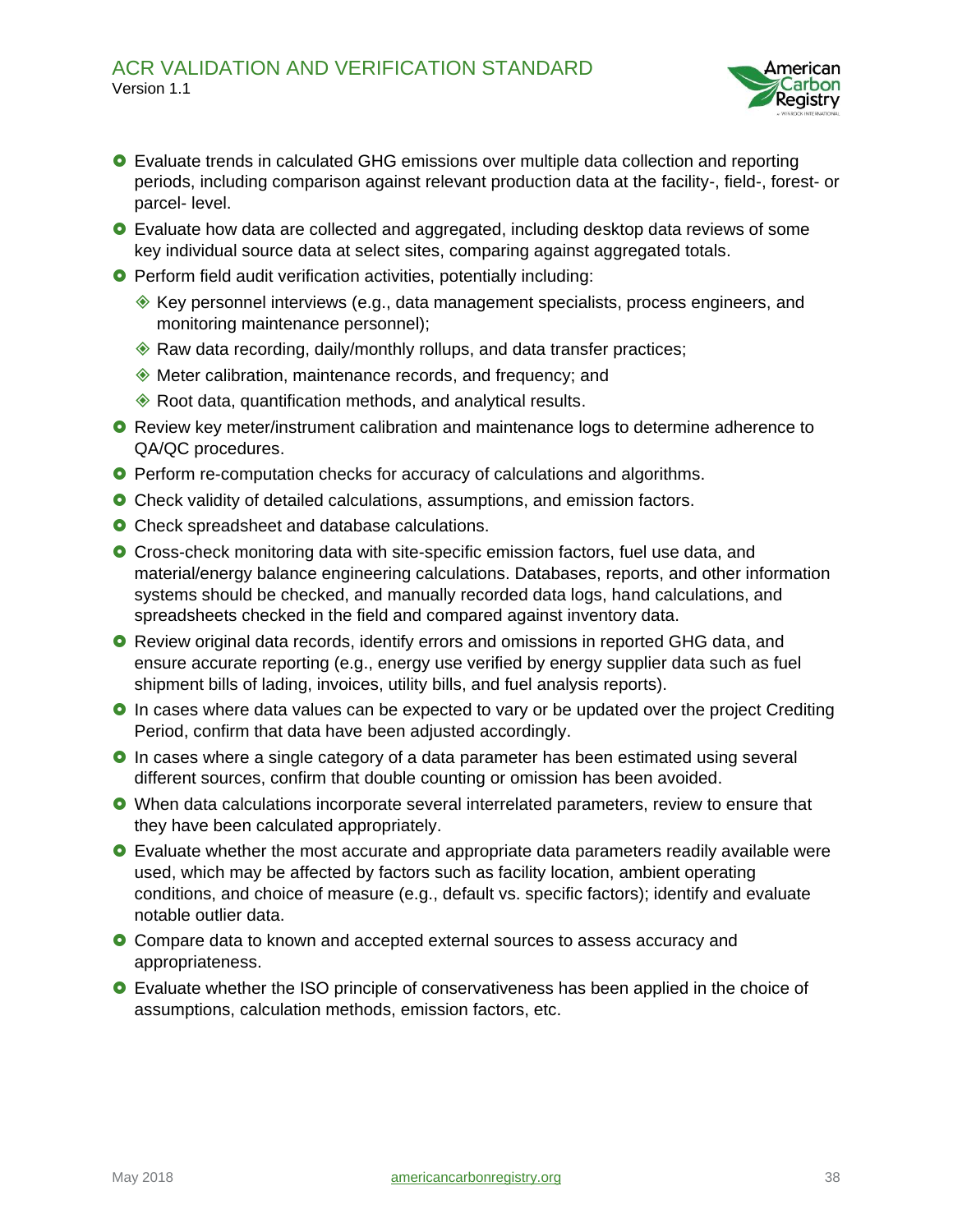

#### <span id="page-38-0"></span>9.H VERIFICATION OF LEAKAGE ASSESSMENTS

Leakage is a decrease in sequestration or increase in emissions outside project boundaries as a result of project implementation. Leakage may be caused by shifting of the activities of people in the project area or by market effects whereby emission reductions are countered by emissions created by shifts in supply of and demand for the products and services affected by the project.

Some ACR-eligible project types require leakage to be assessed and, if deemed significant, deducted from the calculation of net emission reductions. Requirements to assess and deduct leakage will be included in the ACR-approved methodology.

Verification of estimates of leakage as part of a GHG project verification is integrally related to the validation of project assessment boundaries per Chapter 3. The VVB shall use the results of the project assessment boundaries validation, the Project Proponent's estimation of the GHG project leakage, leakage guidance in the approved methodology, and the VVB's sectoral knowledge to make an independent assessment of leakage. If there is a material discrepancy between the leakage assessment and deduction included in the GHG Project Plan or GHG assertion and the VVB's independent assessment, this discrepancy must be resolved with the Project Proponent and corrected prior to ERT issuance.

#### <span id="page-38-1"></span>9.I VERIFICATION OF PERMANENCE AND RISK REVERSALS

GHG reductions/removals from terrestrial sequestration or carbon storage activities are impermanent in the sense that they are subject to some risk of future reversal, including unintentional reversals (e.g., fire, flood, and insect infestation for terrestrial projects) and intentional reversals (e.g., landowners or project participants choosing to discontinue project activities).

For sequestration or carbon storage projects, the VVB shall confirm that the project has conformed with the monitoring requirements for reversals and whether any reversals have occurred during the reporting period. If a reversal has occurred, the VVB shall confirm that the reversal was reported in accordance with the Reversal Risk Mitigation Agreement, the ACR Standard, and the ACR approved methodology.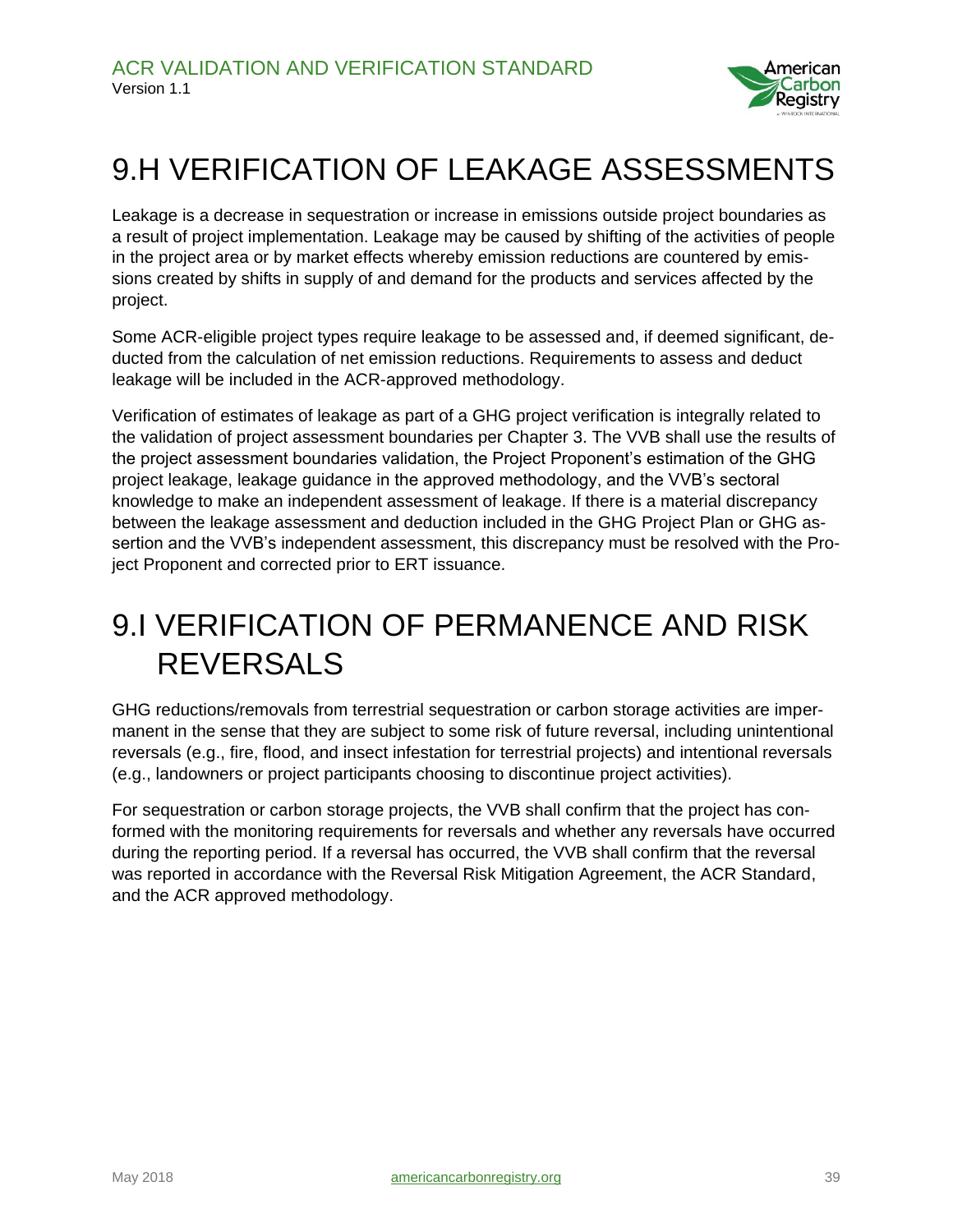

### <span id="page-39-0"></span>CHAPTER 10: VERIFYING AGGREGATED PROJECTS

Aggregation — the pooling of activities at more than one project site into a single GHG project — is an important mechanism to make it feasible for smaller project participants to participate in carbon markets. Aggregation may provide transaction cost efficiencies for initial inventory, monitoring, and verification, and may also diversify risk. ACR does not require aggregation or discourage any project participants from bringing a project to ACR directly; however, recognizing the increasing prevalence of aggregated projects, ACR provides guidelines to Project Proponents aggregating multiple project participants.

Additional requirements for aggregated projects are provided in ACR program documents. This chapter reiterates the portions relevant to verifying aggregated carbon offset projects. Other aggregated projects may be treated similarly from a verification perspective.

#### <span id="page-39-1"></span>10.A VERIFICATION OF AGGREGATED PROJECTS

ACR applies its requirements for initial baseline assessments, monitoring, and verification at the level of the overall project, whether it is a single large project participant or an aggregated group of smaller project participants.

Aggregated projects require that all project participants and sites be identified in the GHG Project Plan at the time of validation, as well as a single Start Date, Crediting Period, and verification schedule.

The field verification every 5 years should include such measurements as the VVB requires to provide a reasonable level of assurance that the GHG assertion is without material discrepancy as defined by ACR. ACR expects the VVB to conduct a risk-based assessment of the probability that verified GHG reductions/removals will be materially different from those reported by the Project Proponent. For aggregated projects, an initial random sample may be sufficient to detect whether more intensive sampling is required to verify the GHG assertion at the ACR materiality threshold. The VVB may randomly select a subset of the project for field verification; if any discrepancies are discovered in the initial selection, the VVB shall visit additional sites to investigate further. ACR does not require the VVB to visit every site or to conduct a minimum number of measurements, provided the GHG assertion for the overall project can be verified at a reasonable level of assurance and the Verification Statement worded accordingly.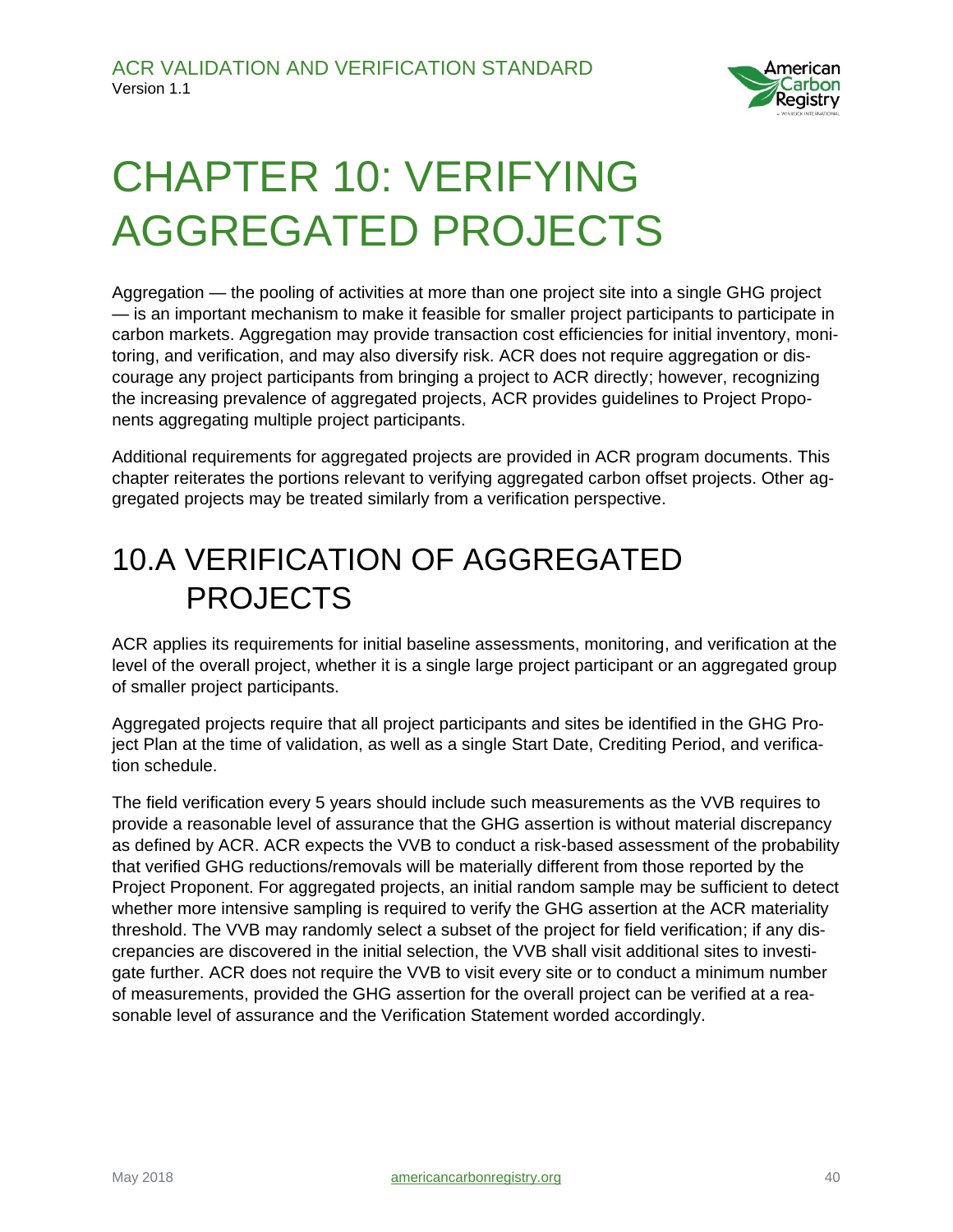

### <span id="page-40-0"></span>10.B PROGRAMMATIC DEVELOPMENT APPROACH

Related to but distinct from aggregation is the concept of a Programmatic Development Approach (PDA) to project development. While an aggregated project may include a variety of sites all with the same overall baseline and Start Date, a programmatic approach adds the further nuance of incrementally adding sites into the project over time through the use of cohorts. This is important for flexibility but makes project design, baseline definition, Start Date, Crediting Period, monitoring, and verification more complex.

A PDA project is treated as a single project with an overall baseline and monitoring/verification plan. The methodology for such projects will need to establish applicability conditions and procedures for the addition of new cohorts to the project, so that it does not become necessary to redefine the baseline each time a new site is added. Individual sites within the programmatic project may have different dates of initial implementation but maintain a single start date. This will require the Project Proponent to design a clear plan and schedule for project accounting, monitoring, and verification. Practical and cost considerations may dictate that each cohort be limited to a single geographic region and relatively similar land types, and that new cohorts be added at the required verification interval every 5 years.

For verification purposes, programmatic projects are treated like an aggregated project with the Start Date corresponding to the 5-year full verification interval. A field verification should occur no less frequently than 5 years after the Start Date, as defined in the validated GHG Project Plan, and will need to occur for each cohort's validation.

The VVB should conduct such measurements as it requires to provide a reasonable level of assurance that the GHG assertion is without material discrepancy. The VVB may randomly select a subset of the project for field verification; if any discrepancies are discovered in the initial selection, the VVB shall visit additional sites to investigate further. Sites in new cohorts that have yet to be validated must be included in the VVB sampling plan during full verifications. ACR does not require the VVB to visit every site or to conduct any minimum number of measurements, provided the GHG assertion for the overall project can be verified at a reasonable level of assurance and the Verification Statement worded accordingly.

During verification of a PDA project, the VVB shall:

- Ensure that the project meets the requirements for a PDA project as specified in the ACR Standard.
- **O** Select a subset of sites for in-depth review and site visits in lieu of 100% sampling of all sites, at the VVB's discretion. The VVB is not required to visit each site during a full verification, but site visits should include a mix of new sites and sites from previously validated cohorts.
- **O** Review any revisions to previously validated cohort design documents, monitoring reports, and any other supporting documentation that memorializes project updates from all participating sites. This information can be compiled and presented in a single document at the project proponents discretion.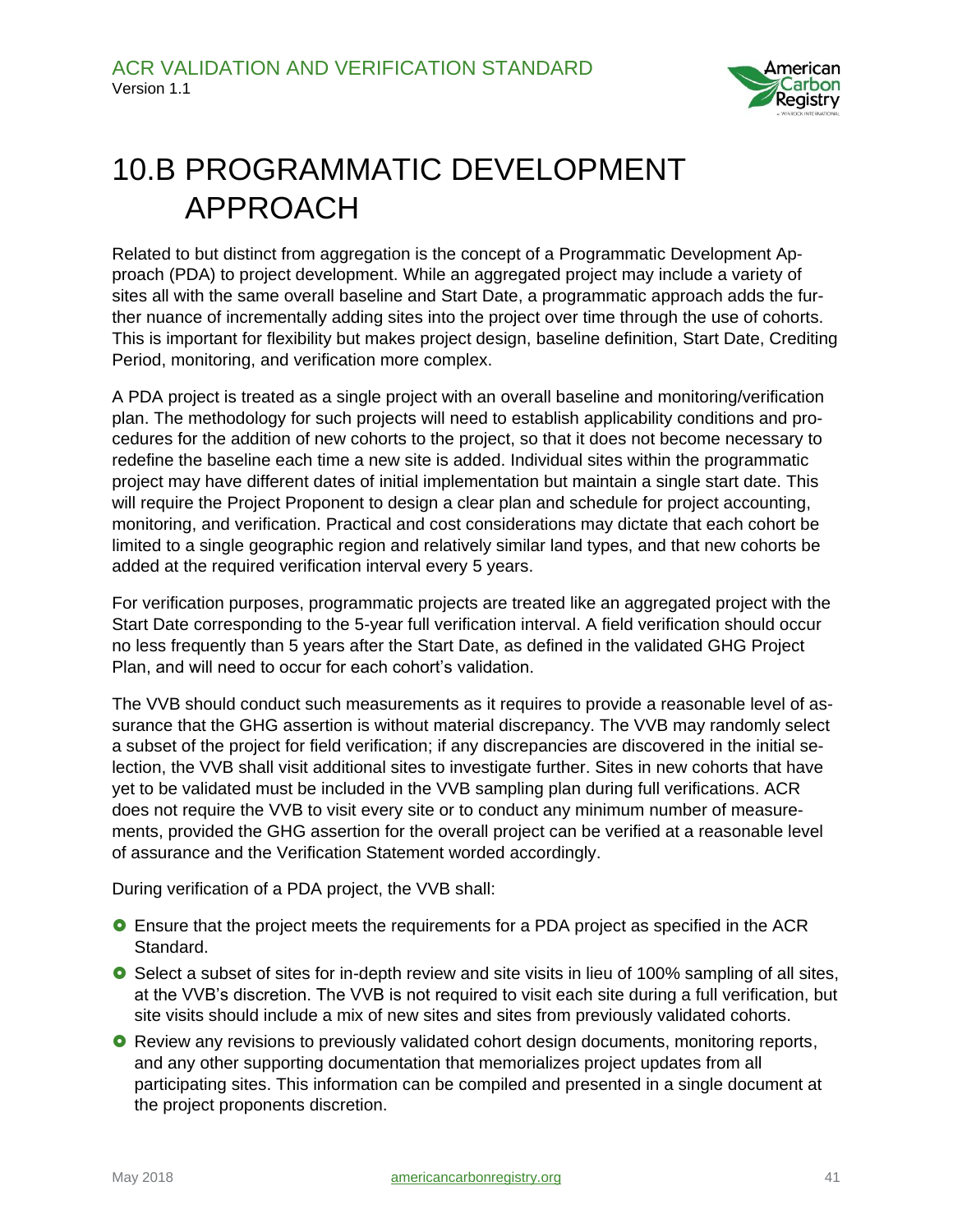

**O** Provide to ACR its opinion on inclusion of the cohort, prior to registration or issuance of ERTs by way of a validation assessment that can be included in the relevant Verification Report.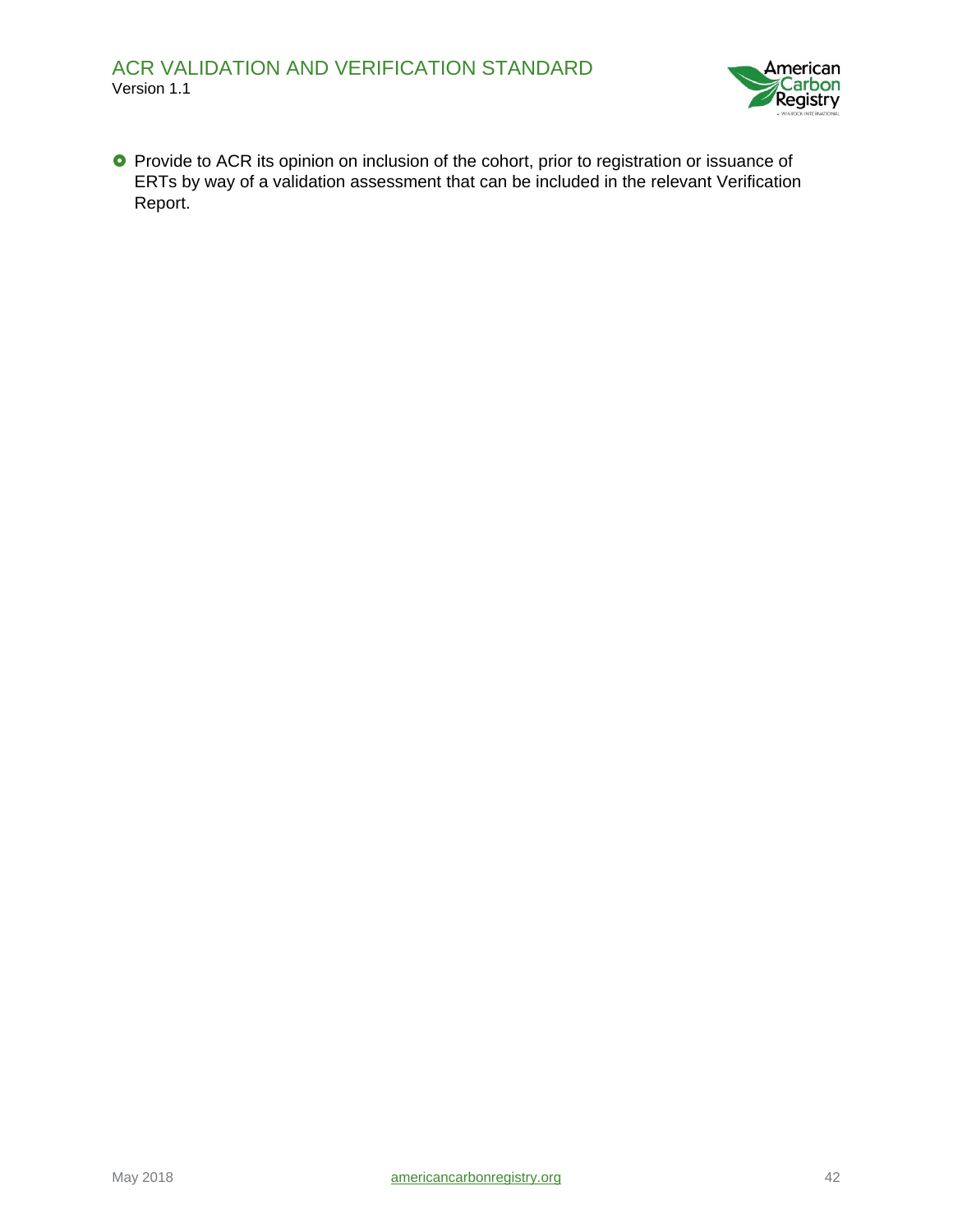

### <span id="page-42-0"></span>CHAPTER 11: QUALITY ASSURANCE AND QUALITY **CONTROL**

The Project Proponent shall establish and apply QA/QC procedures to manage data and information, including the assessment of uncertainty, relevant to the baseline and project scenarios. QA/QC procedures and the minimization of overall uncertainty are integrally related to the level of assurance required for verification, the materiality of sources included in the GHG assessment boundary, and the risk of material misstatements.

### <span id="page-42-1"></span>11.A SOURCES OF UNCERTAINTY

Assessment of uncertainty is a key element of a GHG emission reduction project QA/QC program. Significant sources with the largest uncertainty in their emission estimates should be targeted for improvements. The goal of this iterative QA/QC process is to minimize overall uncertainty in the reported GHG information.

Uncertainty is defined as a statistical parameter associated with the result of a direct measurement or indirect quantitative estimate that characterizes the dispersion of the values that could be reasonably attributed to the measured/estimated quantity (e.g., the sample variance or coefficient of variation). For GHG emissions and reductions estimates, it refers to the lack of certainty in emissions-related data resulting from factors such as:

- **O** Application of non-representative or inaccurate quantification methodologies or emission factors;
- **O** Incomplete data on, or omission of, material sources;
- **O** Lack of transparency;
- **O** Measurement accuracy or error; and
- Weaknesses in data management systems in place to control data quality.

Reported uncertainty typically specifies a quantitative estimate of the likely difference between or dispersion among reported values, and a qualitative description of the likely causes of said differences. Quantitative uncertainty estimates performed according to the "Guide to the Expression of Uncertainty in Measurement (GUM)" (ISO 1995; updated 2008) or a similar methodology are recommended for those GHG emission reductions/removal enhancements whose estimation methodologies do not include multiple measurements that allow quantification of confidence intervals. These quantitative uncertainty estimates are an integral component of the ACR verification process.

The major sources of uncertainty associated with GHG emissions estimates include: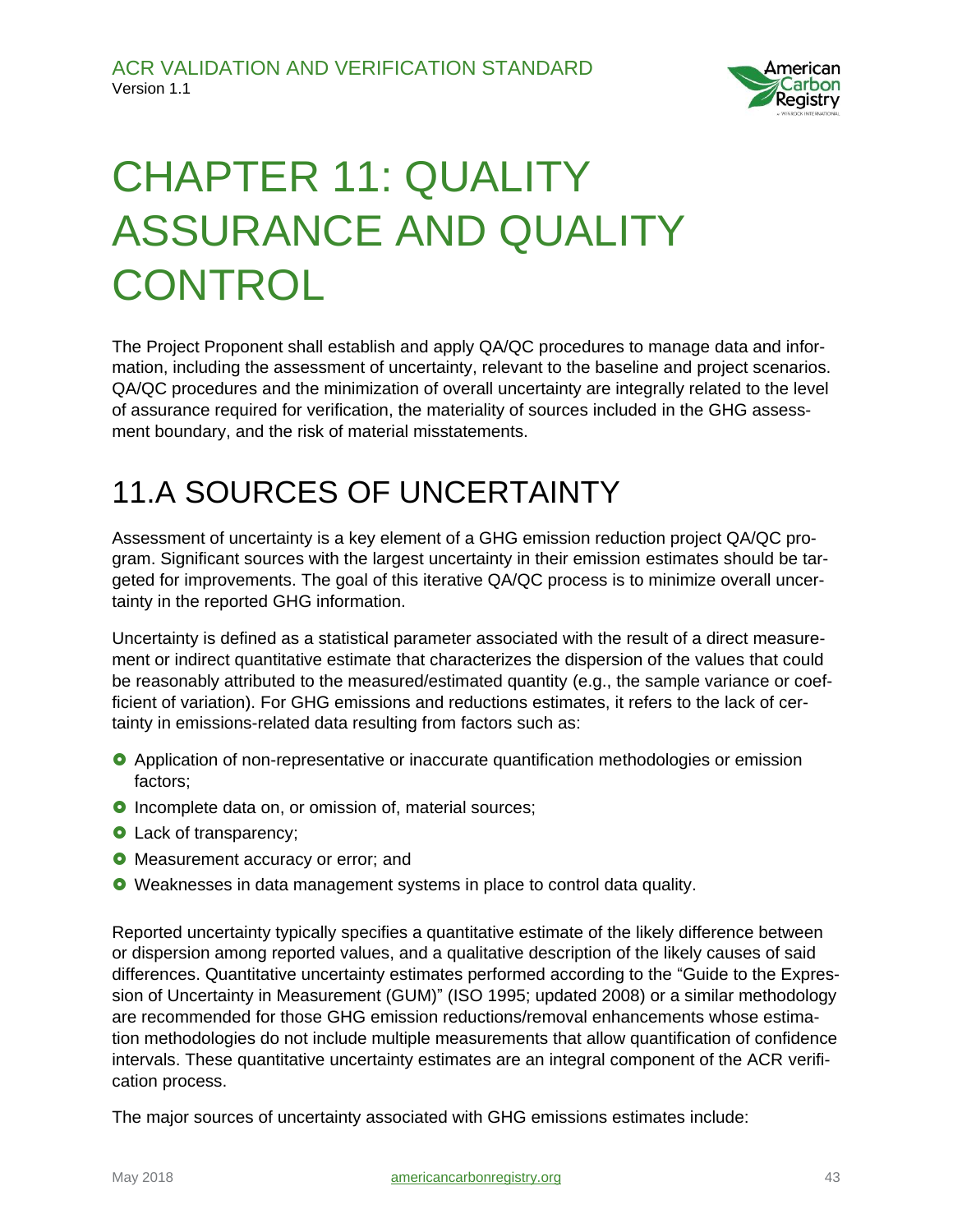

- **O** Estimation or model: quantification methods and mathematical equations;
- Parameter: quantifying parameters in method (emission factor, activity data);
- **O** Systematic: estimation bias (e.g., non-representative data, faulty equipment);
- **O** Statistical: random variability of sample data; and
- **O** Project baseline: associated with assumptions used in development of baseline scenarios, projecting a set of circumstances possibly not likely to occur (e.g., technology, performance, timing, equivalent services uncertainties).

If adequate data are not available to quantify these uncertainties, expert judgment is often used to estimate them. GHG data uncertainties should be addressed in the QA/QC procedures and assessed by the VVB for adequacy and implementation results. Methods for estimating GHG emissions uncertainty to be assessed by the VVB may include:

- Qualitative discussion: sources listed and relative magnitude of uncertainties discussed;
- **O** Subjective data quality rankings: rankings based on professional judgment assigned to each key emission factor and activity parameter;
- **O** Data attribute ranking system: relative uncertainty numerical value criteria;
- **O** Expert estimation used to estimate uncertainty;
- **O** Propagation of errors: statistical techniques applied to expert estimates; and
- **O** Direct simulation: Monte Carlo or other numerical modeling methods.

It is the VVB's role to assess which GHG uncertainty analysis method was utilized in the project's QA/QC program, its appropriateness for data quality objectives and end use, and its results. In all cases, the VVB should confirm that the appropriate uncertainty assessment procedures have been used.

### <span id="page-43-0"></span>11.B QA/QC PROCEDURES

QA/QC procedures are critical to estimating GHG reductions over time. The nature and extent of QA/QC activities, and whether the Project Proponent implements a formal QA/QC plan, will vary depending on the end uses of the reported GHG data. It is not the VVB's role to develop a GHG emissions reductions QA/QC plan as part of the verification, but rather to verify:

- **O** The existence of QA/QC procedures for each of the major data gathering and processing steps, and general areas of conformance and non-conformance with said QA/QC procedures;
- **O** The appropriateness of the QA/QC procedures or plan, with respect to its design and elements, and their relationship to the GHG project applications for the reported GHG emissions data;
- The existence of a QA/QC plan and/or documented QA/QC procedures, either developed specifically for the GHG project or developed for more general environmental or financial programs and applied to the GHG project; and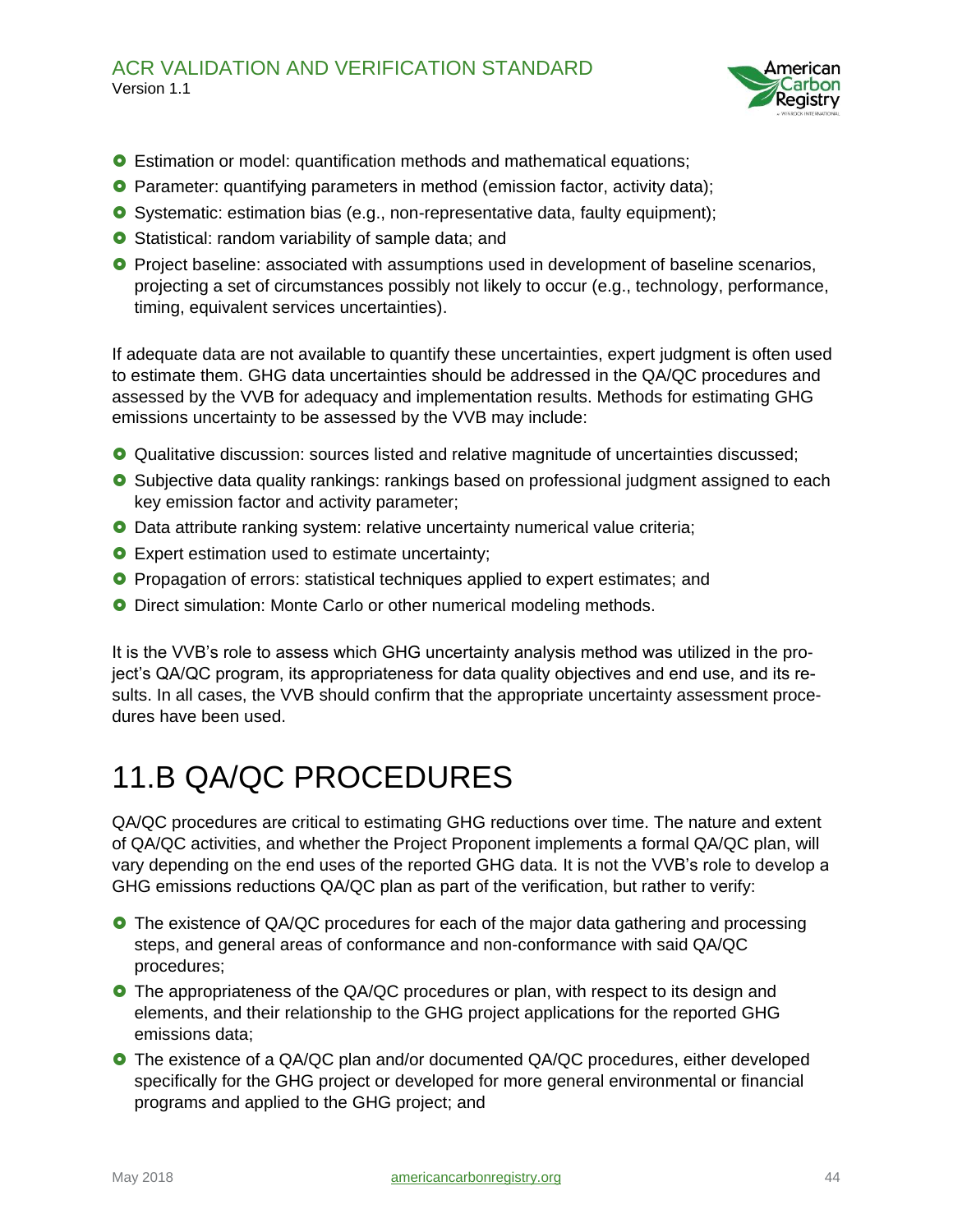

**O** The actual application of QA/QC procedures as part of the GHG project emissions reduction activities, and availability of QA/QC results for review by the VVB.

A primary objective of QA/QC procedures is to identify the sources of error or uncertainty in both the data and data management system(s), and to reduce uncertainty and improve data quality. Verification activities should take advantage of any available results from the Project Proponent's ongoing QA/QC program, as it relates to emission reductions/removal data. QA/QC activities performed by the Project Proponent should provide reference data against which the VVB can check results of the verification and use as input to help plan for and guide execution of the verification activities.

QA/QC activities should be designed to address emissions estimation uncertainty and data quality. The uncertainty associated with the VVB's assessment of risk is reflected in the degree of confidence stated in its assertion: the greater the uncertainty, the lower degree of confidence in the reported results and, hence, a higher concern about risk.

QA/QC procedures for GHG projects will vary, ranging from institutional knowledge of the Project Proponent and documented general QA/QC procedures to a formal written QA/QC plan. Elements of a reporting party's QA/QC program that may be assessed include (as informed by the VVB's professional judgment; not all are required):

- **O** Identify whether definitions of data quality objectives exist and are consistent with end uses of the reported GHG data;
- **O** Determine if major sources of uncertainty have been identified, and whether an approach to reduce uncertainty and improve the quality of reported results has been developed and implemented;
- **O** Confirm that applicable QC and independent QA activities have been performed;
- **O** Confirm that data collection and management processes, and QA/QC procedures have been properly implemented;
- **O** Confirm that QA/QC results and resolution of problems have been adequately documented, and results communicated to the GHG project team;
- **O** Determine the degree to which any existing data quality objectives have been met, including assessments of accuracy (or uncertainty) of estimates, data completeness, representativeness, aggregation/disaggregation, comparability/consistency, and documentation; and
- Ensure the reasonableness of data and emissions estimates, validity of assumptions, methodology, and data used, and algorithmic correctness.

The QA/QC methods and results the VVB assesses may include (as informed by the VVB's professional judgment; not all are required):

- **O** Reality checks: compare data or estimates to a standard reference value, estimates for similar sources, and expert judgment on reasonableness of value;
- **O** Peer review: checklist of elements covered by peer review and written reviewer comments identifying issues;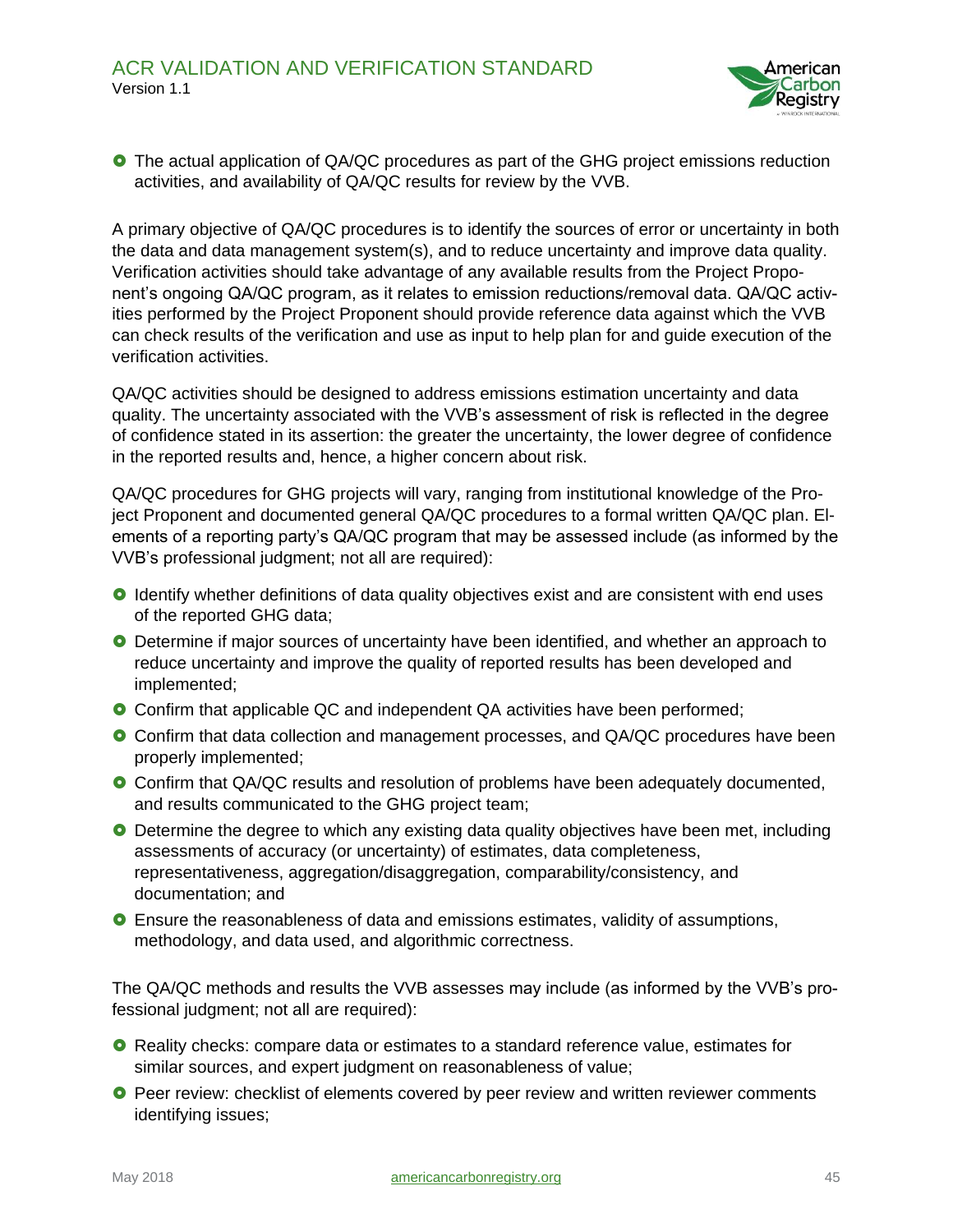

- **O** Sample calculations: replication of a complete calculation set, hand replication of the most complex calculations, and recalculation using a different method;
- Computerized checks: review built-in QA/QC functions, variable type and value range checks, lookup tables, cell dependency, cell precedence, and error identification;
- **O** Sensitivity analysis: focus on key variables and effects on results of emissions models and previous inventories/sensitivity analyses;
- **O** Statistical checks: descriptive statistics and outlier detection for range checks;
- **O** Independent internal reviews: evaluation to determine data quality, confidence in accuracy and completeness of results, and QC effectiveness; and
- Emission estimation comparisons: comparison of estimated emissions to real-world measurements (or their surrogates).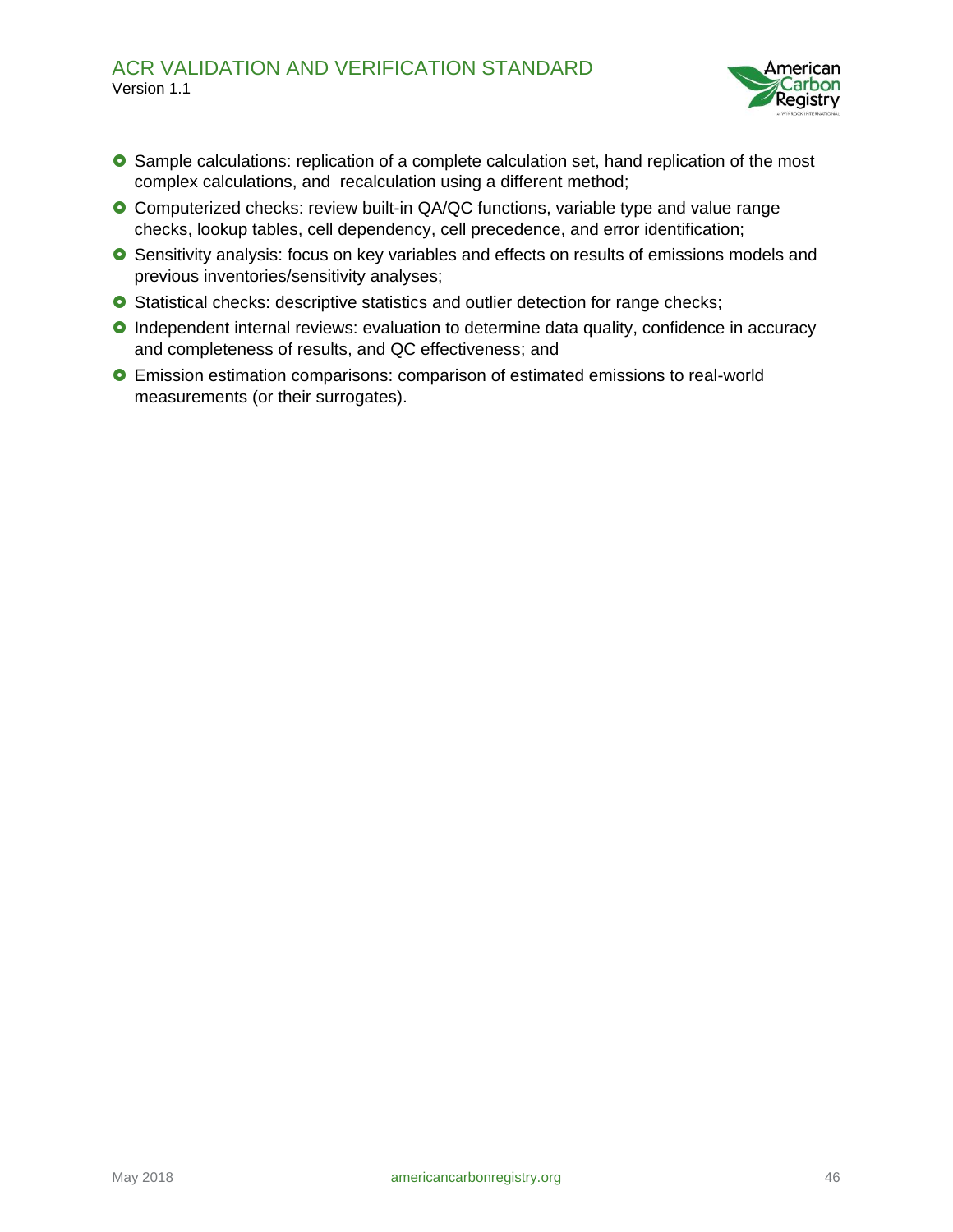

### <span id="page-46-0"></span>CHAPTER 12: VERIFICATION STATEMENT AND VERIFICATION REPORT

The end products of verification are a Verification Statement and Verification Report. ACR posts both publicly.

The Verification Statement is a brief statement of the VVB's opinion of the GHG assertion. This statement shall:

- **C** Be addressed to ACR.
- **O** Provide the VVB's name, address, and other contact information.
- **O** Include an introductory paragraph that:
	- $\Diamond$  Identifies the project name and the project proponent;
	- ◆ Describes the level of assurance, objectives, and scope;
	- $\triangleleft$  Identifies the reporting period covered by the verification; and
	- $\Diamond$  References the ACR Standard and approved methodology against which the verification was conducted.
- **O** State the quantity of GHG emission reductions or removal enhancements in the GHG assertion for the reporting period.
- **O** State the VVB's conclusion on the GHG assertion, including any qualifications or limitations. For acceptance by ACR, the Verification Statement shall confirm that the GHG assertion is without material discrepancy, as defined by ACR, and that the verification activities provide a reasonable level of assurance.
- **O** Be signed by the lead verifier and internal reviewer.

The Verification Report is a more detailed description of the verification activities, corrective actions, and conclusions. This report shall:

- **O** Provide the VVB's name, address, and other contact information.
- **O** Include the date of report issue.
- **O** Identify the GHG assertion verified and reporting period covered.
- **O** Reference the ACR Standard and approved methodology against which the verification was conducted.
- **O** Describe the verification objectives, scope, and activities, including:
	- GHG information or performance data verified (e.g., baseline GHG emissions, project GHG emissions, GHG emissions reductions and/or removal enhancements);
	- ◆ Project personnel interviewed;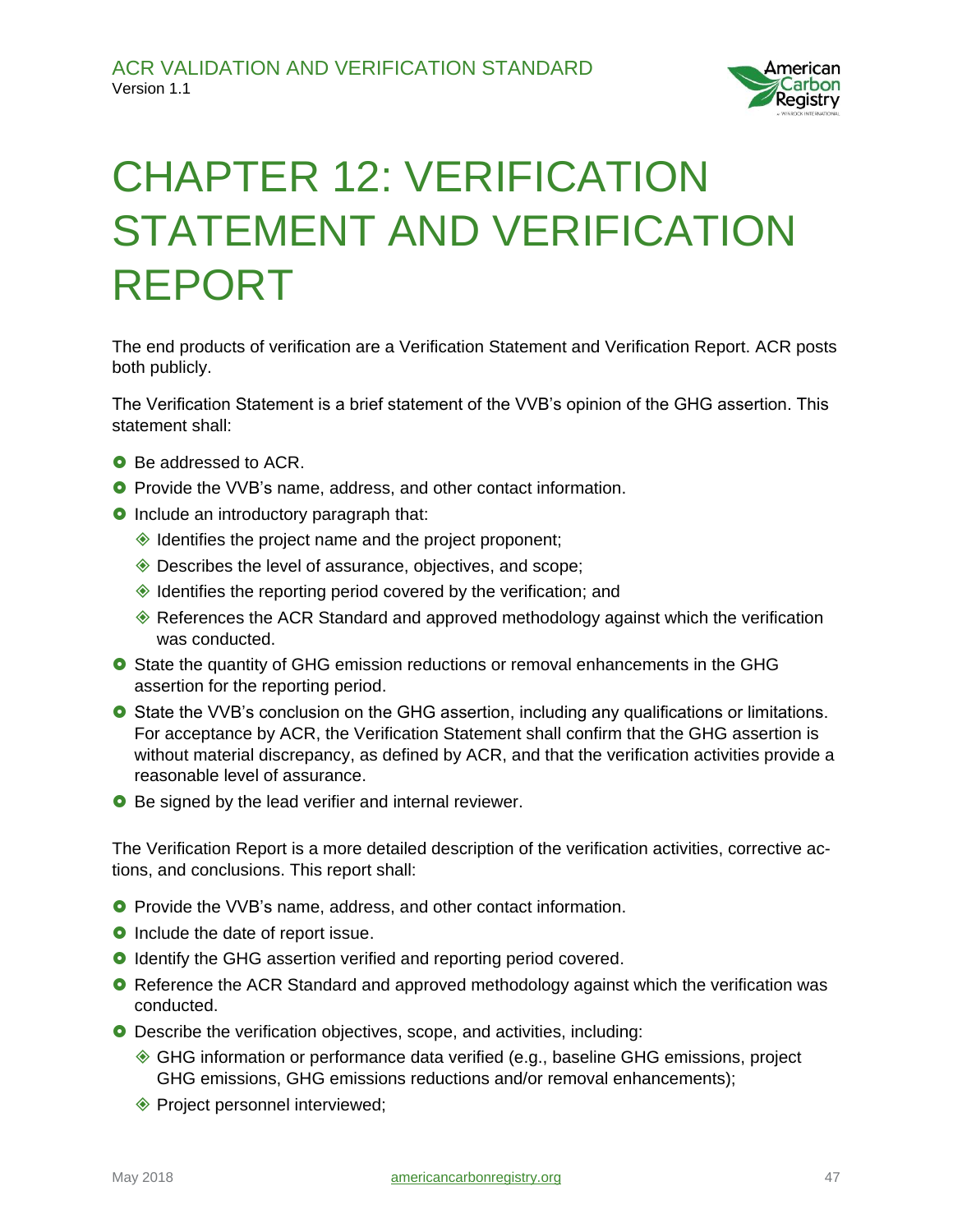

- Techniques and processes used to test the GHG information and associated GHG assertion;
- $\Diamond$  The results of quantitative uncertainty assessment and analysis of the quantification methodologies and applicable data sets and sources;
- Whether the data and information supporting the GHG assertion were based on assumptions and industry defaults, future projections, and/or actual historical records;
- ◆ Describe the leakage assessment, if required; and
- $\Diamond$  Describe any findings, including opportunities for improvement raised during the verification and their resolutions, including issues that required consultation with ACR and ACR's determinations on these issues, citing the specific communication and date.
- **O** Include dates for any site visits, which sites were visited, and any onsite activities conducted.
- **O** For projects requiring Project Proponents to assess risk of reversal and apply an ACRapproved risk reversal mechanism, include the VVB's opinion on the risk assessment.
- **O** Describe the level of assurance.
- **O** State the VVB's conclusion on the GHG assertion, including any qualifications or limitations. For acceptance by ACR, the Verification Statement shall confirm that the GHG assertion is without material discrepancy, as defined by ACR, and that the verification activities provide a reasonable level of assurance.
- **O** Be signed and dated by the lead verifier and internal reviewer.

Note that validation and the first verification may be conducted simultaneously, and may be conducted by the same approved VVB. Therefore, it is acceptable to combine the Validation Report (see Chapter 7 for contents) and Verification Report into a single report.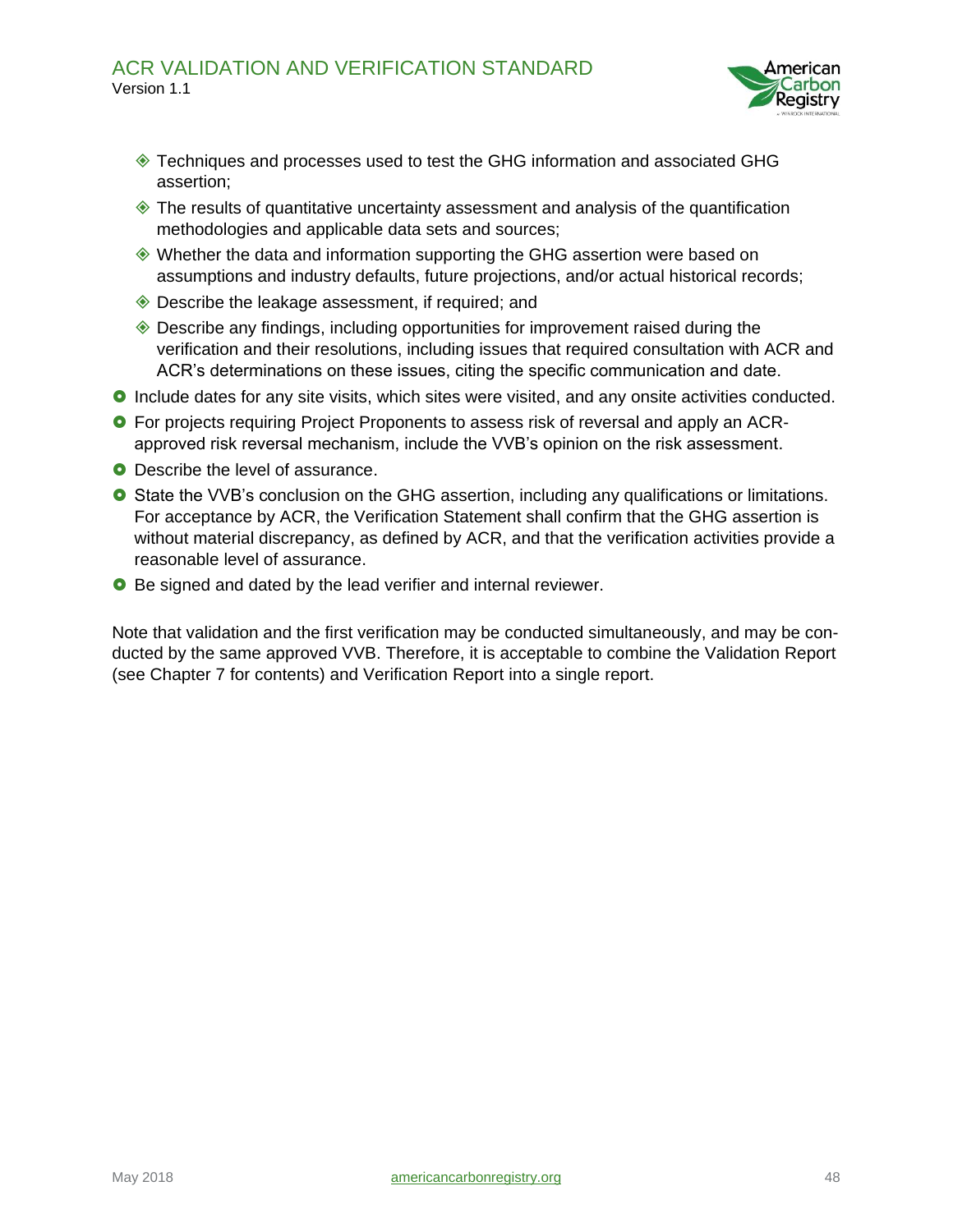

# <span id="page-48-0"></span>CHAPTER 13: REQUIREMENTS FOR VVBs

This chapter reiterates information about current requirements for ACR-approved validators and verifiers provided on [www.americancarbonregistry.org.](https://winrockintl-my.sharepoint.com/personal/rori_cowan_winrock_org/Documents/Standards/Val%20Ver%20Guideline/www.americancarbonregistry.org) The information on the ACR Web site the current list of approved VVBs, accreditation and other requirements of VVBs, VVB application process and fees, and conflict of interest requirements — supersedes the information in this chapter in the case of any conflicts.

#### <span id="page-48-1"></span>13.A REQUIREMENTS OF PROJECT VALIDATORS AND VERIFIERS

VVBs shall be accredited for project validation and verification in the scope of the applicable methodology, and VVB teams shall meet the competence requirements as set out in ISO 14065:2013. All ACR validators and verifiers must be accredited, by an accreditation body that is a member of the IAF and with which ACR has a Memorandum of Understanding (MoU), to ISO 14065:2013 (or the latest version of the standard) in the applicable sectoral scope to conduct validation(s) and/or verification(s)<sup>1011</sup> All entities must submit required documentation and evidence of accreditation for ACR approval prior to conducting work for any project registered or seeking registration on ACR.

ANSI accredits VVBs separately for validation and verification of assertions related to GHG emission reductions and removals at the project level.

ACR requires that all VVBs submit an application and verifier attestation, which defines the VVB role and responsibilities, ensuring technical capabilities and no conflicts of interest. Validation and verification activities may not be conducted until the VVB has received approval from ACR. Once approved, it is the VVB's responsibility to update ACR immediately about any changes in accreditation status or scope, enforcement activities, investigations, revocations or suspensions of the body itself, or any verifiers working on the VVB's behalf.

VVBs must also complete a project-specific conflict of interest form prior to initiating any validation or verification work. VVBs must complete the conflict of interest form for each reporting period, regardless of prior approval.

The VVB application process is detailed at [www.americancarbonregistry.org.](http://www.americancarbonregistry.org/)

 $\overline{a}$ 

<sup>&</sup>lt;sup>10</sup> ACR will consider, on a case-by-case basis, VVBs pursuing accreditation to perform validations or verifications on behalf of ACR.

<sup>11</sup> As of May 2018, ACR has an MoU with the ANSI. ACR may, in the future, enter into MoUs with other IAF member accreditation bodies.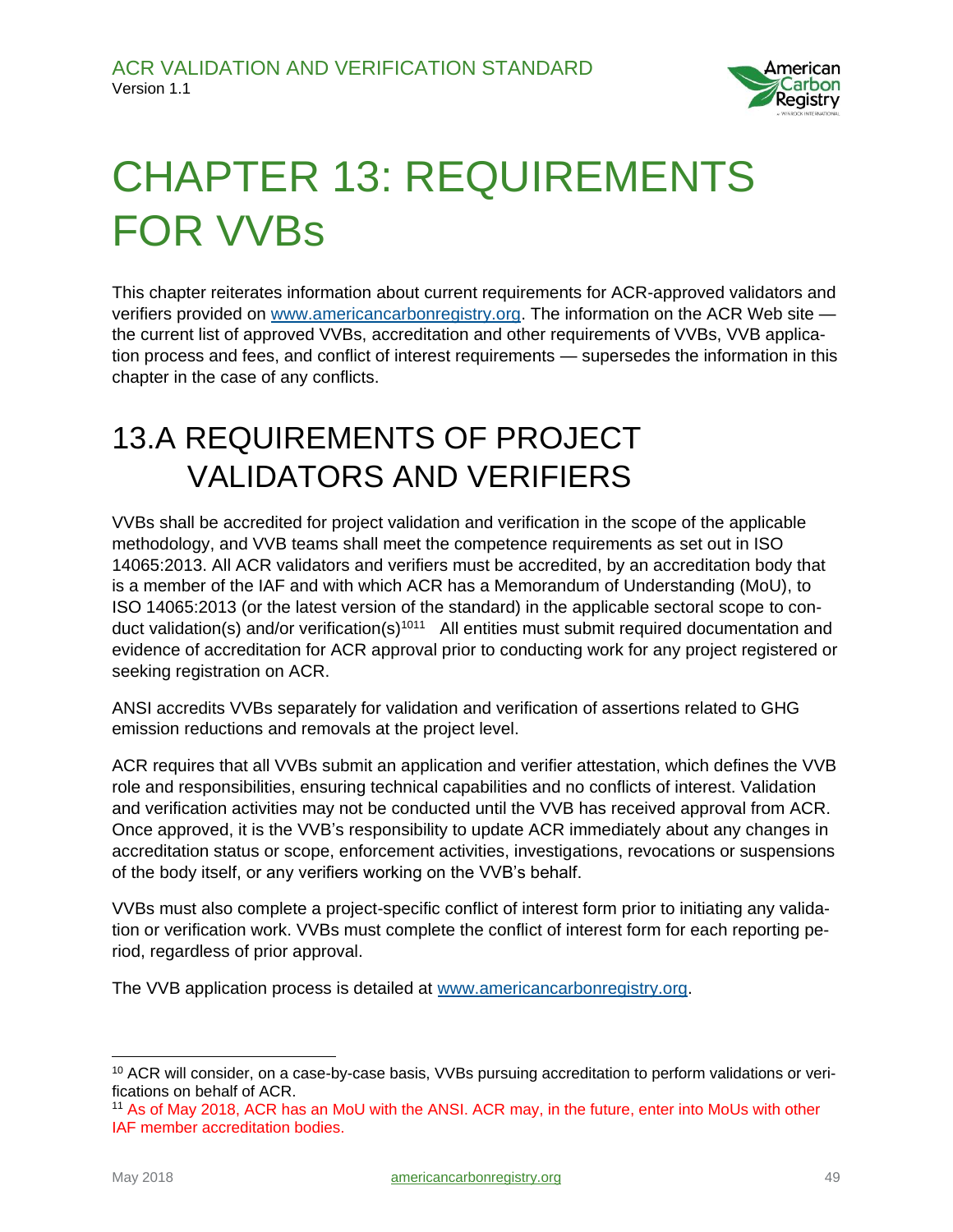

### <span id="page-49-0"></span>13.B APPROVED VVBs

See [www.americancarbonregistry.org.](http://www.americancarbonregistry.org/)

### <span id="page-49-1"></span>13.C ROTATION REQUIREMENT FOR VVBs

Projects may elect to contract with the same VVB for both validation and the first verification. ACR requires that Project Proponents utilize a different VVB at a minimum of every 5 years or five verifications, whichever comes first. For Crediting Period renewals, a different VVB than conducted the initial project validation must be chosen.

#### <span id="page-49-2"></span>13.D VVB OVERSIGHT

In addition to the accreditation processes to which all VVBs must adhere, ACR reserves the right to conduct oversight activities during validation and/or verification performance by the VVBs operating under the ACR program. Oversight activities are conducted to ensure an adequate level of quality control, and are intended to supplement accreditation body oversight and audit processes. Oversight activities conducted by ACR representatives include the following:

- **O** Review of information and supplementary documentation submitted by VVBs regarding project-specific conflict of interest determinations;
- **O** Review of VVB documentation such as verification and sampling plans;
- **O** Review of Validation Reports, Verification Reports, and Verification Statements; and
- **O** Participation during project-level audits.

#### <span id="page-49-3"></span>13.D.1 Oversight of IAF Member-Accredited VVBs

Should ACR select an IAF member-accredited VVB for a project-level audit, the VVB must include ACR on communications with the Project Proponent, include ACR in substantive meetings with the Project Proponent, and make project-level data and information subject to validation and/or verification available to ACR for review. During a project-level audit, ACR may choose to send, at its own expense, a representative to the validation and/or verification site visit to observe on-site verification activities. After a project-level audit is complete, ACR will communicate its observations via written report directly to the VVB, which may also be made available to the accreditation body. The report will document, as applicable, any items of concern noted during validation and/or verification performance, including areas for improvement and nonconformities with ACR validation and verification procedures.